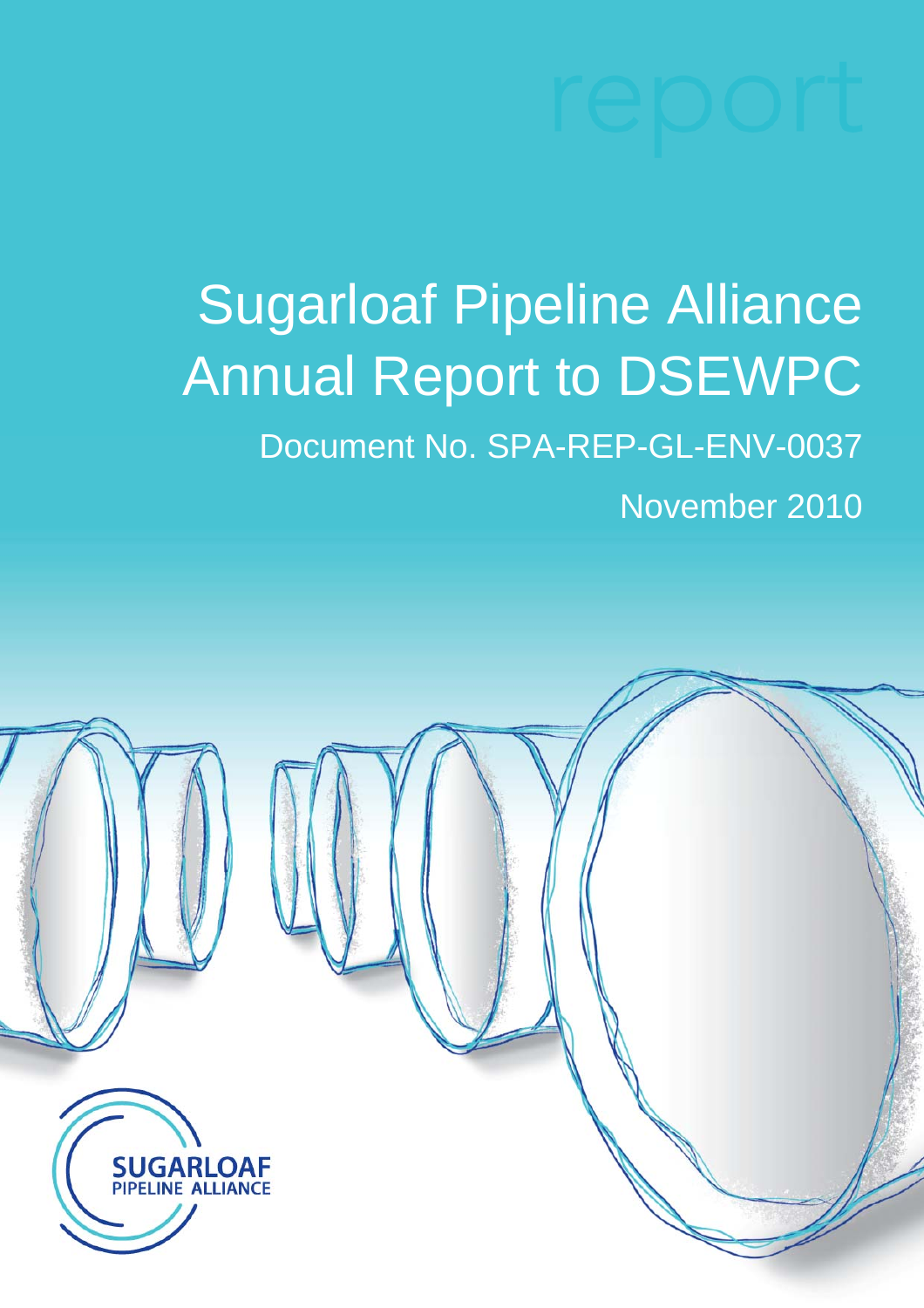#### **Document History and Status**

| <b>Revision</b> | <b>Date</b><br><b>Issued</b> | <b>Reviewed By</b>                 | <b>Approved By</b>         | <b>Date</b><br><b>Approved</b> | <b>Revision</b><br><b>Type</b> |
|-----------------|------------------------------|------------------------------------|----------------------------|--------------------------------|--------------------------------|
| A               | 29/11/10                     | <b>Sugarloaf Pipeline Alliance</b> | <b>SPA Project Manager</b> | 29/11/10                       | <b>Final Draft</b>             |
| $\Omega$        | 30/11/10                     | <b>Sugarloaf Pipeline Alliance</b> | <b>SPA Project Manager</b> | 30/11/10                       | Final                          |
|                 |                              |                                    |                            |                                |                                |
|                 |                              |                                    |                            |                                |                                |
|                 |                              |                                    |                            |                                |                                |
|                 |                              |                                    |                            |                                |                                |

The **controlled** master version of this document is available for distribution and is maintained on the SPA Project Pack in Lotus Notes.

All circulated hardcopies of this document are deemed to be uncontrolled.

This document is the property of the Sugarloaf Pipeline Alliance and may not be copied, distributed or used without the written consent of the Alliance.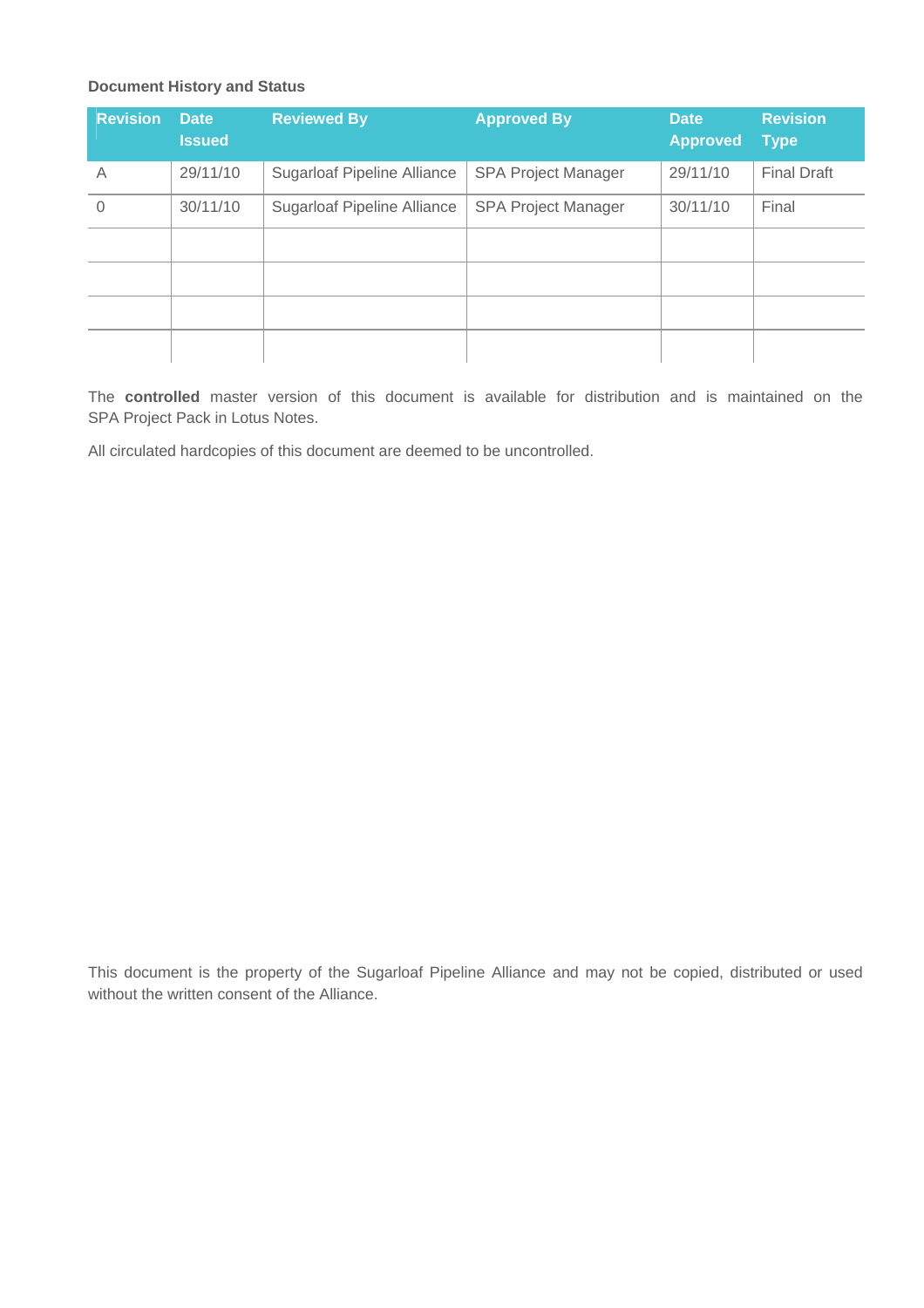## ABBREVIATIONS AND KEY **TERMS**

| <b>ACRONYM</b>       | <b>FULL TITLE</b>                                                                                                                                                                                                              |  |
|----------------------|--------------------------------------------------------------------------------------------------------------------------------------------------------------------------------------------------------------------------------|--|
| <b>DEWHA</b>         | Department of the Environment, Water, Heritage and the Arts (Commonwealth)                                                                                                                                                     |  |
| <b>DSE</b>           | Department of Sustainability and Environment (Vic)                                                                                                                                                                             |  |
| <b>DSEWPC</b>        | Department of Sustainability, Environment, Water, Population and Communities<br>(Commonwealth, formerly DEWHA)                                                                                                                 |  |
| <b>EMP</b>           | Environmental Management Plan                                                                                                                                                                                                  |  |
| <b>EMS</b>           | <b>Environmental Management Strategy</b>                                                                                                                                                                                       |  |
| <b>EP</b>            | <b>Environmental Program</b>                                                                                                                                                                                                   |  |
| <b>EPBC Act</b>      | Environment Protection and Biodiversity Conservation Act 1999 (Commonwealth)                                                                                                                                                   |  |
| FFG Act              | Flora and Fauna Guarantee Act 1988 (Vic)                                                                                                                                                                                       |  |
| <b>GBCMA</b>         | Goulburn Broken Catchment Management Authority                                                                                                                                                                                 |  |
| <b>GSM</b>           | Golden Sun Moth                                                                                                                                                                                                                |  |
| <b>PEC</b>           | <b>Plan of Environmental Controls</b>                                                                                                                                                                                          |  |
| <b>Retailers</b>     | The three metropolitan retail water corporations that supply water to customers in Melbourne -<br>City West Water, South East Water, Yarra Valley Water.                                                                       |  |
| <b>ROW</b>           | Right of Way                                                                                                                                                                                                                   |  |
| <b>SEP</b>           | Site Environmental Plan                                                                                                                                                                                                        |  |
| SEPP (WoV)           | State Environment Protection Policy (SEPP) (Waters of Victoria 2003)                                                                                                                                                           |  |
| <b>SLL</b>           | <b>Striped Legless Lizard</b>                                                                                                                                                                                                  |  |
| the EPBC<br>Approval | The Approval granted to the Sugarloaf Pipeline Project under the EPBC Act. The approval<br>decision is formally referred to as Sugarloaf Pipeline Project, Goulburn River to Sugarloaf<br>Reservoir, Victoria (EPBC 2008/3960) |  |
| <b>WAP</b>           | <b>Work Activity Pack</b>                                                                                                                                                                                                      |  |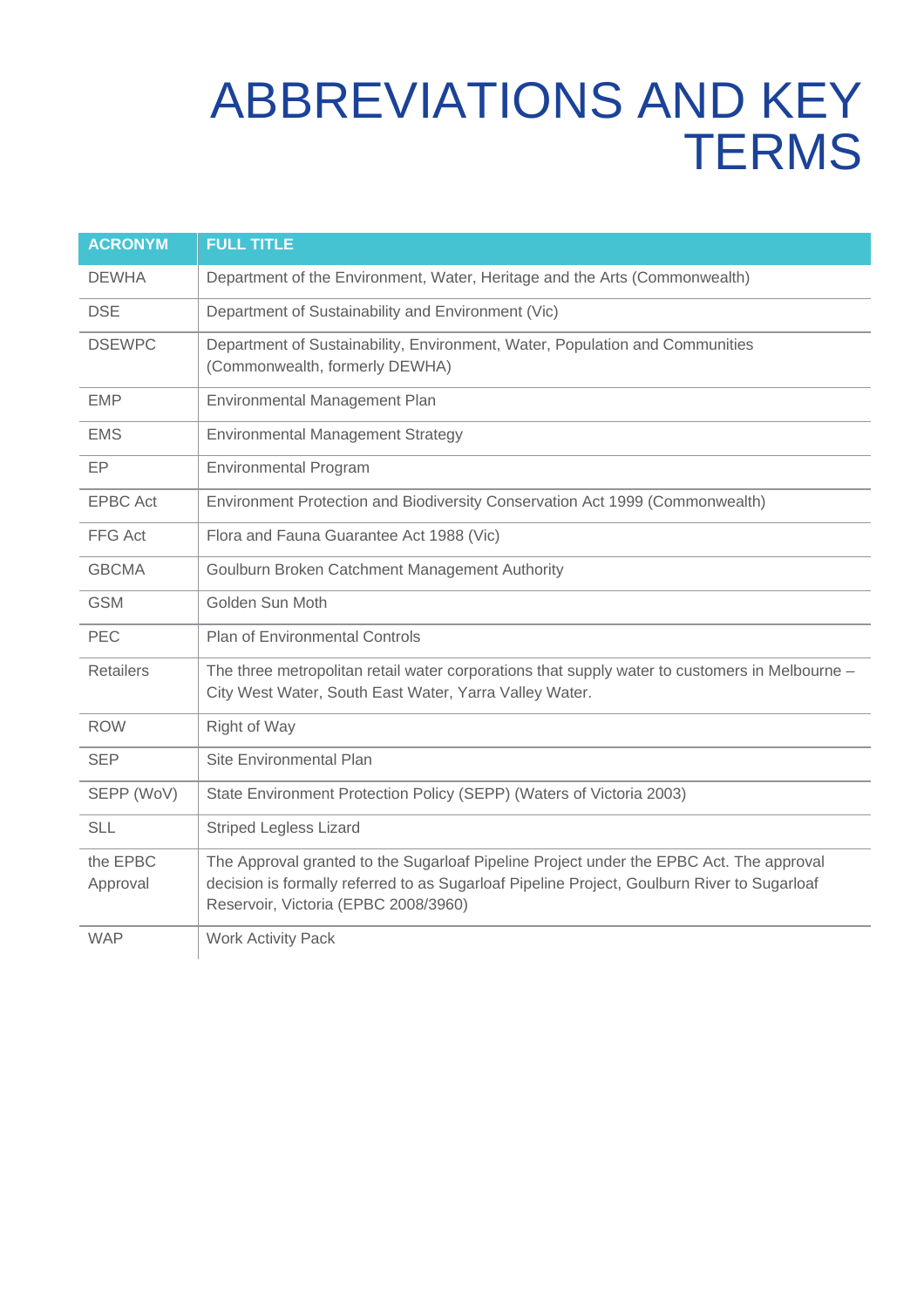## TABLE OF CONTENTS

| 1              |      |                                                                                                  |                                                                                |  |  |  |
|----------------|------|--------------------------------------------------------------------------------------------------|--------------------------------------------------------------------------------|--|--|--|
|                | 1.1  |                                                                                                  |                                                                                |  |  |  |
|                | 1.2  |                                                                                                  |                                                                                |  |  |  |
|                | 1.3  |                                                                                                  |                                                                                |  |  |  |
| $\overline{2}$ |      |                                                                                                  |                                                                                |  |  |  |
|                | 2.1  |                                                                                                  | Protection of Environment Protection and Biodiversity Act 1999 listed species3 |  |  |  |
|                |      | 2.1.1                                                                                            |                                                                                |  |  |  |
|                |      | 2.1.2                                                                                            |                                                                                |  |  |  |
|                |      | 2.1.3                                                                                            |                                                                                |  |  |  |
|                | 2.2  |                                                                                                  |                                                                                |  |  |  |
|                | 2.3  |                                                                                                  |                                                                                |  |  |  |
|                | 2.4  |                                                                                                  |                                                                                |  |  |  |
|                | 2.5  |                                                                                                  |                                                                                |  |  |  |
|                | 2.6  |                                                                                                  |                                                                                |  |  |  |
|                | 2.7  | Management of Matted Flax-lily, Clover Glycine, River Swamp Wallaby Grass and Little Pink Spider |                                                                                |  |  |  |
|                |      |                                                                                                  |                                                                                |  |  |  |
|                | 2.8  |                                                                                                  |                                                                                |  |  |  |
|                | 2.9  |                                                                                                  |                                                                                |  |  |  |
|                | 2.10 |                                                                                                  |                                                                                |  |  |  |
|                | 2.11 |                                                                                                  |                                                                                |  |  |  |
|                | 2.12 |                                                                                                  |                                                                                |  |  |  |
|                | 2.13 |                                                                                                  |                                                                                |  |  |  |
|                | 2.14 |                                                                                                  |                                                                                |  |  |  |
|                | 2.15 |                                                                                                  |                                                                                |  |  |  |
|                | 2.16 |                                                                                                  |                                                                                |  |  |  |
|                | 2.17 |                                                                                                  |                                                                                |  |  |  |
| $\overline{3}$ |      |                                                                                                  |                                                                                |  |  |  |
|                | 3.1  |                                                                                                  |                                                                                |  |  |  |
|                | 3.2  |                                                                                                  |                                                                                |  |  |  |
|                |      | 3.2.1                                                                                            | Compliance Reporting: 1 July 2009 to 30 June 2010 17                           |  |  |  |
|                |      | 322                                                                                              | Compliance Reporting: 1 December 2009 to 30 November 2010 19                   |  |  |  |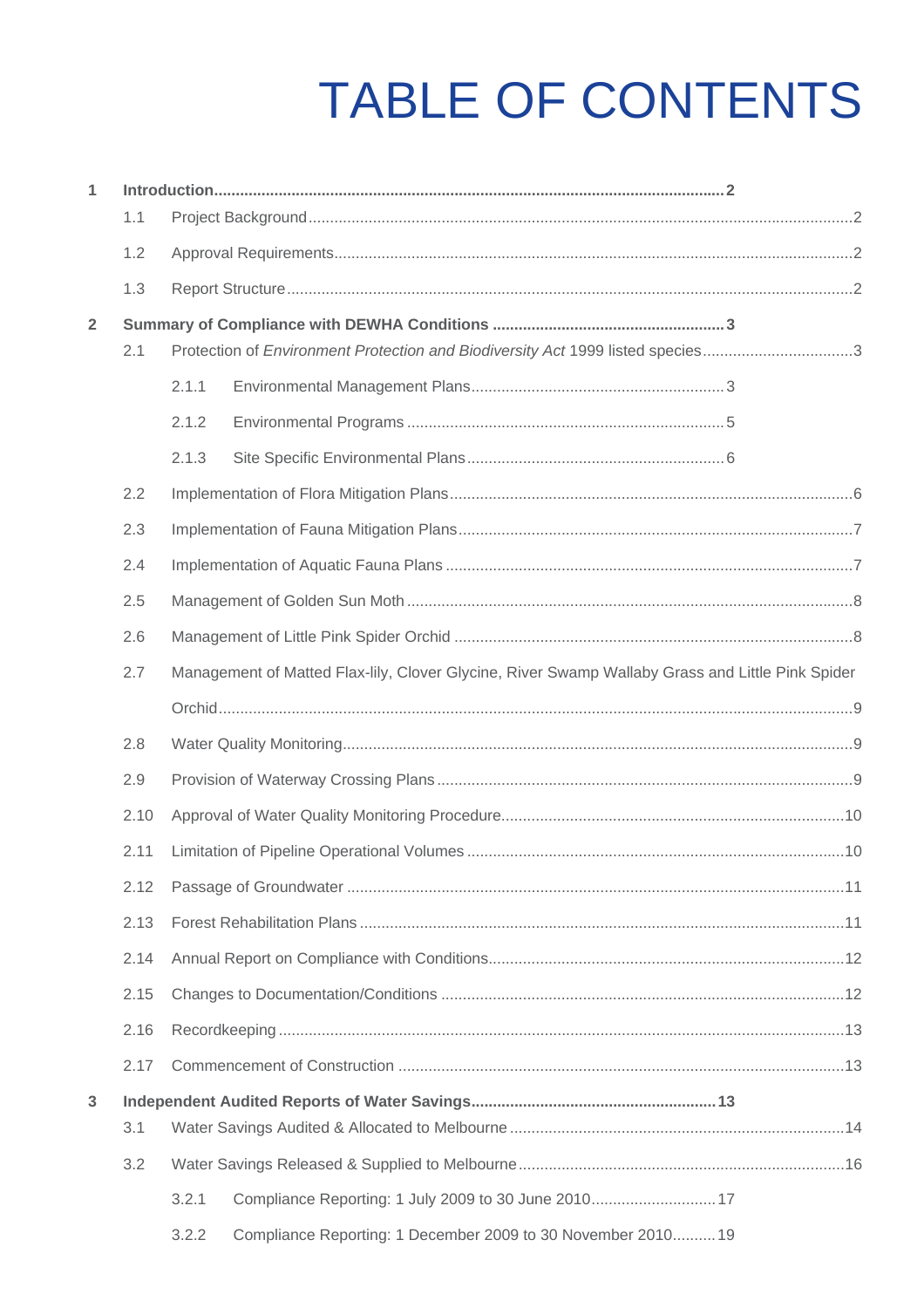| 4 |     |       |                                                                                                   |  |  |
|---|-----|-------|---------------------------------------------------------------------------------------------------|--|--|
|   | 4.1 |       |                                                                                                   |  |  |
|   | 4.2 |       |                                                                                                   |  |  |
|   | 4.3 |       |                                                                                                   |  |  |
|   | 4.4 |       |                                                                                                   |  |  |
|   |     | 4.4.1 |                                                                                                   |  |  |
|   |     | 4.4.2 |                                                                                                   |  |  |
|   | 4.5 |       |                                                                                                   |  |  |
| 5 |     |       |                                                                                                   |  |  |
|   | 5.1 |       |                                                                                                   |  |  |
|   | 5.2 |       |                                                                                                   |  |  |
|   | 5.3 |       |                                                                                                   |  |  |
| 6 |     |       |                                                                                                   |  |  |
|   |     |       |                                                                                                   |  |  |
|   |     |       | Appendix A: Noncompliance Reports Relating to EPBC Approval Conditions*30                         |  |  |
|   |     |       | Appendix B: (Attached) Post Construction Golden Sun Moth Monitoring Results 2009 - 2010 Flight    |  |  |
|   |     |       |                                                                                                   |  |  |
|   |     |       |                                                                                                   |  |  |
|   |     |       |                                                                                                   |  |  |
|   |     |       |                                                                                                   |  |  |
|   |     |       | Appendix F: (Attached) Audit of Water Savings Shepparton and Central Goulburn 1-4 35              |  |  |
|   |     |       | Appendix G: (Attached) Matted Flax-lily (Dianella amoena) Translocation: Monitoring Autumn/Winter |  |  |
|   |     |       |                                                                                                   |  |  |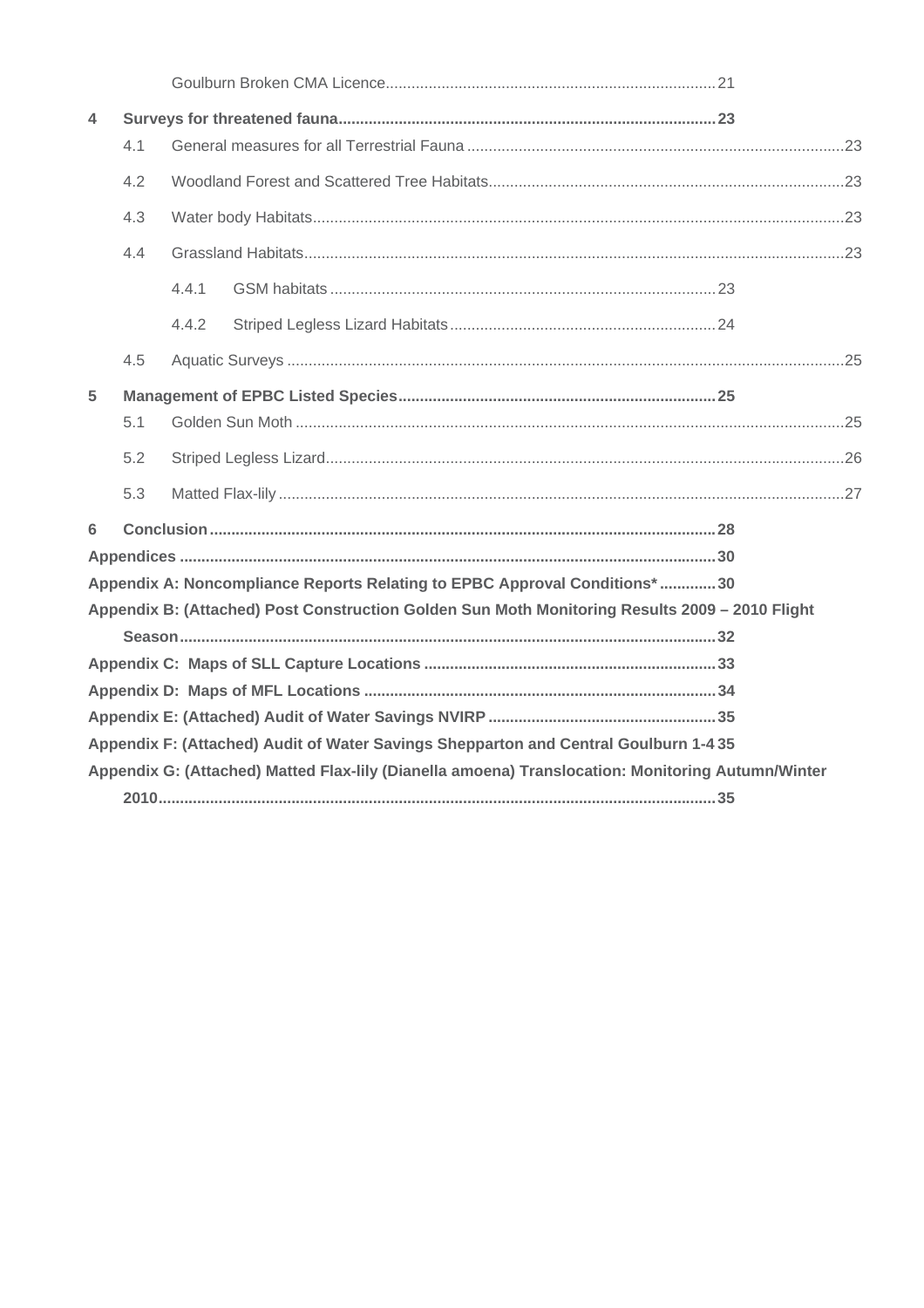### **1 Introduction**

#### **1.1 Project Background**

The Sugarloaf Pipeline Project is part of the Victorian Government's *Our Water, Our Future - The Next Stage of the Government's Water Plan*. Melbourne Water was responsible for funding and constructing the \$625 million Sugarloaf pipeline linking the Goulburn River near Yea (approximately 100km northeast of central Melbourne) to the Sugarloaf Reservoir in Melbourne's north-east (*the Project*).

The purpose of the Project was to construct a pipeline and associated infrastructure to transfer Melbourne's share of the water savings from irrigation modernisation projects in Northern Victoria to Melbourne's water distribution network via Sugarloaf Reservoir. The Project comprised two major pump stations, associated power supply connections, balancing storage(s) and a 70km pipeline capable of transferring up to 75GL per annum from the Goulburn River to Melbourne Water's Sugarloaf Reservoir.

The Project received State Government approval on 6 August 2008 and Federal approval under the *Environmental Protection and Biodiversity Conservation Act 1999* (the *EPBC Act)* on 12 September 2008, subject to conditions.

The Project was completed by the Sugarloaf Pipeline Alliance in the first half of 2010. The Sugarloaf Pipeline Alliance is comprised of Melbourne Water Corporation, Sinclair Knight Merz Pty Ltd, GHD Pty Ltd and John Holland Pty Ltd. The Sugarloaf Pipeline Alliance is responsible for overall planning, design, procurement, construction, commissioning and completion activities associated with the Project. The Project is now complete and is being operated by Melbourne Water. The Alliance has a continuing role in undertaking additional reinstatement, environmental monitoring activities and rectifying any defects until the first half of 2012.

#### **1.2 Approval Requirements**

This report is in response to Condition 14 of the *EPBC Act 1999* approval (EPBC 2008/3960) and addresses the Sugarloaf Pipeline Alliance's compliance with EPBC Act approval conditions placed on the project and EPBC listed species surveys, environmental monitoring, adaptive management, remedial actions and the effectiveness of these measures to mitigate impact on EPBC listed species.

Condition 14 of the EPBC Approval states:

"*The person taking the action must provide by August each year an annual report on the compliance with these conditions, including the results of all EPBC listed surveys and environmental monitoring undertaken, independent audited reports of water savings achieved and the amount of water allocated for extraction, any adaptive management, any remedial actions taken and the effectiveness if the measures implemented to mitigate the impact on EPBC listed species. "* 

It is noted that the Federal Department responsible for administering the EPBC Act is now the Department of Sustainability, Environment, Water, Population and Communities (DSEWPC), which was established 14 September 2010. This report refers to the Department as the Department of Environment Water Heritage and the Arts (DEWHA) for matters prior to September 2010.

Note that, in response to a request made by Melbourne Water on 27<sup>th</sup> August 2010, a variation to Condition 14 was approved by DSEWPC on  $28<sup>th</sup>$  October 2010, which altered the date in the above condition to  $30<sup>th</sup>$ November each year. This change was made to harmonise reporting requirements to DSEWPC with independent annual audits on water allocations and transfers via the pipeline.

The Project has complied with the conditions of the EPBC Approval for the current reporting period, with the exception of two breaches of condition 11(b). These are discussed in detail in section 3 of this report.

#### **1.3 Report Structure**

To address the requirements of the EPBC Approval conditions, this report has been structured as follows: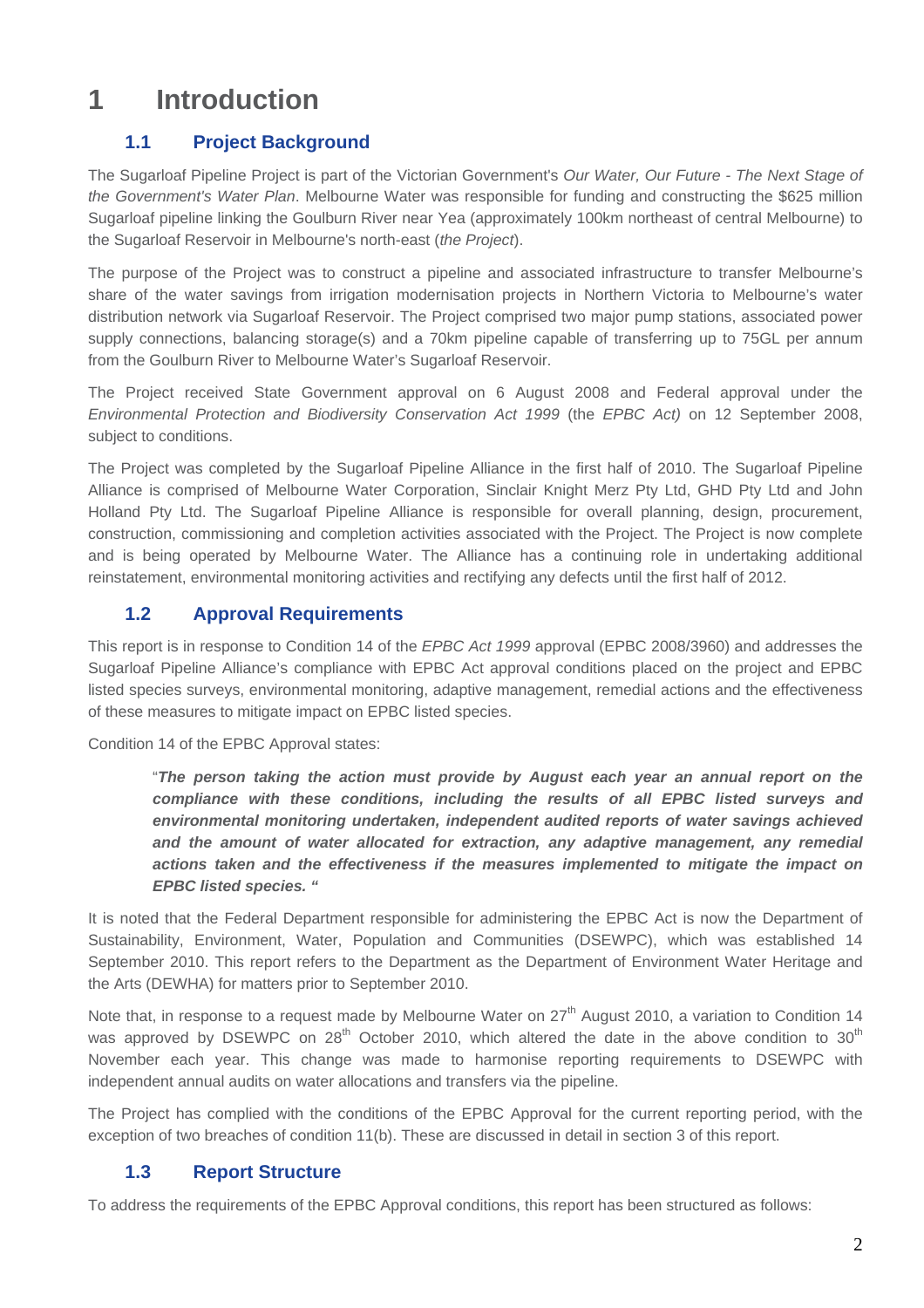- Section 2 summarises the project's compliance with the conditions of the EPBC Approval;
- Section 3 summarises the independent audited reports of water savings achieved;
- Section 4 outlines the results of surveys of EPBC listed species undertaken; and
- Section 5 addresses the ongoing management of EPBC listed species.

### **2 Summary of Compliance with DEWHA Conditions**

The EPBC Approval granted to the Project on 12 September 2008 is subject to 17 conditions. This section provides each of those conditions, with a summary of the Project's compliance for the current reporting period. The wording in the original EPBC Approval has been maintained, with variations noted in the summary of compliance where relevant.

#### **2.1 Protection of** *Environment Protection and Biodiversity Act* **1999 listed species**

*Condition 1: To protect the Environment Protection and Biodiversity Conservation Act 1999 (EPBC) listed species that are known or could potentially occur in the action area, the person*  taking the action must implement the commitments made in the Environmental Management *Strategy July 2008 and the associated documents referred to in the Environmental Management Strategy July 2008.* 

As part of the Environmental Management Strategy (EMS), Mitigation Plans were developed for fauna, flora and aquatic species listed under either the EPBC Act or the Fauna and Flora Guarantee Act 1988 (Vic) (the FFG Act). The EMS was implemented through more detailed associated plans and programs as outlined below.

#### **2.1.1 Environmental Management Plans**

For each designated geographical section of the Project, a draft EMP was prepared. Feedback for each draft EMP was then sought from the Victorian Department of Sustainability and Environment (DSE), the Victorian Department of Planning and Community Development (DPCD) and other relevant regulatory authorities. As requested, feedback was sought from DEWHA for the Toolangi State Forest, Sugarloaf Reservoir, Tunnel Portals and Category A Waterway Crossing EMPs. Feedback from regulatory authorities was addressed by the Alliance in the preparation of final EMPs. All EMPs were endorsed or approved by the relevant regulatory authorities.

The area specific EMPs applied to each of the following seventeen sections:

- Goulburn River Pump Station;
- Killingworth;
- Yea to Devlin Bridge:
- Glenburn;
- Toolangi State Forest;
- Yarra Glen;
- Sugarloaf Reservoir;
- Sugarloaf Reservoir Goulburn Inlet;
- Temporary Pipe Storage Sugarloaf Reservoir;
- Temporary Pipe Storage Yarra Ranges;
- Temporary Goulburn Access Track;
- Sheoak High Lift Pump Station (Sheoak HLPS);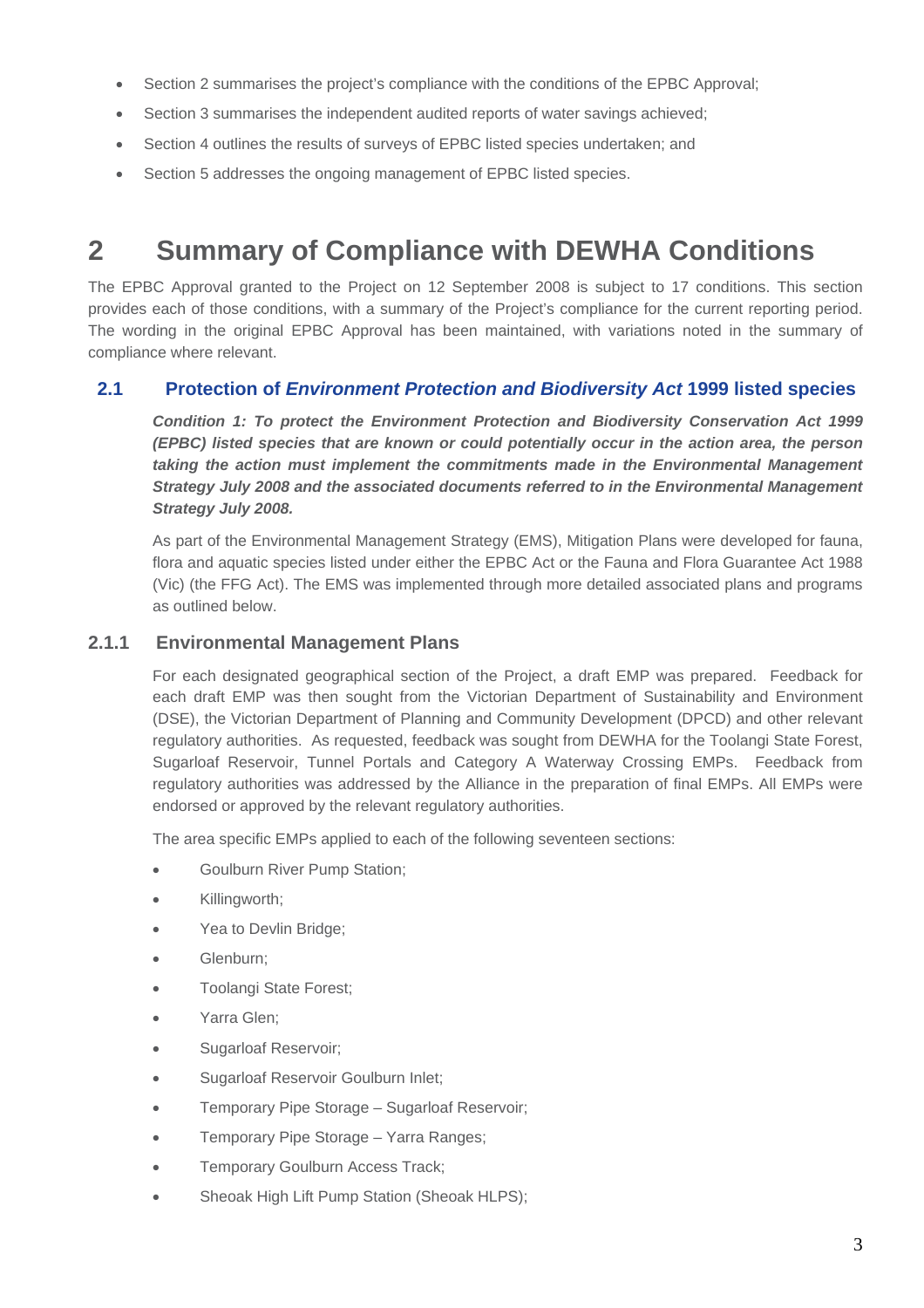- Tunnel Portals;
- Waterway Crossings Yea River at Yea and Kalatha Creek;
- Waterway Crossings Yea River at Castella;
- Waterway Crossings Yea River at Devlins Bridge;
- Waterway Crossings Category B.

All of the actions and procedures set out in the EMPs were implemented and further details are provided in subsequent sections of this report.

Figure 1 shows the pipeline EMP sections. The smaller waterway crossings EMPs and the Temporary works EMPs are not represented on this map.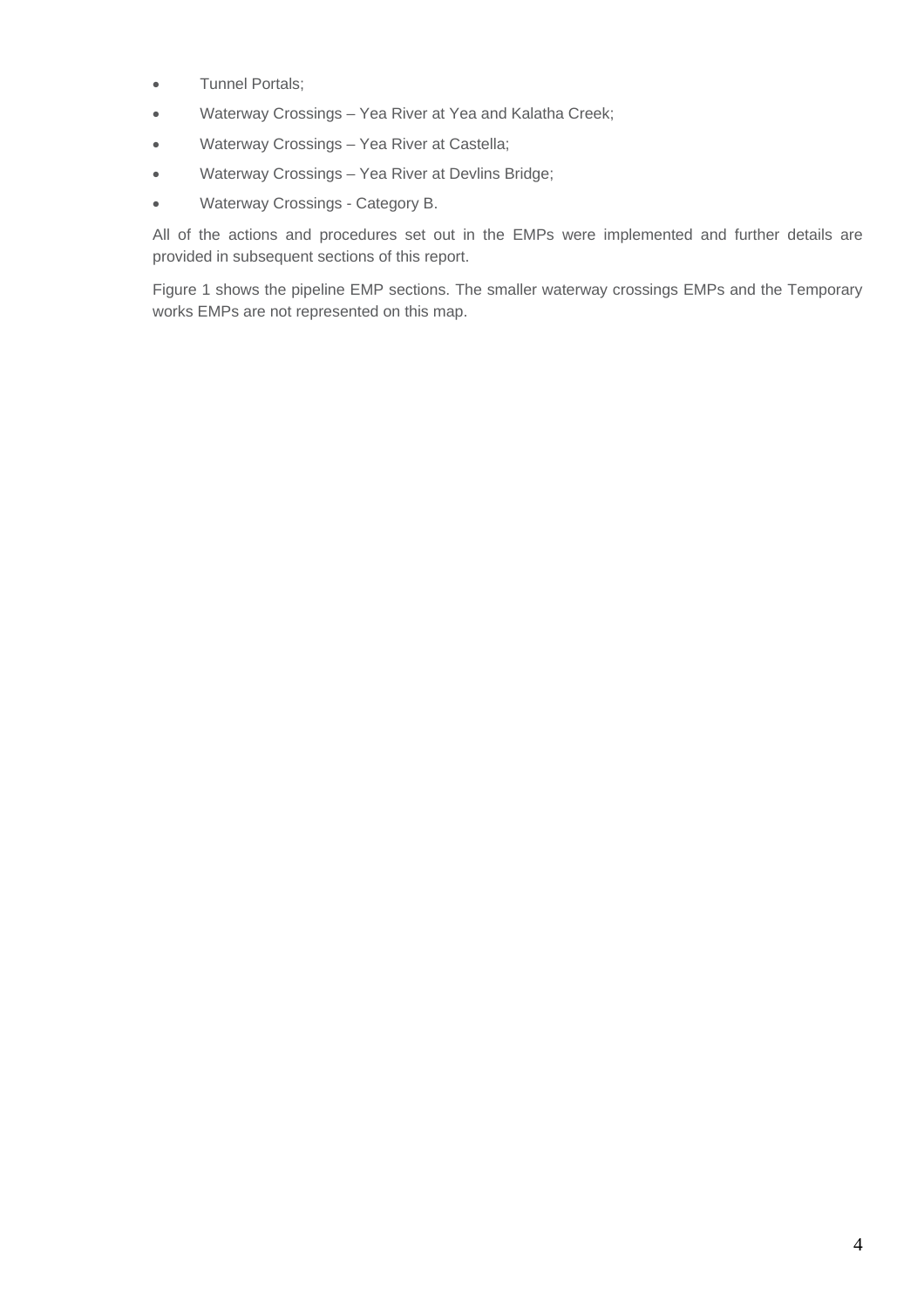

**Figure 1: Map of the Sugarloaf Pipeline Project with EMP Zones marked**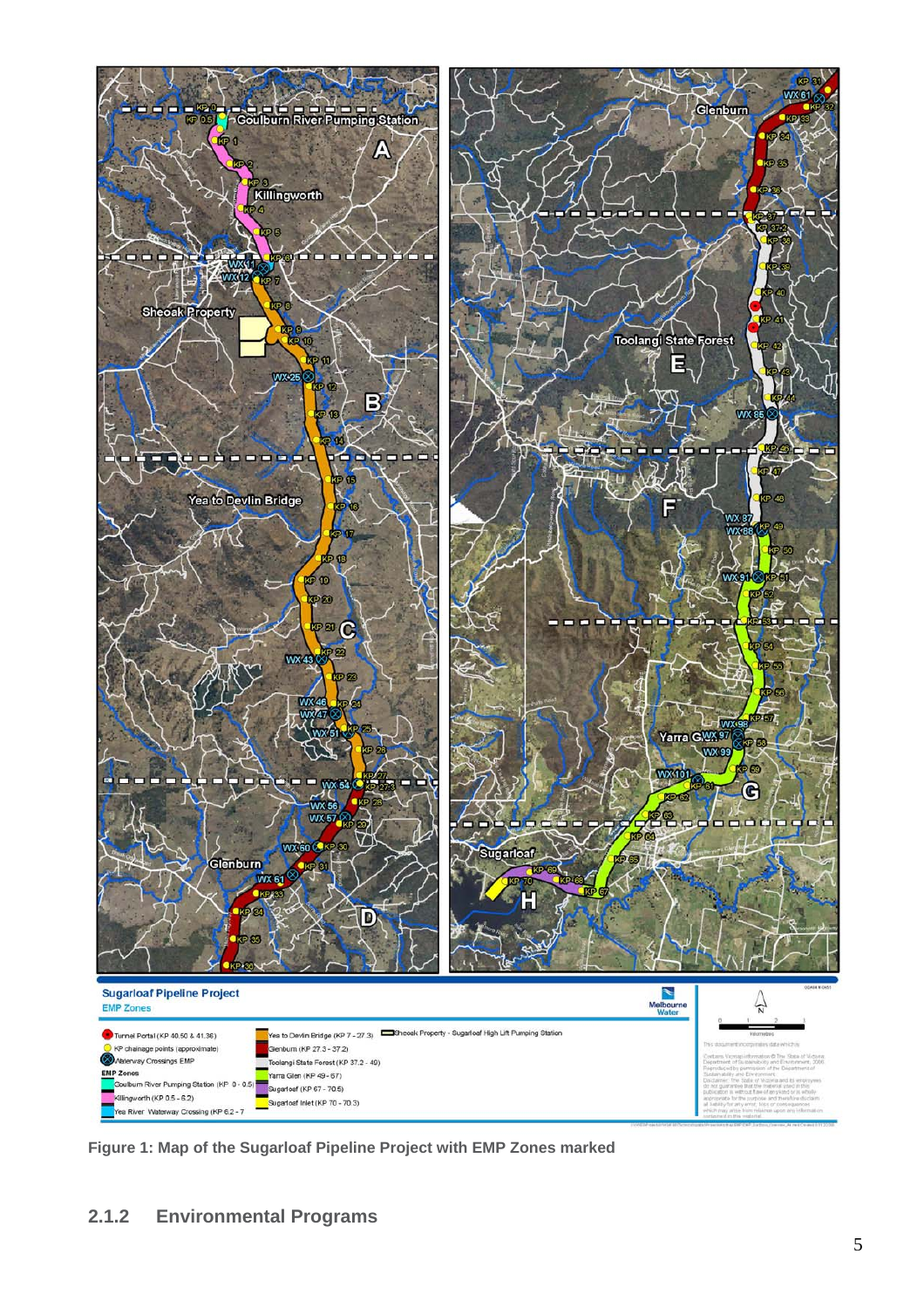Each EMP includes environmental management information and requirements of the specific area covering several disciplines. Each discipline has an environmental programs specific to that EMP section. The aspects covered by these environmental programs include:

- Air Quality Management;
- Fauna Management;
- Vegetation Management;
- Greenhouse Gas Management;
- Biosecurity Management;
- Contaminated Land Management;
- Erosion and Sediment Management;
- Fire Management:
- Groundwater Management;
- Slope Stability Management;
- Hazardous Substances Management;
- Cultural Heritage Management;
- Pest Animal Management;
- Noise and Vibration Management;
- Reinstatement Management;
- Waste Management;
- Waterways Management;
- Weed Management.

All of the actions and procedures set out in the EPs were implemented and further details are provided in subsequent sections of this report.

#### **2.1.3 Site Specific Environmental Plans**

The project is further divided at site level, with the construction team being provided for a Work Activity Pack (WAP) for each individual site. The WAP compiles all the necessary information to ensure that the Project meets all planning and environmental requirements. Each WAP includes a site specific Plan of Environmental Controls (PEC) and a Site Environmental Plan (SEP), which is an aerial photograph showing of environmental controls for the site.

All of the actions and procedures set out in the WAPs were implemented, with the exception of those Non Compliances listed in Appendix A. Further details are provided in subsequent sections of this report.

#### **2.2 Implementation of Flora Mitigation Plans**

*Condition 2: To protect the EPBC listed flora species that are known to occur or could potentially occur in the action area, in particular the Matted Flax-lily (Dianella amoena), Clover Glycine (Glycine latrobeana), Little Pink Spider Orchid (Caladenia rosella) and the River Swamp Wallaby Grass (Amphibromus fluitans), the person taking the action must implement the Mitigation Plan for EPBC Act and Victorian Flora and Fauna Guarantee Act 1988 (FFG Act) Listed Flora Species July 2008*.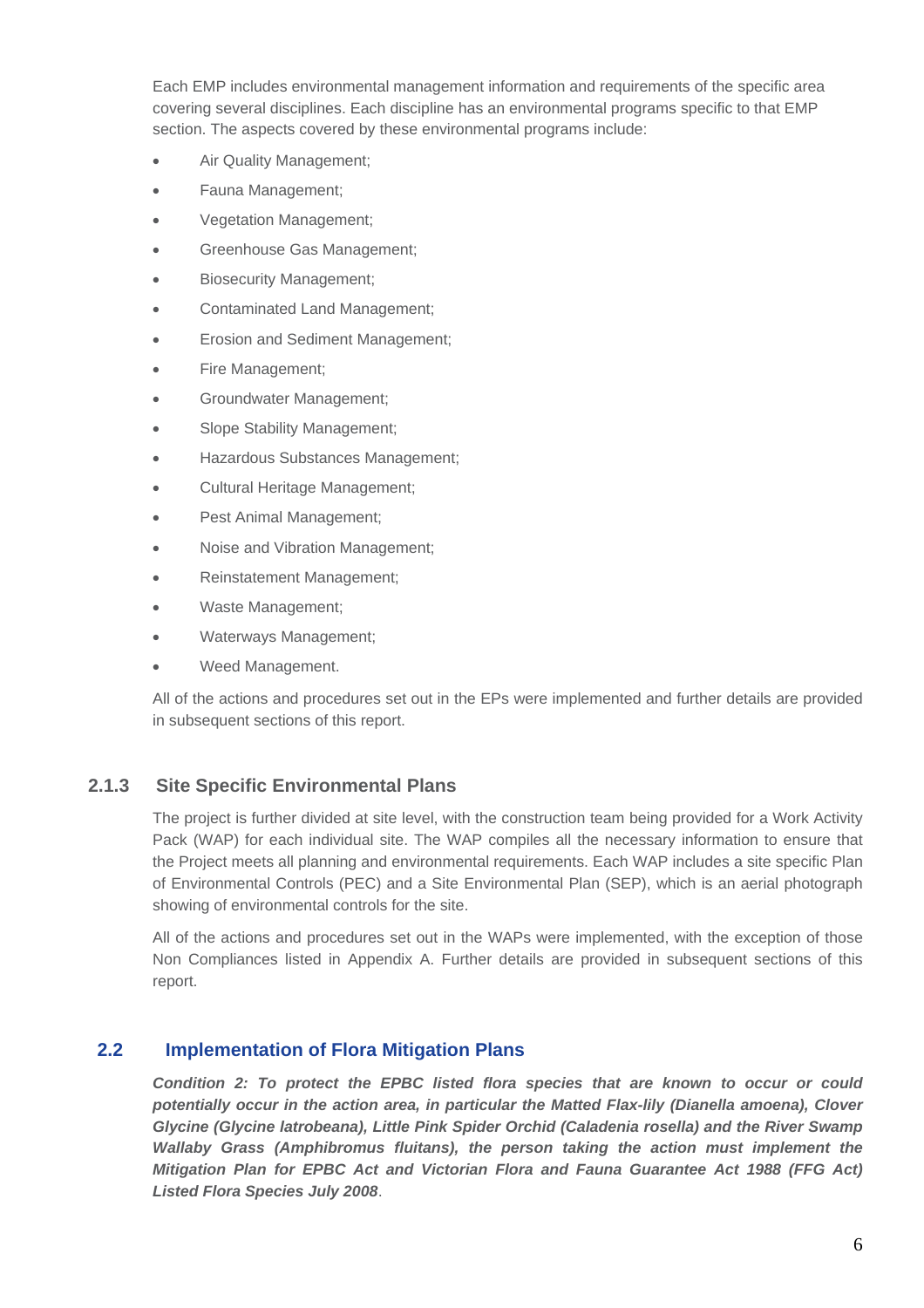The obligations in the Mitigation Plan for EPBC Act and Victorian Flora and Fauna Guarantee Act 1988 (FFG Act) Listed Flora Species July 2008 for flora species have been transferred in to the relevant EMPs and EPs. The Vegetation Management Program and Reinstatement Management Program for each EMP section contain procedures for monitoring, management and mitigation of listed species that the Alliance has implemented.

The only EPBC listed flora species confirmed to occur by the Alliance's botanists was Matted Flax-lily (Dianella amoena).

Management of the Matted Flax-lily included the formation of exclusion zones where construction would not impact on the species and translocation where impact is unavoidable. Several patches of Matted Flax-lily were removed from the Yarra Glen EMP Section and translocated. A Matted Flax-lily Translocation Commitment has been developed by the Alliance in consultation with DEWHA, DSE and Melbourne Water and has been endorsed by the above parties.

Translocation of the Matted Flax Lily has been undertaken in accordance with the Permit to Take Protected Flora (Permit No. 10004246), which was issued to Melbourne Water by the Department of Sustainability and Environment (DSE) on 5 September 2008.

Ongoing requirements for monitoring and management will continue to be implemented for the Matted Flax Lily and are discussed in section 5.3.

#### **2.3 Implementation of Fauna Mitigation Plans**

*Condition 3: To protect the EPBC listed terrestrial species that are known to occur in the action area, in particular the Striped Legless Lizard (Delma impar), Southern Brown Bandicoot (Isoodon obesulus obesulus), Spotted Tail Quoll (Dasyurus maculatus maculatus [SE mainland population]), Growling Grass Frog (Litoria rainformis), and Golden Sun Moth (Synemon plana), the person taking the action must implement the Mitigation Plan for Terrestrial Fauna Listed under the EPBC Act and FFG Act July 2008.* 

The obligations in the Mitigation Plan for Terrestrial Fauna Listed under the EPBC Act and FFG Act July 2008 for terrestrial fauna species have been transferred into the relevant EMPs and EPs. The Sugarloaf Pipeline Alliance has incorporated relevant procedures into the section based EMPs and WAPs which have been implemented. The Fauna Management Program, Pest Animal Management Program and Reinstatement Management Program for each EMP section contain procedures for monitoring, management and mitigation of listed species that the Alliance will continue to implement.

During the course of the project, the Alliance has identified the presence of the Golden Sun Moth (GSM) and Striped Legless Lizard (SLL) at a number of locations in the construction Right of Way (ROW). Comprehensive mitigation and management procedures were implemented during construction of the Project. For the GSM, the finding of larger than anticipated populations resulted in the development and implementation of comprehensive mitigation measures being incorporated into EMPs than were specified within the Mitigation Plan for Terrestrial Fauna.

Despite a range of targeted surveys for EPBC listed species, no Growling Grass Frog, Spotted Tail Quoll or Southern Brown Bandicoot have been found within the construction area during any stage of the project. Specific mitigation measures were still implemented for these species, and all other fauna species noted within the Mitigation Plan for Terrestrial Fauna.

Ongoing requirements for monitoring and management will continue to be implemented for GSM and SLL and are discussed in section 5.1 and 5.2 respectively.

#### **2.4 Implementation of Aquatic Fauna Plans**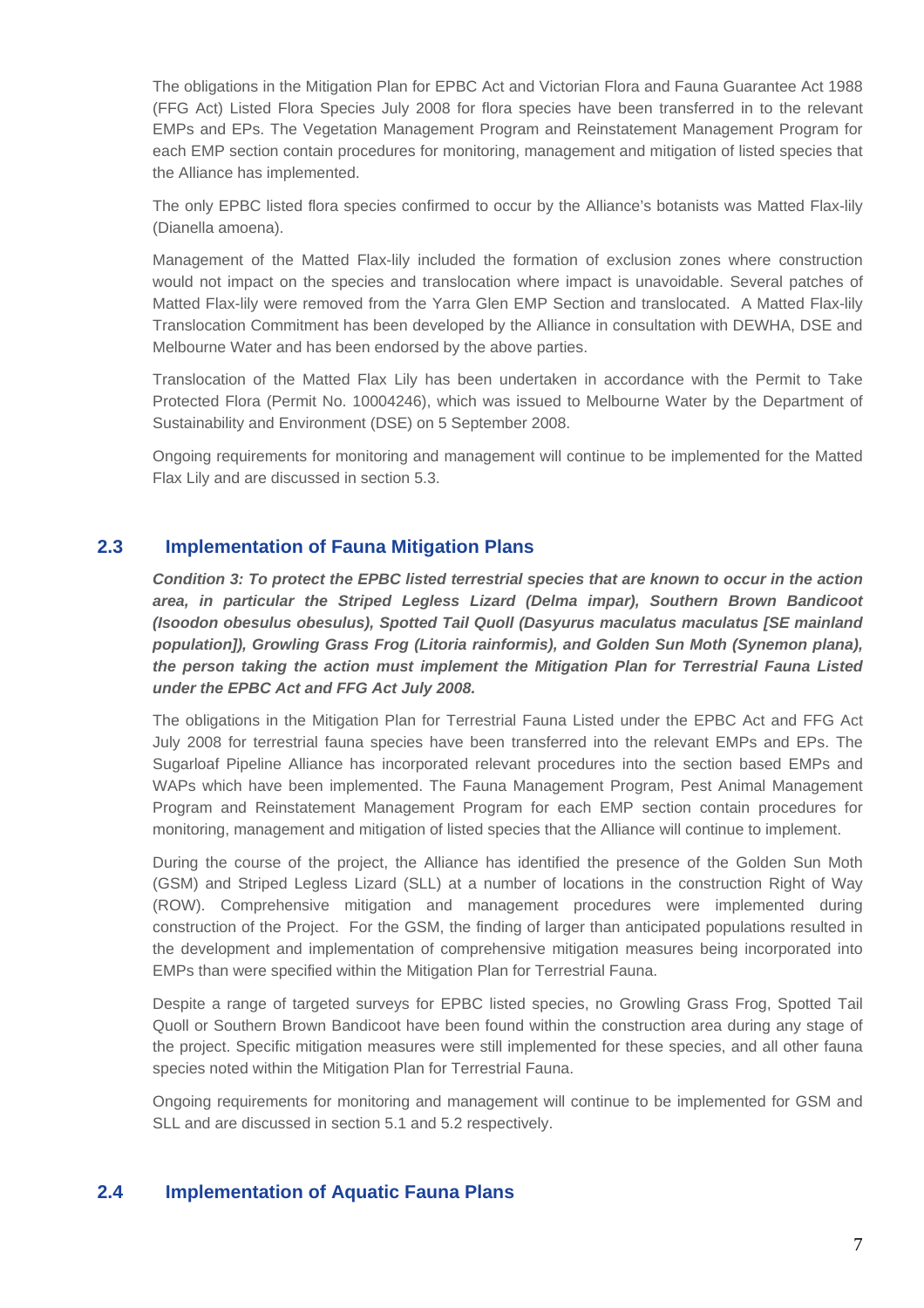*Condition 4: To protect the EPBC listed aquatic fauna species that are known to occur or could potentially occur in the action area, in particular the Macquarie Perch (Macquaria australasica), Trout Cod (Maccullochella macquariensis) and Murray Cod (Maccullochella peelii), the person taking the action must implement to Mitigations Plan for EPBC Act and FFG Act Listed Aquatic Fauna Species July 2008.under the EPBC Act and FFG Act July 2008.* 

The obligations in the Mitigations Plan for EPBC Act and FFG Act Listed Aquatic Fauna Species July 2008 have been transferred into the relevant EMPs and EPs. The Sugarloaf Pipeline Alliance has incorporated relevant procedures into the section based EMPs and WAPs and have been implemented. The Fauna Management Program, Erosion and Sediment Management Program and Waterway Management Program for each EMP section each contain procedures for monitoring, management and mitigation of listed aquatic species that the Alliance has implemented.

During aquatic surveys in November 2009, a Macquarie Perch was recorded in the Yea River, at a site downstream of the Devlin's Bridge crossing. It should be noted that the Macquarie Perch recorded in the Yea River was not found within the construction ROW, and additional management measures are not required.

#### **2.5 Management of Golden Sun Moth**

*Condition 5: Where Golden Sun Moth known habitat cannot be avoided during February to September, the person taking the action must implement the experimental process of habitat slab replacement in known Golden Sun Moth habitat. The area in which the process is undertaken must be monitored for two years following the completion of the habitat slab replacement.*

If monitoring indicates a decline or loss of the Golden Sun Moth population, an offset package must be submitted to the Department within 6 months of the monitoring results. This package must be approved by the Department and implemented. The offset package may include the purchasing of an area of Golden Sun Moth habitat of at least equal size for conservation and contribution to research and recovery.

Surveys were undertaken during the active season for the GSM with large populations recorded across the Sheoak HLPS EMP Section, and smaller populations at a single property within the Killingworth EMP Section and at a number of properties within the Yea to Devlin Bridge EMP Section.

The Alliance has implemented procedures for monitoring, management and mitigation of the GSM described in the endorsed Fauna Management Program for each EMP section. Survey results and management measures for GSM (including habitat slab replacement experiments and grassland reinstatement experiments) are included below (Section 4.4.1 and 5.1). Through a process of detailed discussion with DEWHA and the DSE, an overarching GSM document has been prepared, which outlines the mitigation measures and procedures specific to the GSM.

The Alliance is also undertaking several mitigation measures including development of a Conservation Management Plan for the Sheoak property, which through discussion with DSE and DSEWPC, will form the basis of an offset package if monitoring indicates a decline or loss of GSM population. DEWHA has previously indicated that should the habitat slab replacement experiment fail, the Sheoak Property offset package along with other measures already committed to by Melbourne Water would be sufficient to offset this loss.

#### **2.6 Management of Little Pink Spider Orchid**

*Condition 6: If the Little Pink Spider Orchid is found within the construction corridor and avoidance is not possible, the Department must be notified before construction in the area can*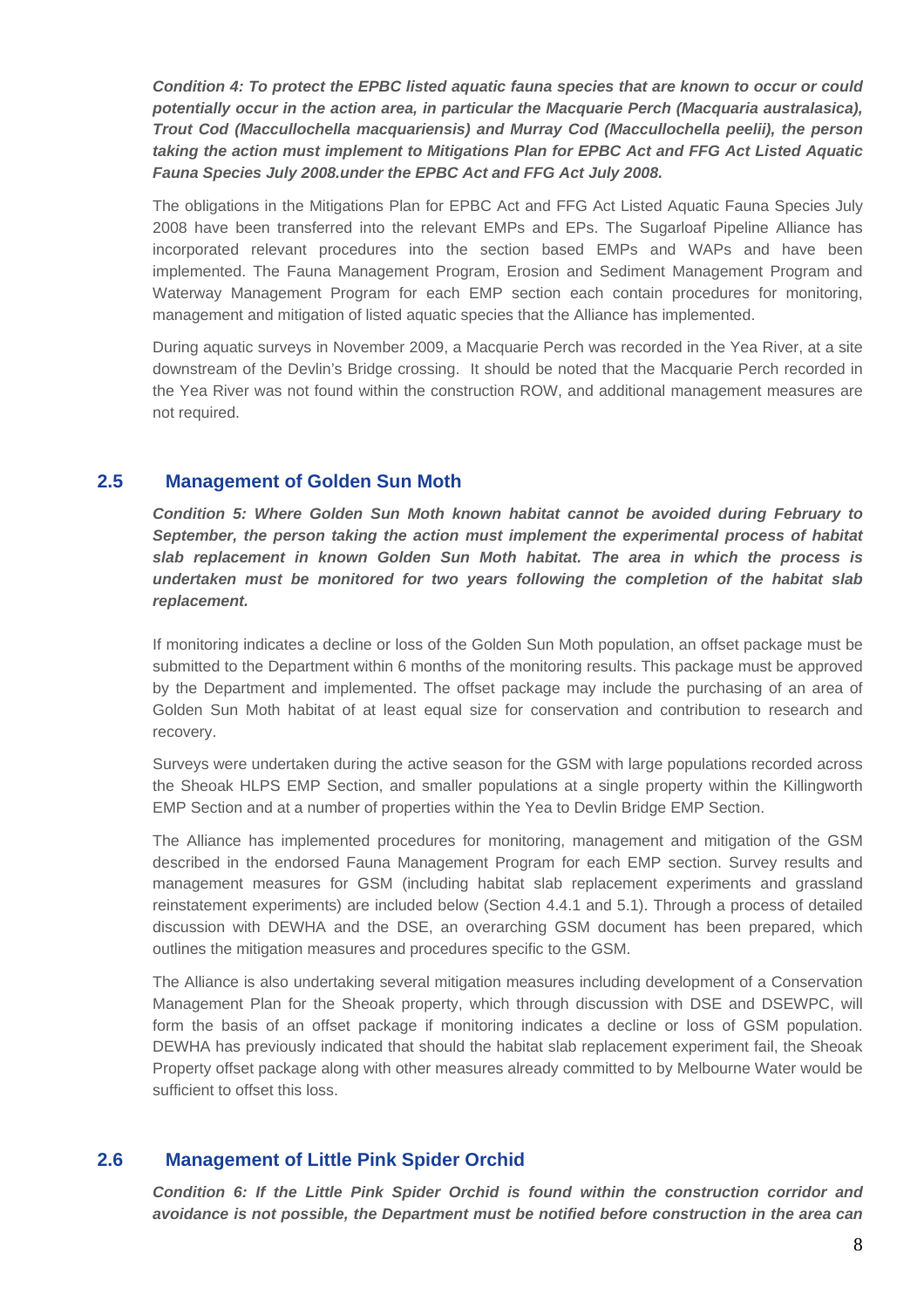*commence and the persons taking the action must provide evidence that all alternative mitigation options for this species have been exhausted prior to proposing to translocate. The Department must approve the translocation.* 

Seasonal surveys were undertaken targeted toward the presence of the Little Pink Spider Orchid. No orchids were located; however, actions were implemented to reflect the precautionary approach, particularly in the Sugarloaf and Yarra Glen EMP sections.

#### **2.7 Management of Matted Flax-lily, Clover Glycine, River Swamp Wallaby Grass and Little Pink Spider Orchid**

*Condition 7: If, following the outcomes of required monitoring, the translocation and adaptive management of the Matted Flax-lily, Clover Glycine, River Swamp Wallaby Grass and Little Pink Spider Orchid is found not to have been successful, an offsets package for each relevant species must be provided to the Department within 6 months. The offsets package must be approved by the Department and Implemented. The offsets package may include the purchasing of an area of know habitat of at least equal size for conservation and the contribution to research and recovery.* 

No Clover Glycine, River Swamp Wallaby Grass or Little Pink Spider Orchid have been located.

Several patches of Matted Flax-Lily were located in the Yarra Glen and Killingworth EMP Sections and translocation was undertaken where the species would be impacted. The Alliance has produced a specific Matted Flax-Lily translocation document which was endorsed by DEWHA, DSE and other relevant stakeholders. See section 5.3 for details on Matted Flax-lily mitigation measures.

#### **2.8 Water Quality Monitoring**

*Condition 8: To protect the Macquarie Perch and Growling Grass Frog, water quality must be monitoring during construction of waterway crossings to meet State Environment Protection Policy (SEPP) (Waters of Victoria 2003) objectives. If the water quality fails to meet SEPP (WoV), due to construction activities associated with the project adaptive management must be implemented. In this event the Department must be provided, within two months of the monitoring results being known, with a report stating the corrective action implemented and the results.* 

Compliance with the SEPP (WoV), was included as an objective in the EMS, and was specifically included in the Waterway Crossings EMPs and the Erosion and Sediment Management Program. The Alliance developed a Water Quality Monitoring Procedure, a requirement of which was a minimum of daily monitoring at all waterway crossings with flowing water. Fixed turbidity monitors were installed at upstream and downstream locations of the Yea River and its tributaries during construction. Samples were also taken by Site Environmental Officers with hand held water quality meters at various locations throughout the project.

Given that construction of waterway crossings is now completed, compliance with this condition will no longer need to be reported on in future annual reports.

#### **2.9 Provision of Waterway Crossing Plans**

*Condition 9: The Waterway Crossings Category A and B Plans must be provided to the Department for approval prior to construction of the waterway crossings. These plans must include turbidity controls and creeks to be tunnelled. These plans must be implemented.*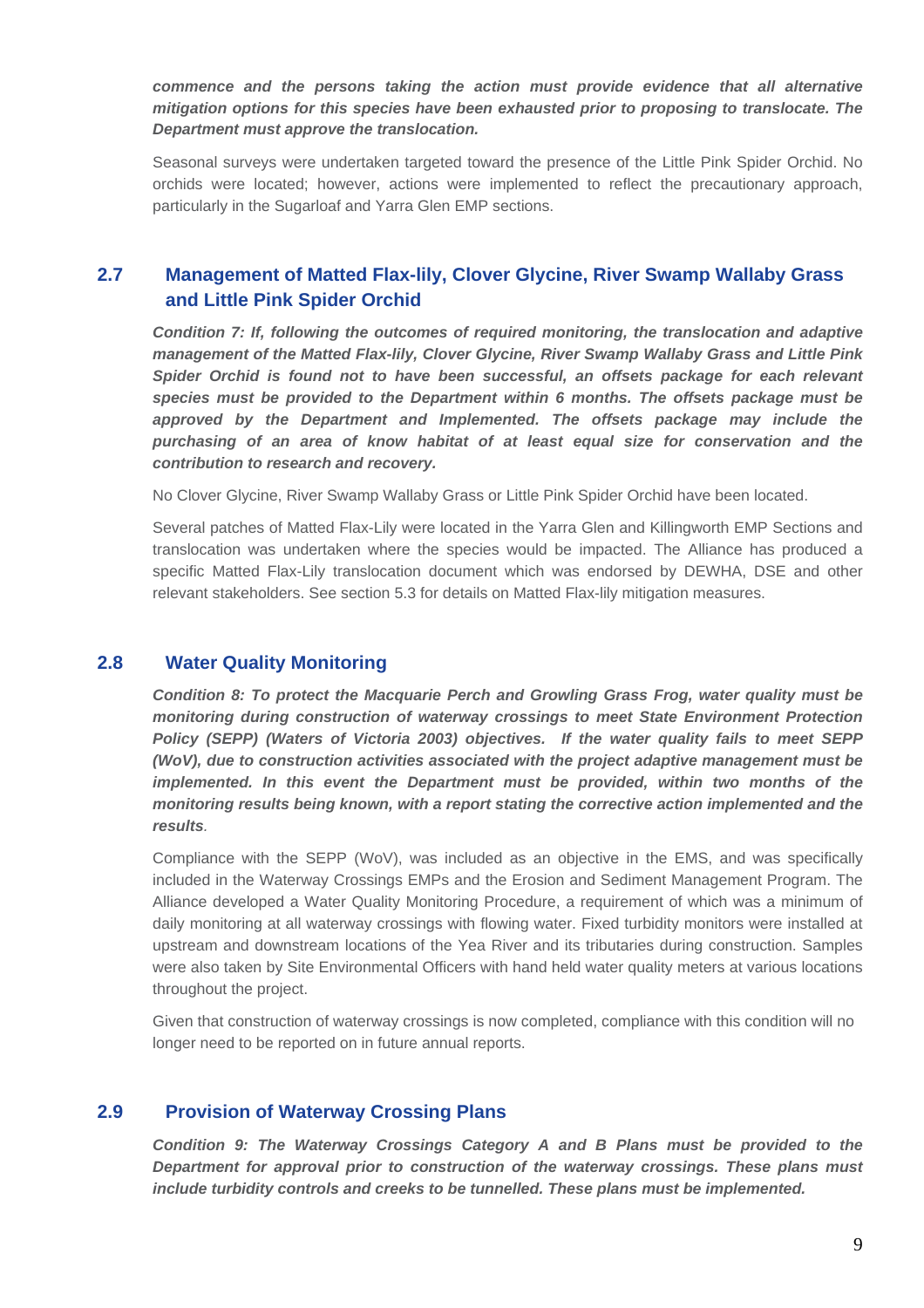The EMPs for each of the Category A and B Waterway Crossings were endorsed by DSE and DEWHA prior to commencement of construction on these sections.

It is no longer necessary to report on compliance with this condition.

#### **2.10 Approval of Water Quality Monitoring Procedure**

*Condition 10: The Water Quality Monitoring Procedure must be provided to the Department for approval prior to construction commencing of the waterway crossings. This procedure must include turbidity monitoring. This procedure must be implemented.* 

A Water Quality Monitoring Procedure, including turbidity monitoring, was completed and subsequently approved by DEWHA alongside the Waterway Crossings Category B EMP on the 23<sup>rd</sup> of March 2009.

The Water Quality Monitoring Procedure detailed the monitoring procedures that the Alliance committed to implementing for the duration of the project.

The Sugarloaf Pipeline Alliance undertook all monitoring and investigations required by the Water Quality Monitoring Procedure throughout the reporting period of the 2009/2010 Annual Report.

Given that construction of waterway crossings is now completed, compliance with this condition will no longer need to be reported on in future annual reports.

#### **2.11 Limitation of Pipeline Operational Volumes**

*Condition 11: To protect EPBC listed fish species (Trout Cod (Maccullochella macquariensis), Murray Cod (Maccullochella peelii) and Macquarie Perch (Macquaria australasica)) that occur or may occur in the Goulburn River, the Melbourne Water extracted to the Sugarloaf Pipeline must be:* 

*a) not more than 75GL in any one year;* 

*b) not more than 360 ML per day, with any variation in this daily pumping rate limited to a maximum of 200 ML to minimise the rise and fall in river levels upstream and downstream of the off-take structure.* 

*c) met only through controlled, pre-ordered releases from Melbourne's share of the water savings allocated to it pursuant to any bulk entitlement issued under the Victorian Water Act 1989;* 

*d) sourced from savings not allocated to the Living Murray Initiative or the Waters for Rivers; and* 

*e) zero if the necessary regulated releases are for the maintenance of environmental flows or materially deplete water stored in Eildon Weir that is designated as being an environmental reserve.* 

#### *All water savings taken from the Goulburn River must be sourced from projects that comply*  with the requirements of the Environment Protection and Biodiversity Conservation Act 1999.

Note that, in response to a request made by Melbourne Water on 27<sup>th</sup> August 2010, a variation to Condition 11 (a) above was approved by DSEWPC on the 28<sup>th</sup> of October 2010, to provide clarity, and now reads:

#### *a) not more than 75GL in any period of 12 calendar months beginning on 1 July in any year and ending on 30 June in the following year;*

Throughout November and December 2008, Melbourne Water, DSE and the Goulburn-Broken Catchment Management Authority (GBCMA) negotiated the following conditions, as part of the Heritage Rivers Act approval, to ensure that rates of rise and fall of the Goulburn River in response to diversion at the Sugarloaf Pipeline Intake are managed to within acceptable levels (as specified by state and federal government):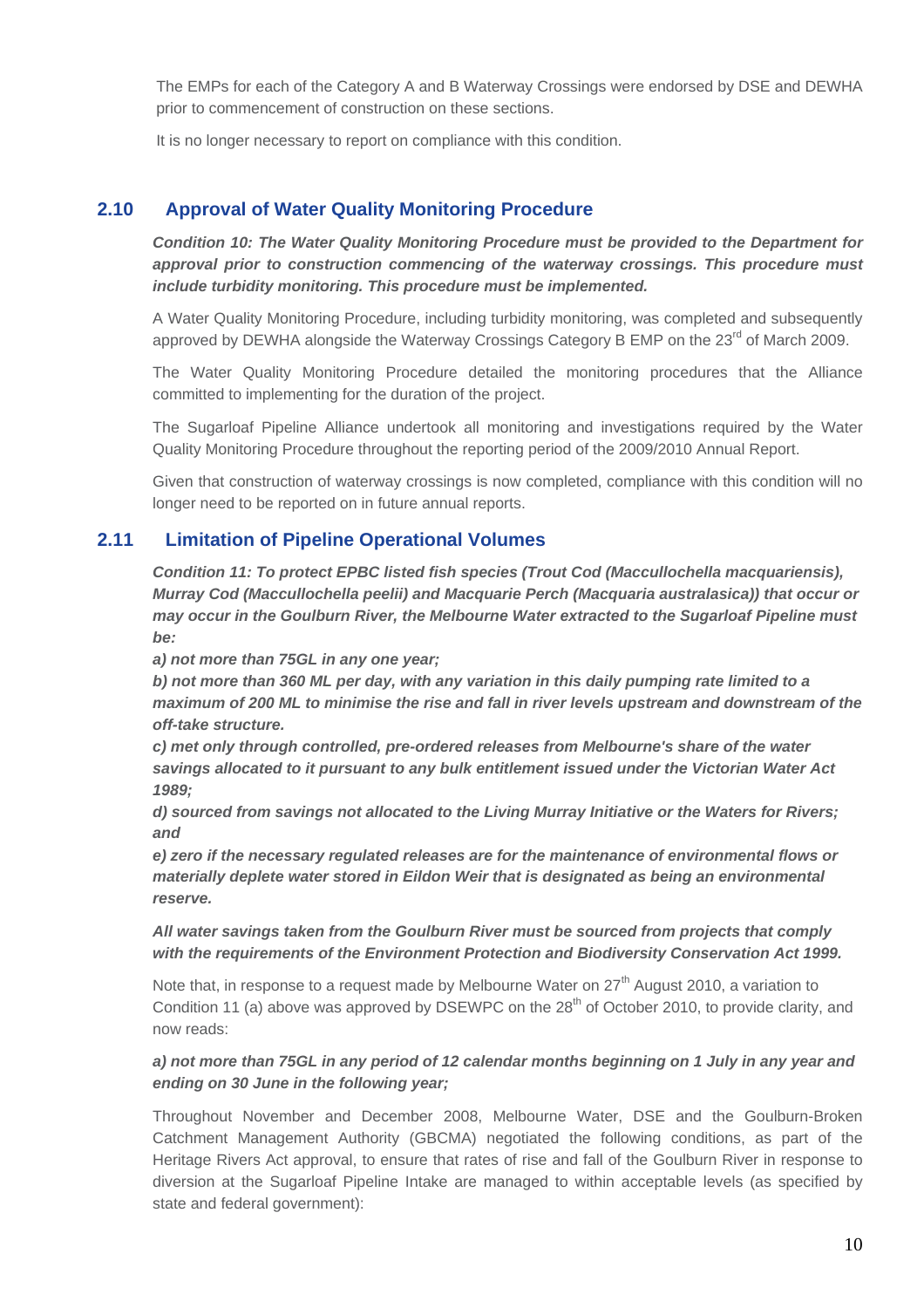- For river passing flows below 300 ML/day, there is no diversion to the pipeline;
- For river passing flows between 300ML/day and 799ML/day, diversion can only be increased or decreased by up to 75ML/day;
- For river passing flows between 800ML/day and 1499ML/day, diversion can only be increased or decreased by up to 120ML/day;
- For river passing flows of 1500ML/day or greater, diversion can only be increased or decreased by up to 180ML/day.

These conditions were negotiated in response to the conditions placed by DEWHA on the water volume and operational limitations of water extraction from the Goulburn River. Further details of these licence conditions are provided in Section 3.2.2 of this report.

Water extracted to the Sugarloaf Pipeline has generally been compliant with condition 11 of the EPBC Approval, with the exception of condition 11(b). There have been two occasions where operation of the pipeline was in breach of the requirement that any variation in daily pumping rate is limited to a maximum of 200ML. In addition there was one occasion where operation of the pipeline was in breach of the relevant diversion rate specified by the GBCMA. Section 3.2 of this report provides details of those non-compliances and measures taken to prevent similar breaches occurring in the future.

Details of compliance with condition 11 (a), (c), (d) and (e) are also provided in Sections 3.1 and 3.2 of this report.

#### **2.12 Passage of Groundwater**

*Condition 12: The pipeline crossings of the Yea River flood plain must ensure passage of groundwater. This may be achieved by use of groundwater shunt within the deep channel to permit the water tables to equilibrate post construction across the pipeline or by some alternative method.* 

The endorsed Waterway Crossing - Yea River at Yea and Kalatha Creek section EMP addresses the issue of the passage of groundwater.

The pipeline crossing over the flood plain extends for approximately 450m.

The original concept was modified by reducing the depth of excavation to minimise the intersection with groundwater and ensuring that the material used to backfill the trench is more permeable than the native soil material. Backfill materials were chosen to be suitably permeable, lacking the imbrication or microstratification of clay lenses which could be reasonably expected in an alluvial sequence. In those areas where the pipe trench intersects weathered basement materials, or silty clay soils, the permeability of the backfill sands could be several orders of magnitude greater than the native soils.

This aims to restore the groundwater flow path around the pipe after construction. Inspections were undertaken by hydro-geological staff to identify any anomalies or unexpected flows that could require additional treatment. Groundwater levels have been monitored within the Yea flood plain on a monthly basis since the completion of construction. Groundwater monitoring bores are positioned upstream and downstream of the pipeline alignment. Groundwater monitoring shows an increase in water levels, which is consistent across the project study area and region and is a result of recent increases in rainfall. Changes in water levels are consistent on both the upstream and downstream sides of the pipeline, which indicates the pipeline is not obstructing groundwater flow within the flood plain.

#### **2.13 Forest Rehabilitation Plans**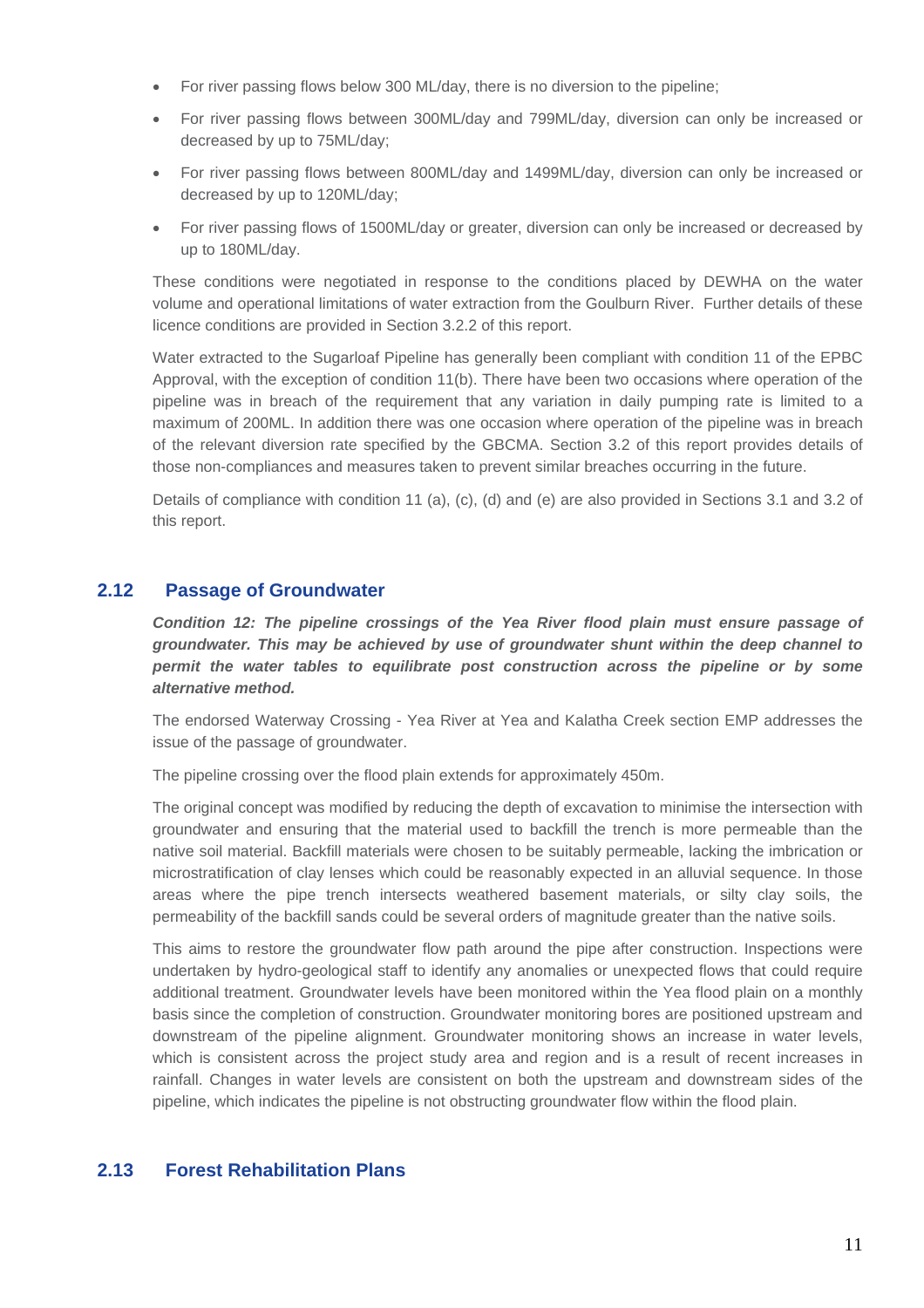*Condition 13: Prior to construction through the Toolangi State Forest and the Sugarloaf Forest, the person taking the action must provide the Department with the Toolangi State Forest Rehabilitation Management Plan and the Sugarloaf Forest Rehabilitation Management Plan for approval. These plans, once approved, must be implemented.* 

Reinstatement Management Programs have been produced for each of the sections of the pipeline including the Toolangi State Forest, Tunnel Portals and Sugarloaf Forest. These Reinstatement Management Plans have been approved by DEWHA.

Following the Black Saturday bushfires amendments were made to the Toolangi State Forest Reinstatement Management Programs. Amendments relating to the rehabilitation of fauna habitats were in the form of four discussion papers, and have been endorsed by DPCD, DSE and DEWHA. This includes ongoing fauna monitoring requirements in Toolangi State Forest, including the Tunnel Portal EMP section.

Some items included in the Sugarloaf Reservoir Reinstatement Management Program relating to habitat reinstatement are still under discussion with Melbourne Water and DSE.

Items in the amended Reinstatement Management Programs still to be closed out will be reported on next year.

#### **2.14 Annual Report on Compliance with Conditions**

*Condition 14: The person taking the action must provide by August each year an annual report on the compliance with these conditions, including the results of all EPBC listed surveys and environmental monitoring undertaken, independent audited reports of water savings achieved and the amount of water allocated for extraction, any adaptive management, any remedial actions taken and the effectiveness if the measures implemented to mitigate the impact on EPBC listed species.* 

This report is the 2009/10 annual report addressing this condition. Note that, in response to a request made by Melbourne Water on  $27<sup>th</sup>$  August 2010, a variation to this Condition was approved by DSEWPC on 28<sup>th</sup> October 2010, which changed the annual reporting date to 30 November of each year.

A table of noncompliance reports that may have an impact on these conditions has been included as Appendix A. Appendix A of this report provides a list of Non-Compliance reports relating to the EPBC Act conditions. In each case the Alliance responded by assessing any impact to the environment, taking action to remedy any impacts and to prevent any similar non-compliance occurring again. In each case the Alliance was able to confirm that there were no impacts on any EPBC listed species. Because each case was a non-compliance with the works methodologies developed to protect EPBC listed species, but did not directly impact an EPBC listed species, it is considered that the Project has complied with conditions of Approval.

Appendix A does not include any Non-Compliances relating to extraction of water. These are addressed separately in Section 3 below.

#### **2.15 Changes to Documentation/Conditions**

*Condition15: If the person taking the action wishes to carry out any activity otherwise than in accordance with the documents identified in the above conditions relevant to EPBC listed*  species, the person taking the action must submit for the Department's approval a revised *version of the document. If the Department approves a revised document, that document must be implemented in place of the document originally approved.*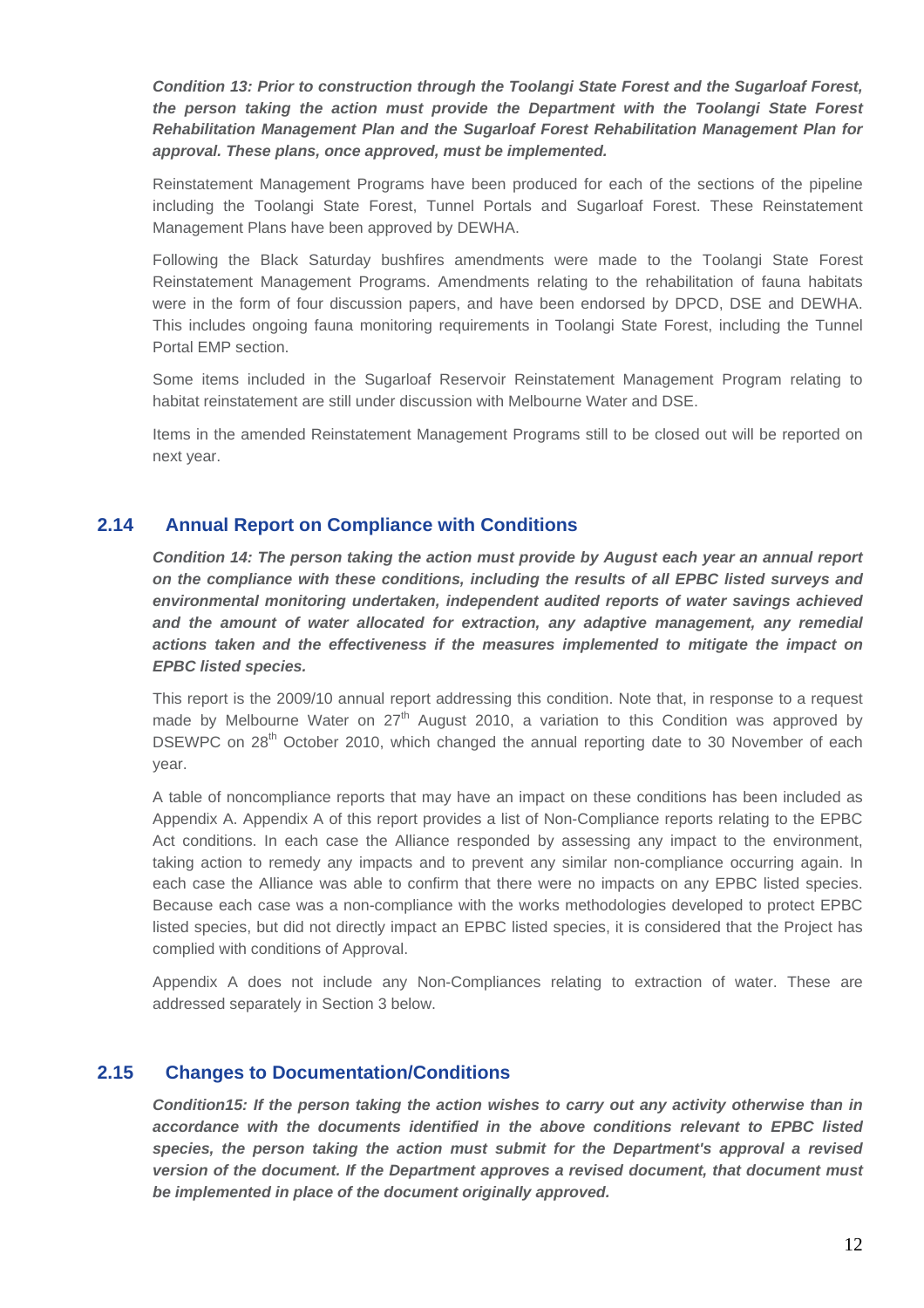The Alliance has obtained approval from DEWHA for any changes to documentation or conditions required. Some changes reflecting an Adaptive Management approach have been implemented in consultation with the Department of Sustainability and the Environment and DEWHA including but not limited to:

- Change of annual reporting date to  $30<sup>th</sup>$  November;
- Clarification of period of operational volume limitations in Condition 11a to be the Victorian Water Year (1 July - 20 June);
- Minor amendments to Environmental Management Plans and Programs as discussed in previous sections.

#### **2.16 Recordkeeping**

*Condition 16: The person taking the action must maintain accurate records of all activities associated with or relevant to the above conditions of approval, and make them available on request by the Department. Such records may be subject to audit by the Department, and used to verify compliance with the conditions of approval.* 

Project documentation is currently in the process of being handed over to Melbourne Water from the Alliance. Melbourne Water will maintain accurate records and will readily make them available to DSEWPC on request.

#### **2.17 Commencement of Construction**

*Condition17: If the person taking the action has not commenced construction of the action within 5 years of this approval then they must notify the Minister in writing and not commence construction without the Minister's agreement.* 

As the Alliance has completed construction of the project this condition is no longer applicable.

### **3 Independent Audited Reports of Water Savings**

As part of Condition 14, DEWHA required independent audited reports of water savings achieved and the amount of water allocated for extraction. In later correspondence with the Alliance the following information was requested in determining compliance with the water savings audit component of Condition 14:

- *all water 'accounts' held in Lake Eildon from which water will be drawn to supply the Sugarloaf Pipeline;*
- *Source, volume and timing of any water accruing to the above accounts;*
- *Volume and timing of any water released from the above accounts to supply the Sugarloaf Pipeline;*
- *Volumes of water allocated to any other users also held in the above accounts;*
- *Following completion of the pipeline, volume and timing of water transferred to the Sugarloaf Reservoir;*  and if any water savings projects are deemed to be compliant with the EPBC Act without being referred, *detailed information on how that conclusion was reached.*

Goulburn-Murray Water manages Allocation Bank Accounts (ABAs) for the three metropolitan retail water corporations in Melbourne (the Retailers). Melbourne Water has been delegated the authority to order water from these ABAs on behalf of the Retailers. The ABAs which are linked to the Sugarloaf Pipeline diversion on the Goulburn River are:

• ABA065907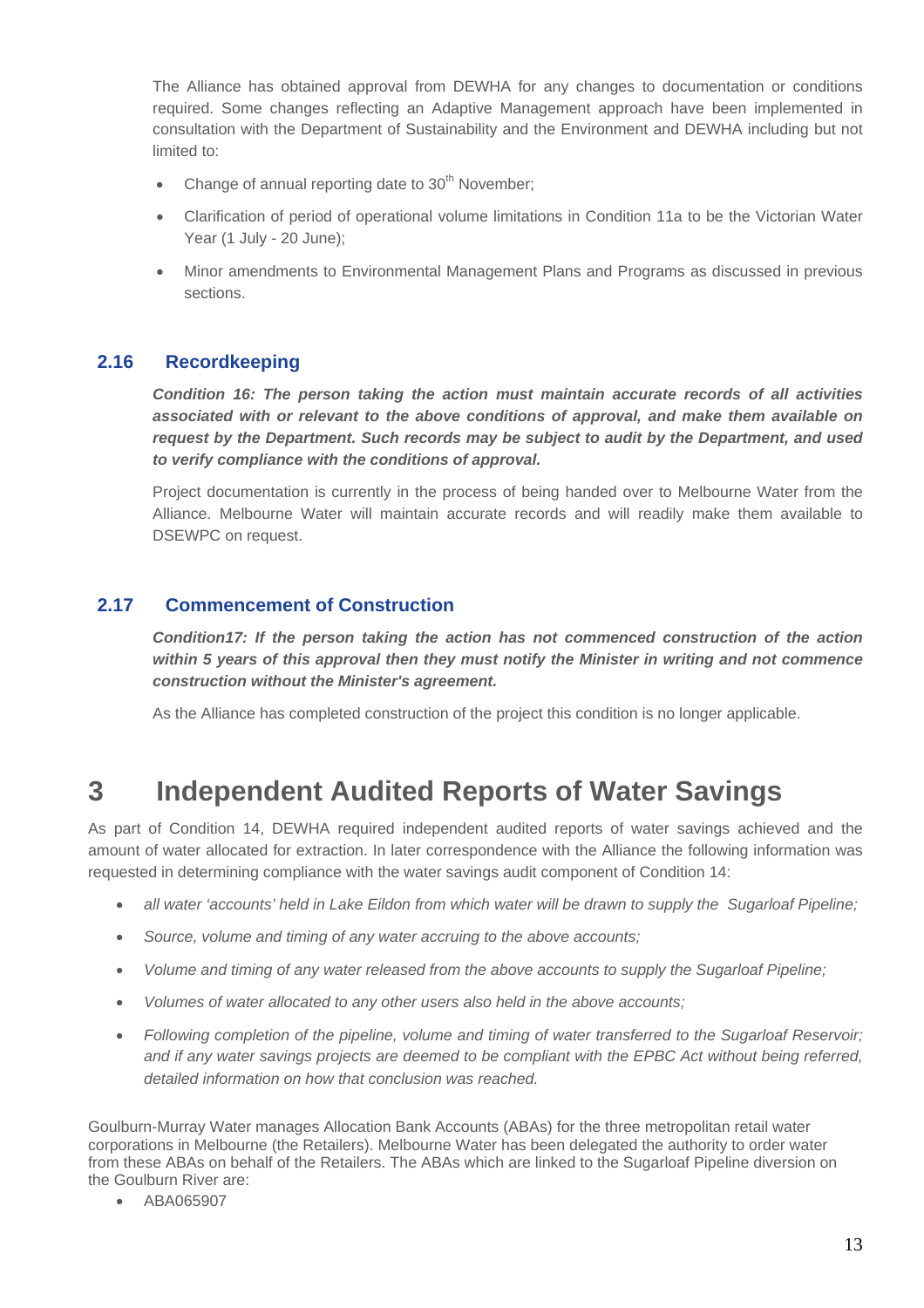• ABA062873

Section 3.1 below summarises the water savings allocated to the Sugarloaf Pipeline via the ABAs. The Water Savings Audit Reports provided in Appendices E and F contain details on the source, volume and timing of the water to be accrued to these accounts.

Information on the volume and timing of any water released for supply to Melbourne via the Sugarloaf Pipeline is provided in Section 3.2.

No water held in the above accounts has been allocated to any other users.

As per Melbourne Water's letter to DEWHA dated 23 December 2009, all sources of water are considered to comply with the EPBC Act. No additional sources of water have been allocated for extraction to the Sugarloaf Pipeline.

#### **3.1 Water Savings Audited & Allocated to Melbourne**

Independent audits of water savings achieved in 2009/2010 have been undertaken and copies of the Audit Reports are provided in Appendices E and F of this report. The Audit Reports present the actual volume of water savings achieved for the 2009/10 irrigation season (referred to as Phase 3 savings) as well as long-term average LTCE water savings (referred to as Phase 4 savings), in accordance with the Victorian Government's Water Savings Protocols for calculating, applying and allocating water savings generated from irrigation modernisation projects, a copy of which is available at: http://www.ourwater.vic.gov.au/programs/irrigationrenewal/water-savings-protocol.

For the purposes of determining allocations to Melbourne:

- Water savings from three irrigation modernisation projects have been audited  $-$  the CG1234 Modernisation Project, the Shepparton Modernisation Project and Stage 1 of the Northern Victoria Irrigation Renewal Project (NVIRP).
- Goulburn-Murray Water, Melbourne Water and the Retailers have entered into an agreement under section 124(7) of the *Water Act 1989* (Vic) for the supply of a share of water savings from irrigation modernisation projects to Melbourne via the Sugarloaf Pipeline – the *Water Savings Supply and Transfer Agreement*. This agreement is a primary entitlement under clause 7 of the *Bulk Entitlement (Eildon-Goulburn Weir) Conversion Order 1995*, as amended. The water savings to which this agreement relates are water savings from the CG1234 Modernisation Project and the Shepparton Modernisation Project up until 30 June 2010, and water savings from Stage 1 of NVIRP.
- It is the actual volume of water savings (Phase 3 savings) that will be allocated for use.
- 14,527 ML of savings from the Shepparton Modernisation Project have already been allocated to the *Environmental Entitlement (Goulburn System - Living Murray) 2007* in accordance with the terms and conditions of this entitlement, and so the balance of 7,924 ML remains available for allocation to Melbourne.
- The unallocated share of the total volume of savings achieved from these projects in 2009/10, together with savings already allocated to Melbourne, total more than 75,000 ML and so, a share of the savings over and above 75,000 ML will be allocated to the three beneficiaries of Stage 1 of NVIRP - irrigators, the environment and Melbourne (refer Table 1 below).
- The process of allocating Melbourne's share of the water savings achieved in 2009/10 to the Retailers ABAs has not yet been completed and so, this share of water savings is not yet available for supply to Melbourne via the Sugarloaf Pipeline. It is expected that this process will be complete by end December 2010.

In addition to water savings achieved in 2009/10, water from a number of other sources has been allocated for supply to Melbourne via the Sugarloaf Pipeline. These sources are summarised in Table 1 below, and details of these sources – including compliance with Condition 11 of the EPBC Approval Decision for Sugarloaf Pipeline – were provided by Melbourne Water in its letter to DEWHA dated 23<sup>rd</sup> December 2010. DEWHA subsequently accepted the advice of the independent auditor that this water fulfils the requirements of Condition 11 of the EBPC Approval Decision for the Sugarloaf Pipeline, as confirmed in its letter dated 14<sup>th</sup> January 2010.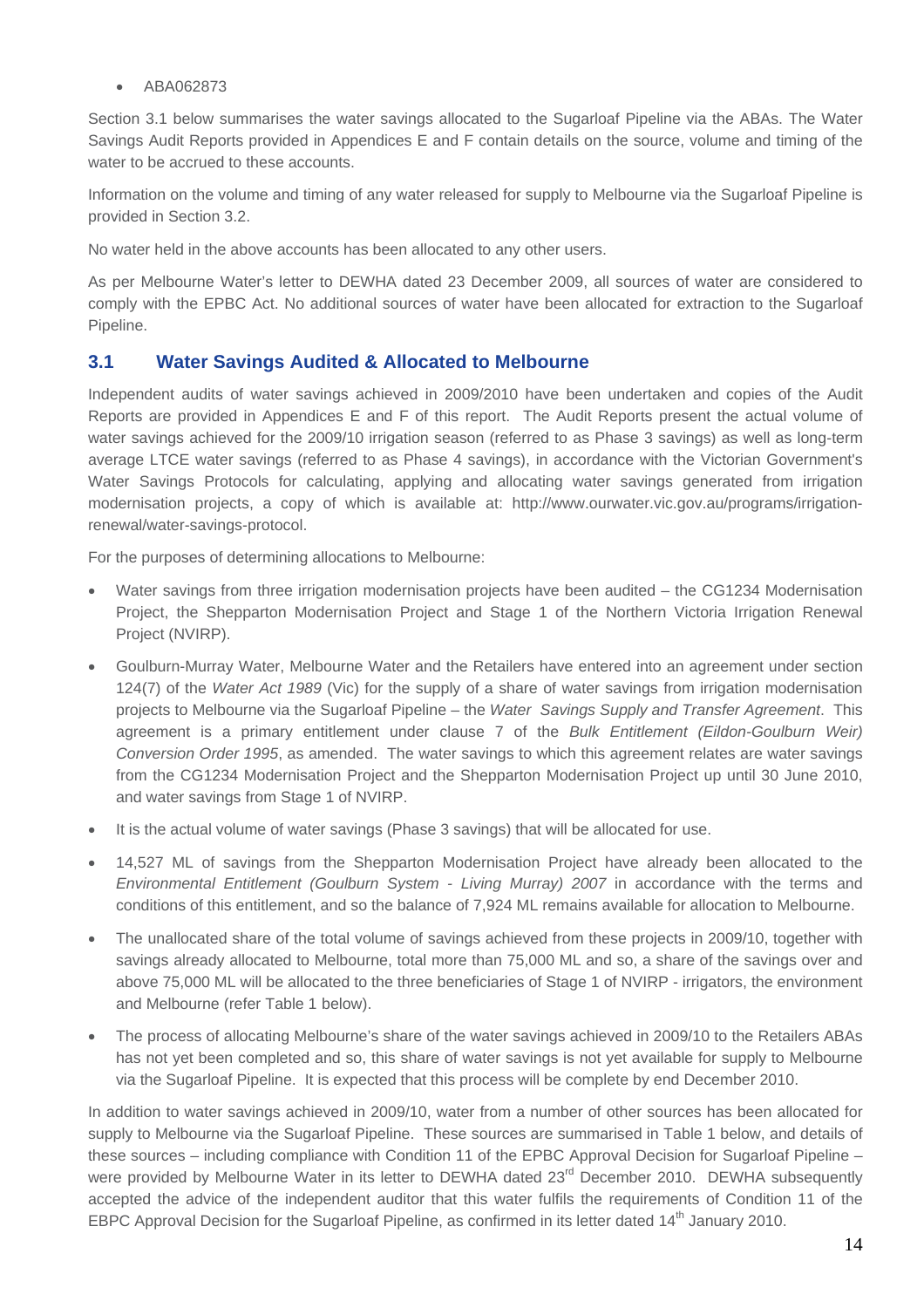#### **Table 1: Water savings**

| <b>SOURCE OF WATER</b>                                                                                                                   | <b>VOLUME (ML)</b> |
|------------------------------------------------------------------------------------------------------------------------------------------|--------------------|
| Goulburn Water Quality reserve savings for 2009/10**                                                                                     | 10,000             |
| Wimmera Mallee pipeline savings for 2008/09                                                                                              | 10,800             |
| CG1234, Shepparton & NVIRP Stage 1 audited savings for 2008/09*                                                                          | 6,909              |
| Goulburn Water Quality reserve savings for 2010/11**                                                                                     | 10,000             |
| CG1234 audited savings for 2009/10*                                                                                                      | 5,674              |
| Shepparton audited savings for 2009/10* - unallocated share                                                                              | 7,924              |
| NVIRP Stage 1 audited savings for 2009/10*                                                                                               | 24,262             |
| Sub-total                                                                                                                                | 75,569             |
| Less additional NVIRP Stage 1 audited savings for distribution to three beneficiaries of<br><b>NVIRP Stage 1</b>                         | 569                |
| Sub-total                                                                                                                                | 75,000             |
| Plus share of additional NVIRP Stage 1 audited savings for distribution to Melbourne as one<br>of three beneficiaries from NVIRP Stage 1 | 189.6              |
| <b>TOTAL</b>                                                                                                                             | 75,189.6           |

\* Note water savings made in one irrigation season are not audited and allocated until following irrigation season, in accordance with Water Savings Protocols.

\*\*10 000 ML of water for two financial years has been reserved specifically for Melbourne from other measures. On 28 June 2009, the Victorian Minister for Water, under Section 33 AAA(1) of the Victorian Water Act, approved a temporary qualification of rights in the Goulburn Water System, so that 10 000 ML of the 30,000 ML of water available each year to make additional releases to maintain water quality in the Goulburn River and Broken Creek, in accordance with clause 12.3 (d) of the *Bulk Entitlement (Eildon-Goulburn Weir) Conversion Order 1995*, must be reserved for the purpose of supply to Melbourne.

\*\*\*The temporary qualification of rights also suspended the obligation of Goulburn-Murray Water to supply from the Goulburn Water System up to 24,000 ML to Grampians Wimmera Mallee Rural Water Corporation in every second year, and up to 2,000 ML in every year, for the purpose of supply to the Wimmera Mallee Waterways District, in accordance with Schedule 3 of the *Bulk Entitlement (Eildon-Goulburn Weir) Conversion Order 1995*. The temporary qualification set aside the volume of water that would have been supplied under this obligation in 2008/09 for the purpose of urban supply requirements, given that early completion of the Wimmera Mallee Pipeline meant this obligation no longer needed to be met. The volume of water that was set aside by Goulburn-Murray Water for this purpose was 10,800 ML and this water was approved by the Minister for Water for supply to Melbourne.

It should be noted that the Retailers are able to carryover water from one year to the next, subject to the same rules that apply to all entitlement holders that carryover water in Northern Victoria, including deduction of a standard 5% for evaporation losses.

Table 2 below summarises the water available in the 2010/2011 year, taking into account the savings that have already been used and the deduction for evaporation losses.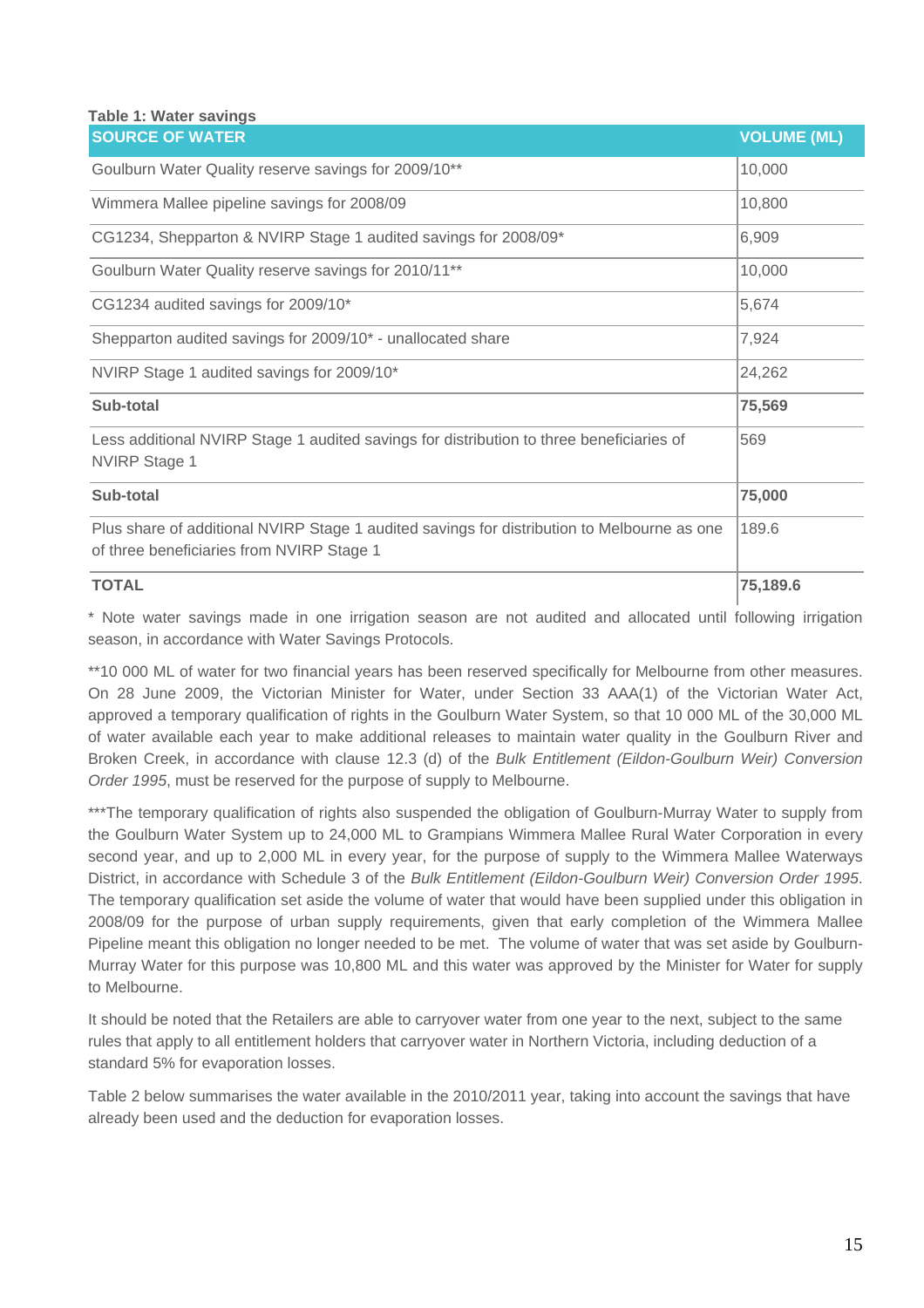#### **Table 2: Water Available for 2010/2011**

| <b>SOURCE OF WATER</b>                                        | <b>VOLUME (ML)</b> |
|---------------------------------------------------------------|--------------------|
| Total savings                                                 | 75,189.6           |
| Less water used in 2009/2010                                  | 16,713             |
| <b>Subtotal</b>                                               | 58,476.6           |
| Less standard evaporation losses (calculated on 1 July 2010)* | 550                |
| TOTAL remaining available to be pumped in 2010/2011           | 57,926.6           |

\*5% of the water stored in Lake Eildon on 1 July 2010. The water stored in Lake Eildon at this time was the total of the first three lines of Table 1 above, less the water used as at 30 June 2010 (i.e. 10,000 + 10,800 + 6,909 –  $16,713 = 10,996$ ).

#### **3.2 Water Savings Released & Supplied to Melbourne**

Water was first pumped from the Goulburn River for initial testing of the Sugarloaf Pipeline on 14 December 2009 and the pipeline was officially connected to Melbourne on 5 February 2010.

Condition 11 of the *Environment Protection and Biodiversity Conservation Approval (EPBC Approval)* specifies the rates, volumes and sources of water that can be extracted from the Goulburn River and transferred via the Sugarloaf Pipeline for Melbourne. Condition 11, inclusive of clarified reporting timeframes, states:

*11. To protect EPBC listed fish species (Trout Cod (Maccullochella macquariensis), Murray Cod (Maccullochella peelii), and Macquarie Perch (Macquaria australasica)) that occur or may occur in the Goulburn River, the Melbourne water extracted to the Sugarloaf Pipeline must be:* 

*a. not more than 75 GL in any period of 12 calendar months beginning on 1 July in any year and ending on 30 June in the following year;* 

*b. not more than 360 ML per day, with any variation in this daily pumping rate limited to a maximum of 200 ML to minimise the rise and fall in river levels upstream and downstream of the river off-take structure;* 

*c. met only through controlled, pre-ordered releases from Melbourne's share of the water savings allocated to it pursuant to any bulk entitlement issued under the Victorian Water Act 1989;* 

*d. sourced from savings not allocated to the Living Murray Initiative or the Waters for Rivers; and* 

*e. zero if the necessary regulated releases are for the maintenance of environmental flows or materially deplete water stored in Eildon Weir that is designated as being an environmental reserve.* 

*f. All water savings taken from the Goulburn River must be sourced from projects that comply*  with the requirements of the Environment Protection and Biodiversity Conservation Act 1999.

This section describes Melbourne Water's compliance with these conditions for two reporting periods; from 1 July 2009 to 30 June 2010 (first 12 months under the clarified reporting timeframes) and from 1 December 2009 to 30 November 2010 (first 12 months that the Sugarloaf Pipeline was operational). Both periods are included in this report to address uncertainty in the reporting timeframes that existed prior to clarification of Condition 11(a). Future reports will only be for the period 1 July to 30 June.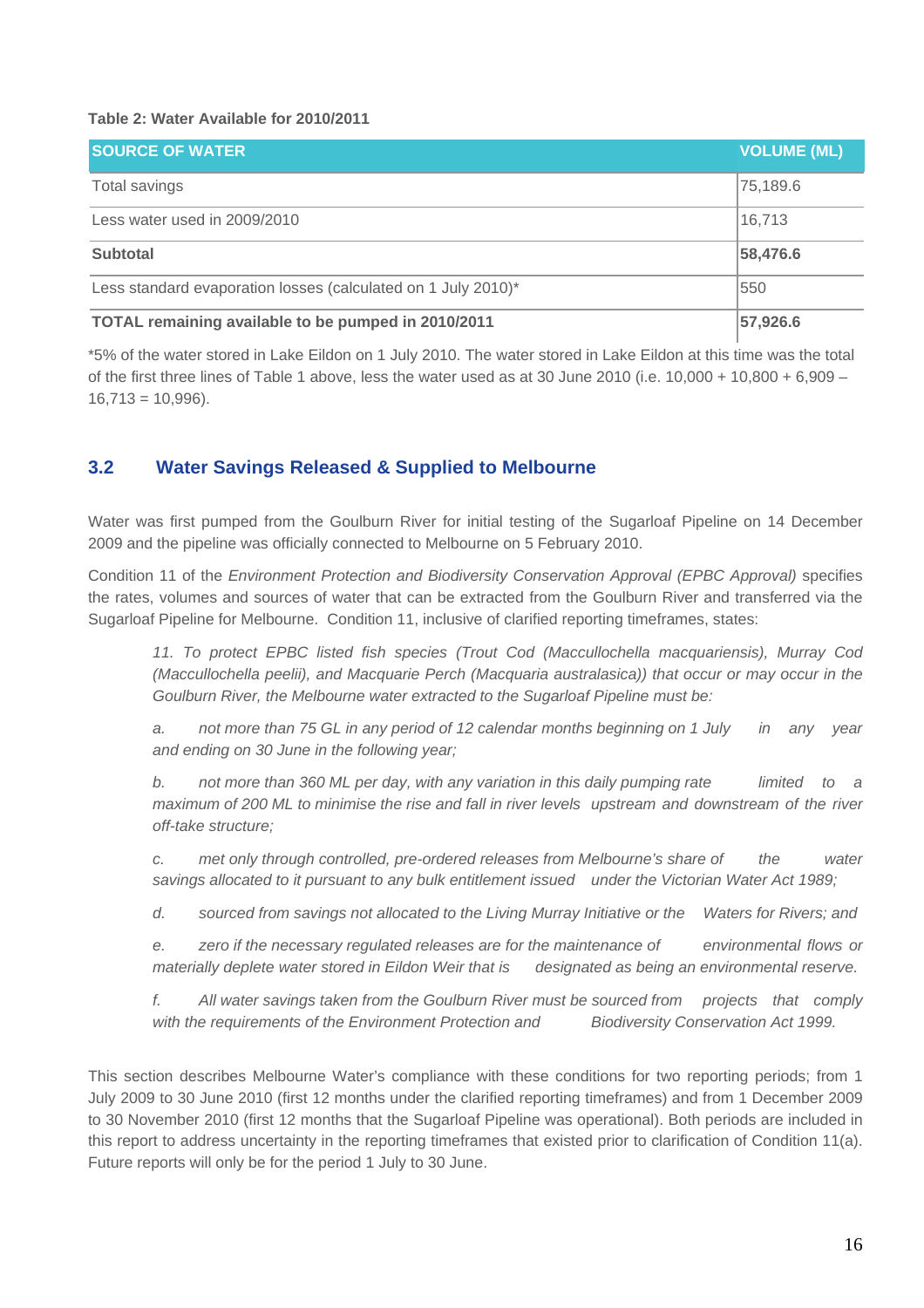### **3.2.1 Compliance Reporting: 1 July 2009 to 30 June 2010**

#### **Summary**

The Sugarloaf Pipeline was operated in compliance with Condition 11 of the *Environment Protection and Biodiversity Conservation Approval (EPBC Approval)* for the period 1 July 2009 to 30 June 2010, with the exception of Condition 11(b) on one occasion.

The maximum permissible variation in daily pumping rate of 200 ML/day under Condition 11(b) of the *EPBC Approval* was exceeded on 1 May 2010 with an actual reduction of 318 ML/day. Details are provided below.

#### **Condition Description DEWHA Compliance**  11.a **notick and respect more than 75 GL** in any financial year 9 and 11.a 11.b.i not extract more than 360 ML in any one day  $\sqrt{ }$ 11.b.ii limit variation of extraction to not more than 200 ML/day 8*\**  11.c. i only extract controlled, pre-ordered releases  $\checkmark$ 11.c. ii **but only extract water from Melbourne's share of water savings**  $\checkmark$ 11.d not extract water from the *Living Murray Initiative* or the *Water for Rivers* 11.e not deplete water designated in the environmental reserve final statement water sourced from projects that comply with the EPBC Act 1999  $\checkmark$

#### **Table 3: Summary of compliance for the period 1 July 2009 to 30 June 2010**

\* For the period 1 July 2009 to 30 June 2010 there was a non-compliance event on 1 May 2010

#### **Condition 11(a)**

#### *The Melbourne water extracted to the Sugarloaf Pipeline must be not more than 75 GL in any period of 12 calendar months beginning on 1 July in any year and ending on 30 June in the following year.*

Melbourne Water has complied with this condition for the period 1 July 2009 to 30 June 2010, extracting a total of 16.7 GL over this period.

It is worth noting Melbourne Water updated its storage reporting from 1 July 2010 to reflect water allocated to Melbourne in Lake Eildon via the Sugarloaf Pipeline Project. As at 29 November 2010, a total of 37.7 GL had been allocated to Melbourne (refer first four line items of Table 1).

#### **Condition 11(b)**

#### *The Melbourne water extracted to the Sugarloaf Pipeline must be not more than 360 ML per day, with any variation in this daily pumping rate limited to a maximum of 200 ML to minimise the rise and fall in river levels upstream and downstream of the river off-take structure.*

The Sugarloaf Pipeline was operated in compliance with the 360 ML per day condition for the period 1 July 2009 to 30 June 2010. The maximum daily pumping rate occurred during the changeover from daylight saving on 4 April 2010 when 372 ML was measured for the 25 hours to 8am. This corresponds to 357 ML over 24 hours.

The maximum permissible variation in daily pumping rate of 200 ML/day was exceeded on 1 May 2010 with an actual reduction of 318 ML/day. This was due to an unexpected equipment failure suddenly shutting down Sugarloaf Pipeline transfers. Maintenance work was undertaken during the planned shutdown period in August 2010, particularly the replacement of the outlet control valve which regulates outflows from the pipeline. These works are expected to significantly reduce unplanned outages of the Sugarloaf Pipeline in future and were outlined in a media release from Melbourne Water on 18 May 2010.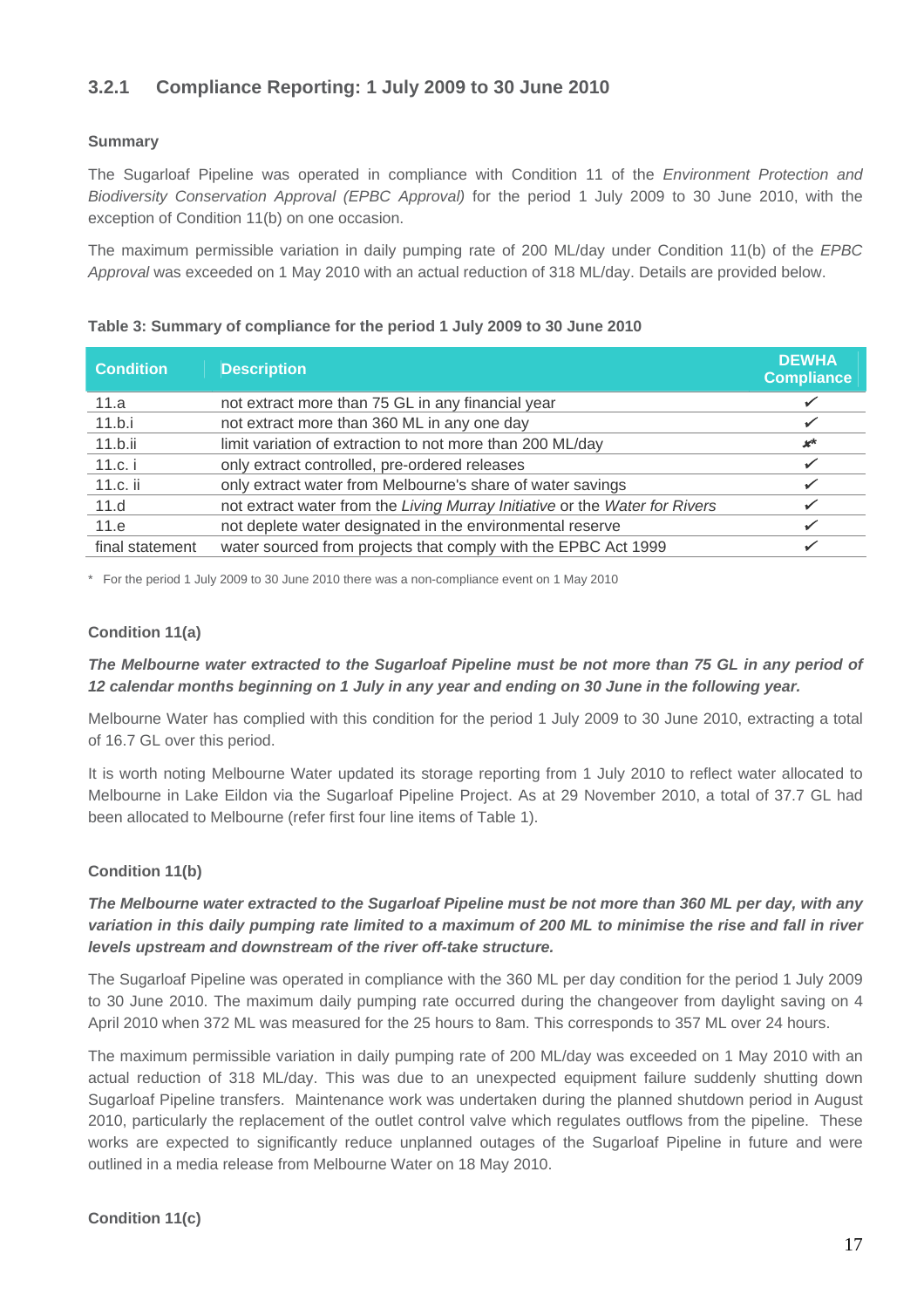#### *The Melbourne water extracted to the Sugarloaf Pipeline must be met only through controlled, preordered releases from Melbourne's share of the water savings allocated to it pursuant to any bulk entitlement issued under the Victorian Water Act 1989.*

The Sugarloaf Pipeline was operated in compliance with this condition for the period 1 July 2009 to 30 June 2010. For this period, G-MW records indicate that Melbourne Water ordered a total volume of 22.6 GL from the metropolitan Retailers' Allocation Bank Account from Lake Eildon, with G-MW actually releasing 24.4 GL. Melbourne Water diverted 16.7 GL of this released volume from the Goulburn River at Killingworth to the Sugarloaf Pipeline. The disparity between the volume ordered and pumped was due to unscheduled outages mentioned above, which were exacerbated by the two day lag time between orders and releases from Lake Eildon

As per Goulburn-Murray Water's policy for supplying its customers, water released from Lake Eildon by Melbourne Water but not diverted to the Sugarloaf Pipeline was not debited from the metropolitan Retailer's Account. Instead, it was recaptured by Goulburn-Murray Water downstream at Waranga Basin and used to supply other customers.

All water diverted to the Sugarloaf Pipeline over this period has been taken from Melbourne's share of the water savings. This water has been sourced from a number of water saving initiatives that are documented in a letter from Melbourne Water to DEWHA dated 23<sup>rd</sup> December 2009. Independent reports (dated 14/12/09 & 21/12/09) supplied by Melbourne Water to DEWHA as an attachment to that letter confirm that the sources of Melbourne's share of water comply with the EPBC Approval.

Melbourne Water places orders with G-MW for water from Lake Eildon at least two days in advance (effectively 3 days) of the diversion date. The orders are placed with G-MW either through their 'WaterLine Online' system or by telephone. In the event of a planned outage Melbourne Water must give G-MW at least 2 days notice (effective 3 days) that a water order needs to be cancelled or amended. The process of ordering water has been complied with over the period 1 July 2009 to 30 June 2010.

In the event of unplanned outages of the pipeline the ordering process acknowledges that Melbourne Water may be unable to give this two days notice. There were occasions where unplanned outages, such as mechanical failures, prevented Melbourne Water from being able to give two days notice. Any water released from Lake Eildon and not diverted to the Sugarloaf Pipeline was recaptured at Waranga Basin.

#### **Condition 11(d)**

#### *The Melbourne water extracted to the Sugarloaf Pipeline must be sourced from savings not allocated to the Living Murray Initiative or the Waters for Rivers.*

The Sugarloaf Pipeline was operated in compliance with this condition for the period 1 July 2009 to 30 June 2010. The water diverted from the Goulburn River to the Sugarloaf Pipeline has been allocated to Melbourne's share of Lake Eildon from a number of water saving initiatives that are documented in a letter from Melbourne Water to DEWHA dated 23<sup>rd</sup> December 2009. Independent reports (dated 14/12/09 & 21/12/09) supplied by Melbourne Water to DEWHA as an attachment to that letter confirm that the sources of Melbourne's share of water comply with the *EPBC Approval*.

#### **Condition 11(e)**

#### *The Melbourne water extracted to the Sugarloaf Pipeline must be zero if the necessary regulated releases are for the maintenance of environmental flows or materially deplete water stored in Eildon Weir that is designated as being an environmental reserve.*

The Sugarloaf Pipeline was operated in compliance with this condition for the period 1 July 2009 to 30 June 2010. All water diverted to the Sugarloaf Pipeline over this period has been taken from Melbourne's share of the water savings and has not depleted Lake Eildon's environmental reserve. This water has been sourced from a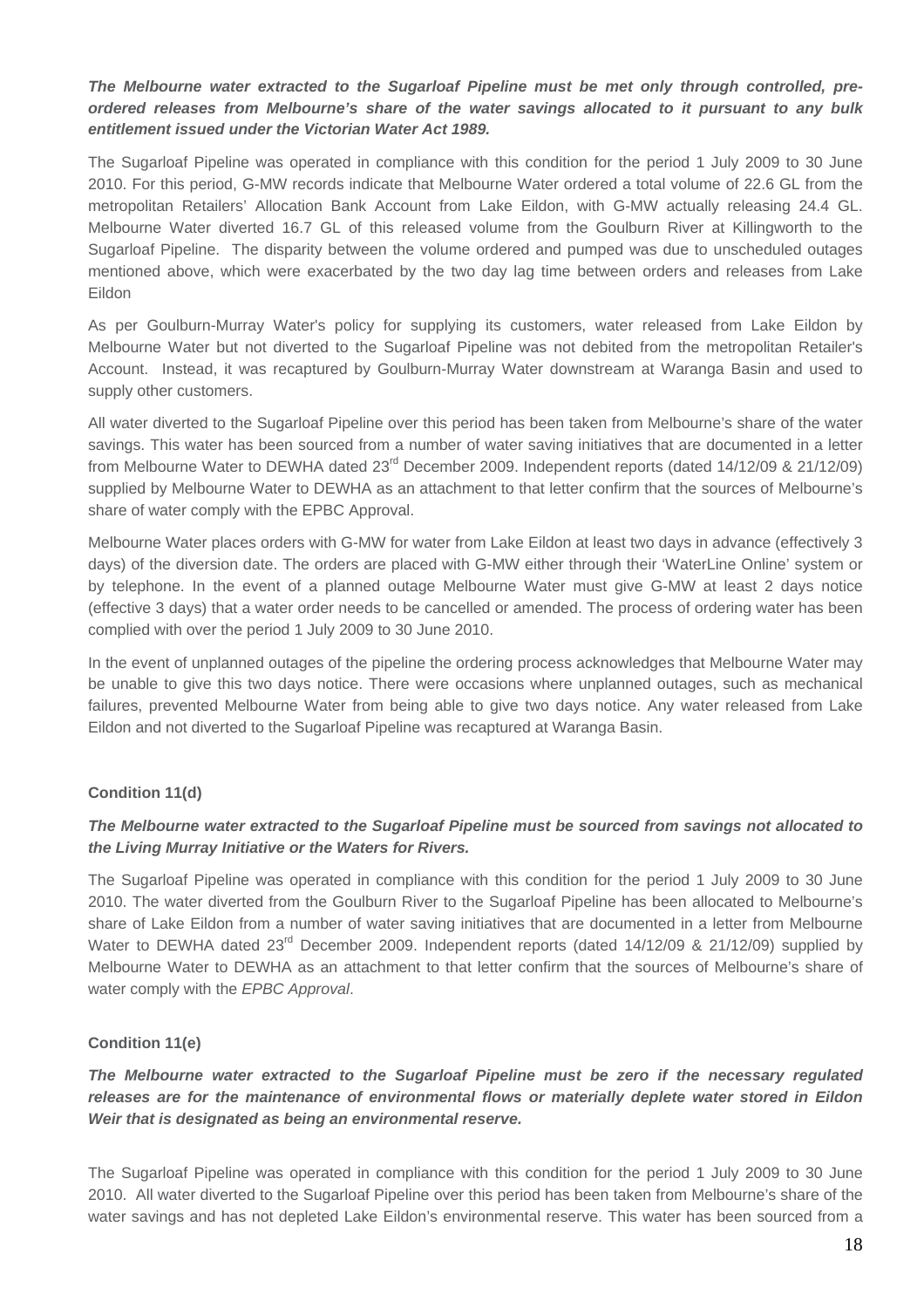number of water saving initiatives that are documented in a letter from Melbourne Water to DEWHA dated 23<sup>rd</sup> December 2009. Independent reports (dated 14/12/09 & 21/12/09) supplied by Melbourne Water to DEWHA as an attachment to that letter confirm that the sources of Melbourne's share of water comply with the *EPBC Approval*.

Since the commencement of the operation of the pipeline, the minimum daily passing flow recorded in the Goulburn River at Killingworth (while pumping) has been 1,086 ML/day (6 May 2010).

#### *All water savings taken from the Goulburn River must be sourced from projects that comply with the requirements of the Environment Protection and Biodiversity Conservation Act 1999.*

The Sugarloaf Pipeline was operated in compliance with this condition for the period 1 July 2009 to 30 June 2010. All water diverted to the Sugarloaf Pipeline over this period has been sourced from a number of water saving initiatives that are documented in a letter from Melbourne Water to DEWHA dated 23<sup>rd</sup> December 2009. Independent reports (dated 14/12/09 & 21/12/09) supplied by Melbourne Water to DEWHA as an attachment to that letter confirm that the sources of Melbourne's share of water comply with the requirements of the *Environment Protection and Biodiversity Conservation Act 1999*.

#### **3.2.2 Compliance Reporting: 1 December 2009 to 30 November 2010**

#### **Summary**

Sugarloaf Pipeline operations for the period 1 December 2009 to 30 November 2010 complied with the aspects of Condition 11 of the *Environment Protection and Biodiversity Conservation Approval (EPBC Approval)* with the exception of Condition 11(b) on two occasions.

The non-compliance with Condition 11(b) on 1 May 2010 is detailed above in Section 3.2.1.

On 8 September 2010, Melbourne Water ceased pumping (from 300 ML/day) to help balance water harvesting rates across its system, especially into Sugarloaf Reservoir where flows from the pipeline join flows from the Yarra River and Maroondah Reservoir. Details are provided below.

| <b>Condition</b> | <b>Description</b>                                                          | <b>DEWHA</b><br><b>Compliance</b> |
|------------------|-----------------------------------------------------------------------------|-----------------------------------|
| 11.a             | not extract more than 75 GL in any financial year                           |                                   |
| 11.b.i           | not extract more than 360 ML in any one day                                 |                                   |
| 11.b.ii          | limit variation of extraction to not more than 200 ML/day                   | $\boldsymbol{x}^{\star}$          |
| 11.c. i          | only extract controlled, pre-ordered releases                               |                                   |
| 11.c. ii         | only extract water from Melbourne's share of water savings                  |                                   |
| 11.d             | not extract water from the Living Murray Initiative or the Water for Rivers |                                   |
| 11.e             | not deplete water designated in the environmental reserve                   |                                   |
| final statement  | water sourced from projects that comply with the EPBC Act 1999              |                                   |

#### **Table 4: Summary of compliance for the period 1 December 2009 to 30 November 2010**

\* For the period 1 December 2009 to 30 November 2010 there were non-compliance events on 1 May 2010 and 8 September 2010

#### **Condition 11(a)**

*The Melbourne water extracted to the Sugarloaf Pipeline must be not more than 75 GL in any period of 12 calendar months beginning on 1 July in any year and ending on 30 June in the following year.*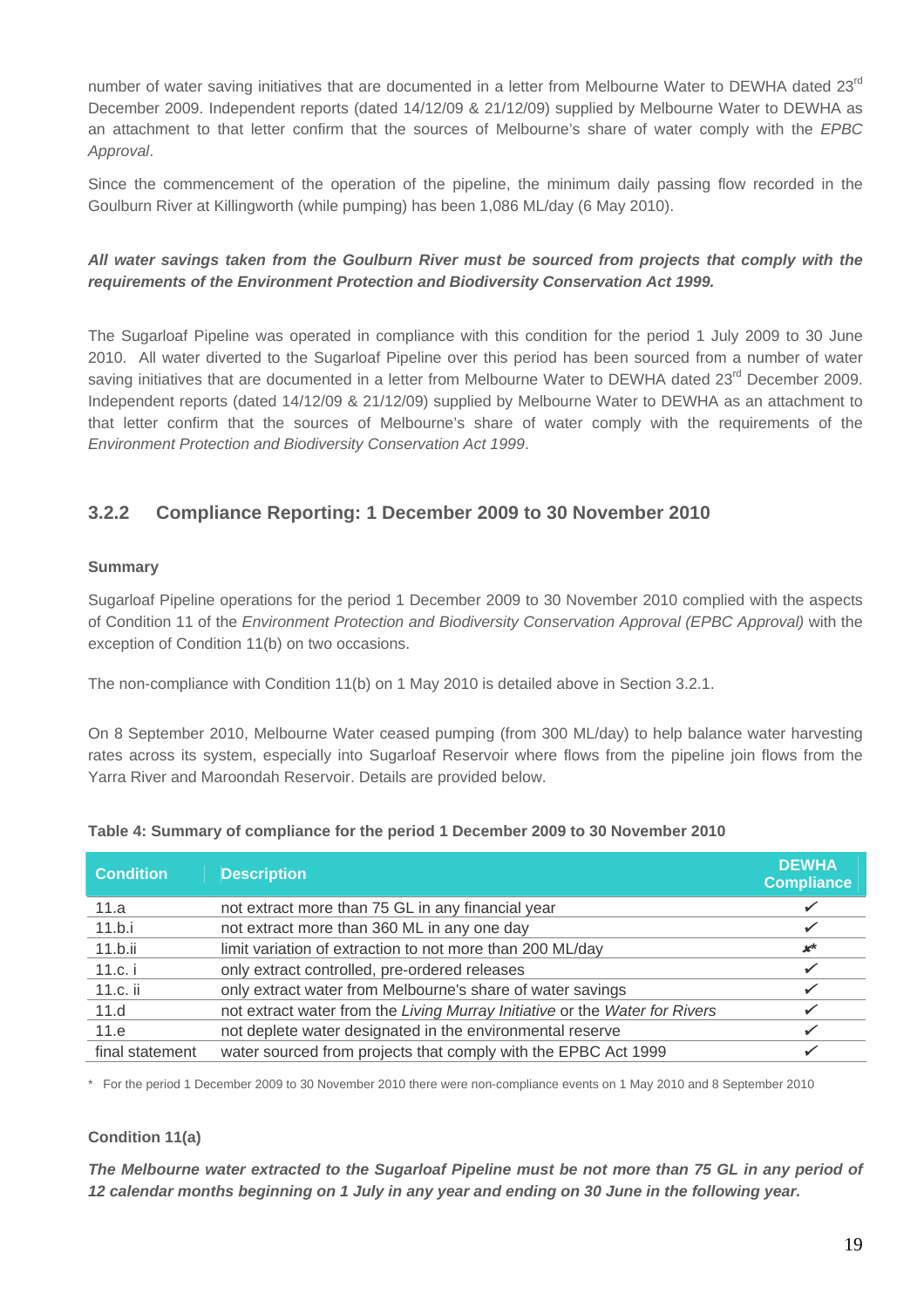In accordance with the letter from Melbourne Water to DEWHA on August 27 2010, Melbourne Water will also report against the volume of water extracted to the Sugarloaf Pipeline for the previous 12 month period (December 2009 to November 2010). Melbourne Water has complied with this condition, extracting a total of 24.2 GL over this period.

As noted earlier, Melbourne Water updated its storage reporting from 1 July 2010 to reflect water allocated to Melbourne in Lake Eildon via the Sugarloaf Pipeline Project. As at 29 November 2010, a total of 37.7 GL had been allocated to Melbourne (refer first four line items of Table 1).

#### **Condition 11(b)**

#### *The Melbourne water extracted to the Sugarloaf Pipeline must be not more than 360 ML per day, with any variation in this daily pumping rate limited to a maximum of 200 ML to minimise the rise and fall in river levels upstream and downstream of the river off-take structure.*

The Sugarloaf Pipeline was operated in compliance with the 360 ML per day condition for the period 1 December 2009 to 30 November 2010. The maximum daily pumping rate occurred during the changeover from daylight saving on 4 April 2010 when 372 ML was measured for the 25 hours to 8am. This corresponds to 357 ML over 24 hours.

For the period 1 December 2009 to 30 November 2010, Sugarloaf Pipeline operations were non-compliant on two occasions with the condition limiting the variation in daily pumping rate to a maximum of 200 ML per day.

The first non-compliance due to the sudden, unplanned shutdown of the pipeline that occurred on 1 May 2010 that was beyond operational control is detailed above in Section 3.2.2.

The second non-compliant event occurred on 8 September 2010 when Melbourne Water decided to cease pumping (from 300 ML/day) to help balancing harvesting rates across its system in the face of heavy rain.

As the flow in the Goulburn River was very high at this time, Melbourne Water expected that the resultant fluctuations in river level would have had minimal impact on river health. The Goulburn-Broken Catchment Management Authority subsequently advised Melbourne Water that the ramp-down protocols should still be implemented under these circumstances. Melbourne Water will implement GBCMA's subsequent advice that the ramp-down protocols should be adhered in these situations.

#### **Condition 11(c)**

#### *The Melbourne water extracted to the Sugarloaf Pipeline must be met only through controlled, preordered releases from Melbourne's share of the water savings allocated to it pursuant to any bulk entitlement issued under the Victorian Water Act 1989.*

The Sugarloaf Pipeline was operated in compliance with this condition for the period 1 December 2009 to 24 November 2010. For this period, G-MW records indicate Melbourne Water ordered a total volume of 31.4 GL from the Retailers' Allocation Bank Account from Lake Eildon, with G-MW actually releasing 33.1 GL. Melbourne Water diverted 24.2 GL of this released volume from the Goulburn River at Killingworth to the Sugarloaf Pipeline.

As per Goulburn-Murray Water's policy for supplying its customers, water released from Lake Eildon by Melbourne Water but not diverted to the Sugarloaf Pipeline was not debited from the metropolitan Retailer's Account. Instead, it was recaptured by Goulburn-Murray Water downstream at Waranga Basin and used to supply other customers.

All water diverted to the Sugarloaf Pipeline over this period has been taken from Melbourne's share of the water savings. This water has been sourced from a number of water saving initiatives that are documented in a letter from Melbourne Water to DEWHA dated 23 December 2009. Independent reports supplied by Melbourne Water to DEWHA (14/12/09 & 21/12/09) confirm that the sources of Melbourne's share of water comply with the *EPBC Approval*.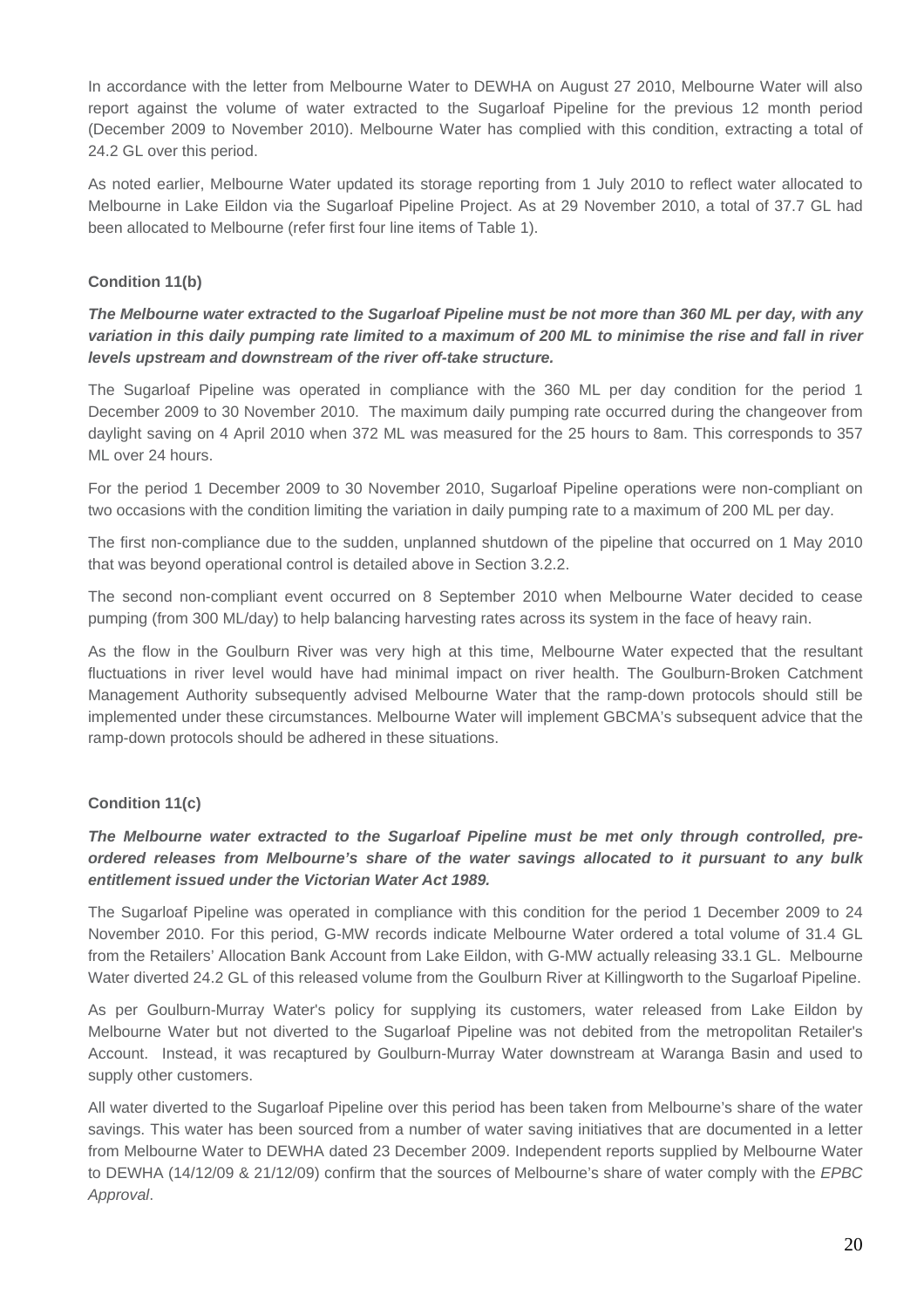Melbourne Water places orders with G-MW for water from Lake Eildon at least two days in advance (effectively 3 days) of the diversion date. The orders are placed with G-MW either through their 'WaterLine Online' system or by telephone, and in the event that a water order needs to be cancelled or amended, Melbourne Water must give G-MW at least 2 days notice (effective 3 days). This process of ordering water has been complied with over the period 1 December 2009 to 24 November 2010.

#### **Condition 11(d)**

#### *The Melbourne water extracted to the Sugarloaf Pipeline must be sourced from savings not allocated to the Living Murray Initiative or the Waters for Rivers.*

The Sugarloaf Pipeline was operated in compliance with this condition for the period 1 December 2009 to 30 November 2010. The water diverted from the Goulburn River to the Sugarloaf Pipeline has been allocated to Melbourne's share of Lake Eildon from a number of water saving initiatives that are documented in a letter from Melbourne Water to DEWHA dated 23<sup>rd</sup> December 2009. Independent reports (dated 14/12/09 & 21/12/09) supplied by Melbourne Water to DEWHA as an attachment to that letter confirm that the sources of Melbourne's share of water comply with the *EPBC Approval*.

#### **Condition 11(e)**

#### *The Melbourne water extracted to the Sugarloaf Pipeline must be zero if the necessary regulated releases are for the maintenance of environmental flows or materially deplete water stored in Eildon Weir that is designated as being an environmental reserve.*

The Sugarloaf Pipeline was operated in compliance with this condition for the period 1 December 2009 to 30 November 2010. All water diverted to the Sugarloaf Pipeline over this period has been taken from Melbourne's share of the water savings and has not depleted Lake Eildon's environmental reserve. This water has been sourced from a number of water saving initiatives that are documented in a letter from Melbourne Water to DEWHA dated 23 December 2009. Independent reports supplied by Melbourne Water to DEWHA (14/12/09 & 21/12/09) confirm that the sources of Melbourne's share of water comply with the *EPBC Approval*.

Since the commencement of the operation of the pipeline, the minimum daily passing flow recorded in the Goulburn River at Killingworth (while pumping) has been 1,086 ML/day (6 May 2010).

#### *All water savings taken from the Goulburn River must be sourced from projects that comply with the requirements of the Environment Protection and Biodiversity Conservation Act 1999.*

The Sugarloaf Pipeline was operated in compliance with this condition for the period 1 December 2009 to 30 November 2010. All water diverted to the Sugarloaf Pipeline over this period has been taken from Melbourne's share of the water savings and has not depleted Lake Eildon's environmental reserve. This water has been sourced from a number of water saving initiatives that are documented in a letter from Melbourne Water to DEWHA dated 23<sup>rd</sup> December 2009. Independent reports (dated 14/12/09 & 21/12/09) supplied by Melbourne Water to DEWHA as an attachment to that letter confirm that the sources of Melbourne's share of water comply with the *EPBC Approval*.

#### **Goulburn Broken CMA Licence**

The *Environment Protection and Biodiversity Conservation (EPBC) Approval* for the Sugarloaf Pipeline was issued on 12 September 2008. The Goulburn Broken Catchment Management Authority (GBCMA) subsequently issued a licence on 22 December 2008 for the Sugarloaf Pipeline under the *Water Act 1989* following consideration of an assessment under the *Heritage Rivers Act 1990*.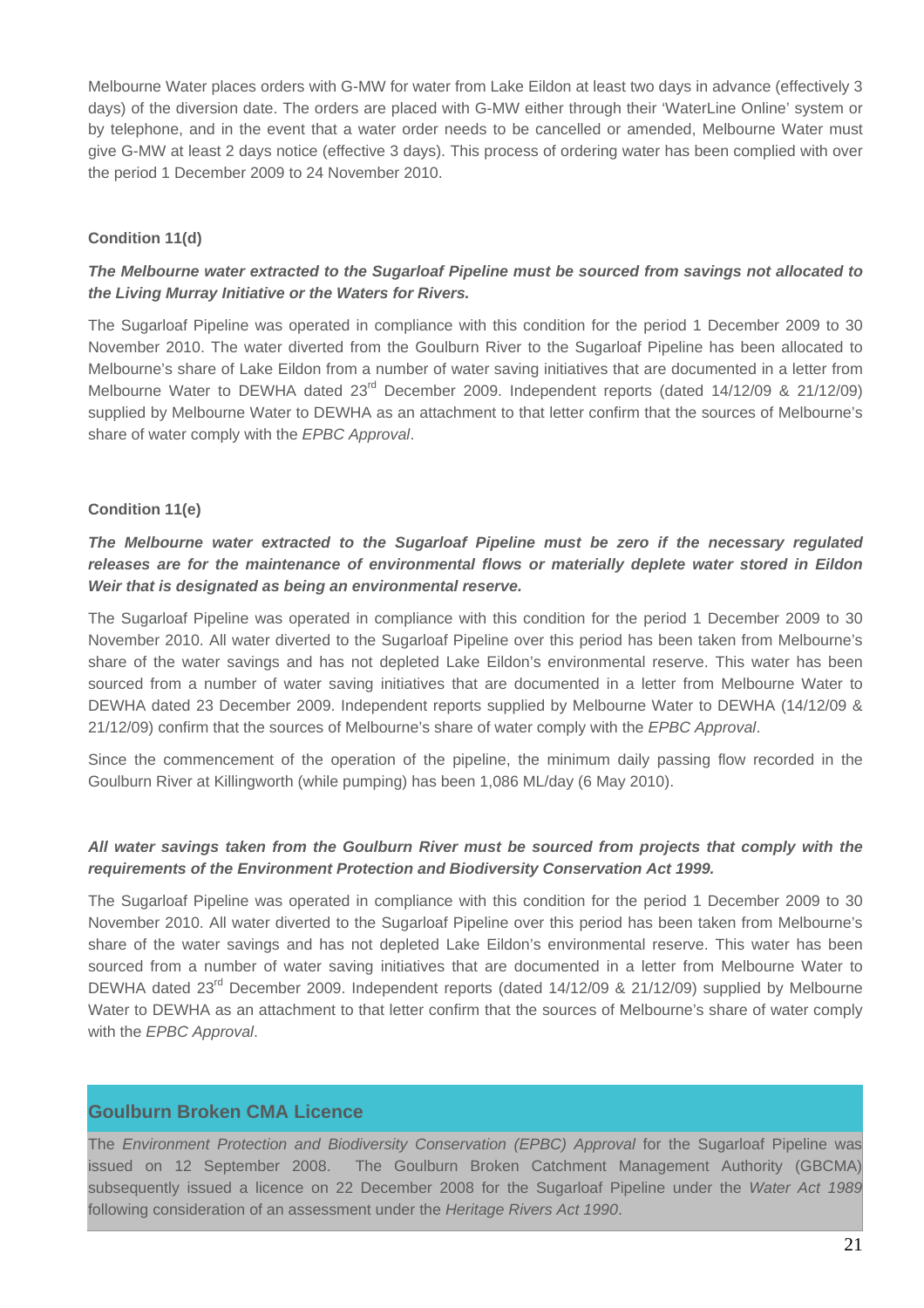The GBCMA licence included additional requirements beyond those in the *EPBC Approval,* which were ultimately incorporated into the *Water Savings Supply and Transfer Agreement (WSSTA)* between Goulburn-Murray Water, Melbourne Water and the Retailers.

These conditions are chiefly to ensure the ecological health of the Goulburn River and those conditions concerning river flows, and performance against them, is included in this report in the interests of completeness and transparency. In particular, the *WSSTA* states that water may only be taken from the Goulburn River when passing flows are at least 300 ML/day and the Sugarloaf Pipeline may be operated to increase or decrease the daily diversion rate by up to:

- a. 75 ML per day when the flow in the Goulburn River at Killingworth is between 300 and 799 ML per day
- b. 120 ML per day when the flow in the Goulburn River at Killingworth is between 800 and 1,499 ML per day
- c. 180 ML per day when the flow in the Goulburn River at Killingworth is at least 1,500 ML per day

To help meet these conditions Melbourne Water has worked with the Goulburn River waterway manager (GBCMA) and the Lake Eildon storage operator (Goulburn-Murray Water) to prepare a draft Sugarloaf Pipeline Operating Agreement. Importantly, the draft agreement recognises that unforseen operational issues (e.g. power outages, equipment failure) can impact river flows and so provides overriding principles for protecting river health under these circumstances. It was agreed that in the event of an unplanned outage:

- The overarching objective of Melbourne Water should always be to act with the intent of minimising any environmental harm to the waterway.
- Melbourne Water may not have an opportunity to enact the 'ramp down' passing flow rules but is to facilitate, to the best of its ability, a smooth ramping down regime.
- If the outage is more than 24 hours, a 'ramp up' regime is to be undertaken as specified above.
- If the outage is less than 24 hours, pumping rates are to return to the rate prior to the interruption.

As expected, during the first 12 months of operating any large new infrastructure, trouble-shooting was undertaken during 2010 as part of the 'running in' of the pipeline. As a result, flow through the pipeline was shutdown automatically on several of occasions in response to various mechanical and electrical faults. Some of these faults were resolved during normal operations, including repairing damage to electrical systems after a major storm in March 2010 and excessive vibration in two of the pipeline's 12 pumps. More significant work was undertaken during the planned shutdown period between May and August 2010, particularly the replacement of the outlet control valve which regulates outflows from the pipeline. These works are expected to significantly reduce unplanned outages of the Sugarloaf Pipeline in future and were outlined in a media release from Melbourne Water on 18 May 2010.

Sugarloaf Pipeline operations did not comply with the Goulburn Broken Licence requirements specified in the *Water Savings Supply and Transfer Agreement* on two occasions:

- On 30 April 2010, the actual 190 ML increase in the daily pumping rate exceeded the 180 ML/day increase allowed under the WSSTA. The non-compliance occurred while the Pipeline was being regulated manually due to problems with the outlet control valve. The replacement of the valve in August 2010 has enabled the pipeline's automatic control systems to be used and prevent this type of non-compliance in future.
- On 8 September 2010, Melbourne Water decided to cease pumping (from 300 ML/day) to help balance harvesting rates across its system in the face of heavy rain. As the flow in the Goulburn River was very high at this time, Melbourne Water expected that the resultant fluctuations in river level would have had minimal impact on river health. The Goulburn-Broken Catchment Management Authority subsequently advised Melbourne Water that the ramp-down protocols should still be implemented under these circumstances.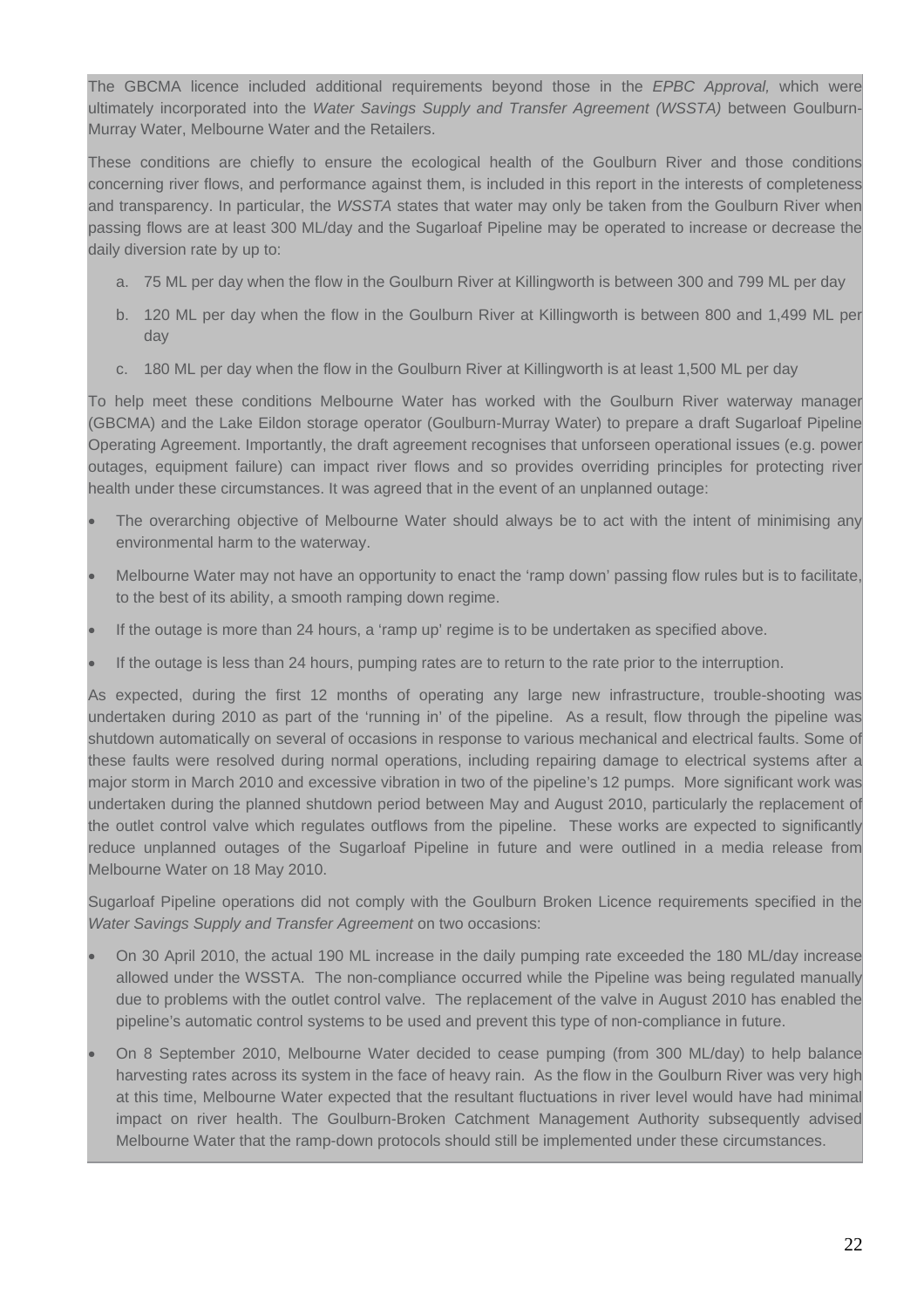### **4 Surveys for threatened fauna**

#### **4.1 General measures for all Terrestrial Fauna**

Several mitigation measures have been undertaken by the Alliance in order to locate and identify any threatened species throughout the construction area of the project before construction commences.

Pre clearance searches are undertaken throughout the area of works before clear and grade commences. Several non-threatened species were identified during this process.

In addition the open trench was inspected for fauna every morning before the commencement of work. Fauna fencing was erected around construction areas as an effective mitigation measure. No animals were found to have entered the trench overnight during the construction phase.

#### **4.2 Woodland Forest and Scattered Tree Habitats**

Hollow Bearing Trees and Logs were identified throughout the ROW and monitored to determine whether they were being used as habitat for fauna. Where necessary an exclusion zone was established around habitat trees to ensure they were unaffected by construction. If removal of the trees or logs was required for construction the Alliance undertook nocturnal surveys to determine the presence of fauna. Before the removal of the habitat any fauna present were relocated and additional deterrent measures were implemented. These procedures were undertaken in accordance with the Fauna Mitigation Plan.

After the approval of the EMS and before construction, the Alliance undertook surveillance camera monitoring in Toolangi State Forest and the Sugarloaf Reservoir for the Southern Brown Bandicoot and Spotted Tail Quoll. Neither was found, but a number of locations were identified as high potential for use by Southern Brown **Bandicoot** 

Bandicoot trapping has been undertaken in the gullies identified within construction area as high quality habitat areas throughout the Toolangi State Forest EMP section. Trapping resulted in the capture of several nonthreatened species. No bandicoots were caught during the process.

#### **4.3 Water body Habitats**

Nocturnal frog searches and examination of discrete water body habitats were undertaken before dewatering of the water body. Pre-clearance searches for water birds within water body habitats were undertaken at the same time as the frog pre-clearance searches. No water birds considered to be at risk were identified during these searches.

A Brown Toadlet (*Pseudophryne bibroni*) was identified within the farm dam on property #103 in the Glenburn EMP Section. This species is listed as threatened under the FFG Act, but not the EPBC Act. After consultation with DSE, the agreed future course of action involved the retention of this water body, installation of fauna-proof fencing around its boundary for the duration of construction and placement of additional habitat features (including woody debris) around the edge of this water body. Monitoring of the Brown Toadlet and the water body habitat will be undertaken in the active season for the species for two years from the date of capture. The first season of Brown Toadlet surveys (in autumn 2010) has been completed, with none found.

Targeted searches were undertaken for the Growling Grass Frog in all *possible* water bodies. Despite no Growling Grass Frog being found actions were implemented to reflect the precautionary approach.

#### **4.4 Grassland Habitats**

**4.4.1 GSM habitats**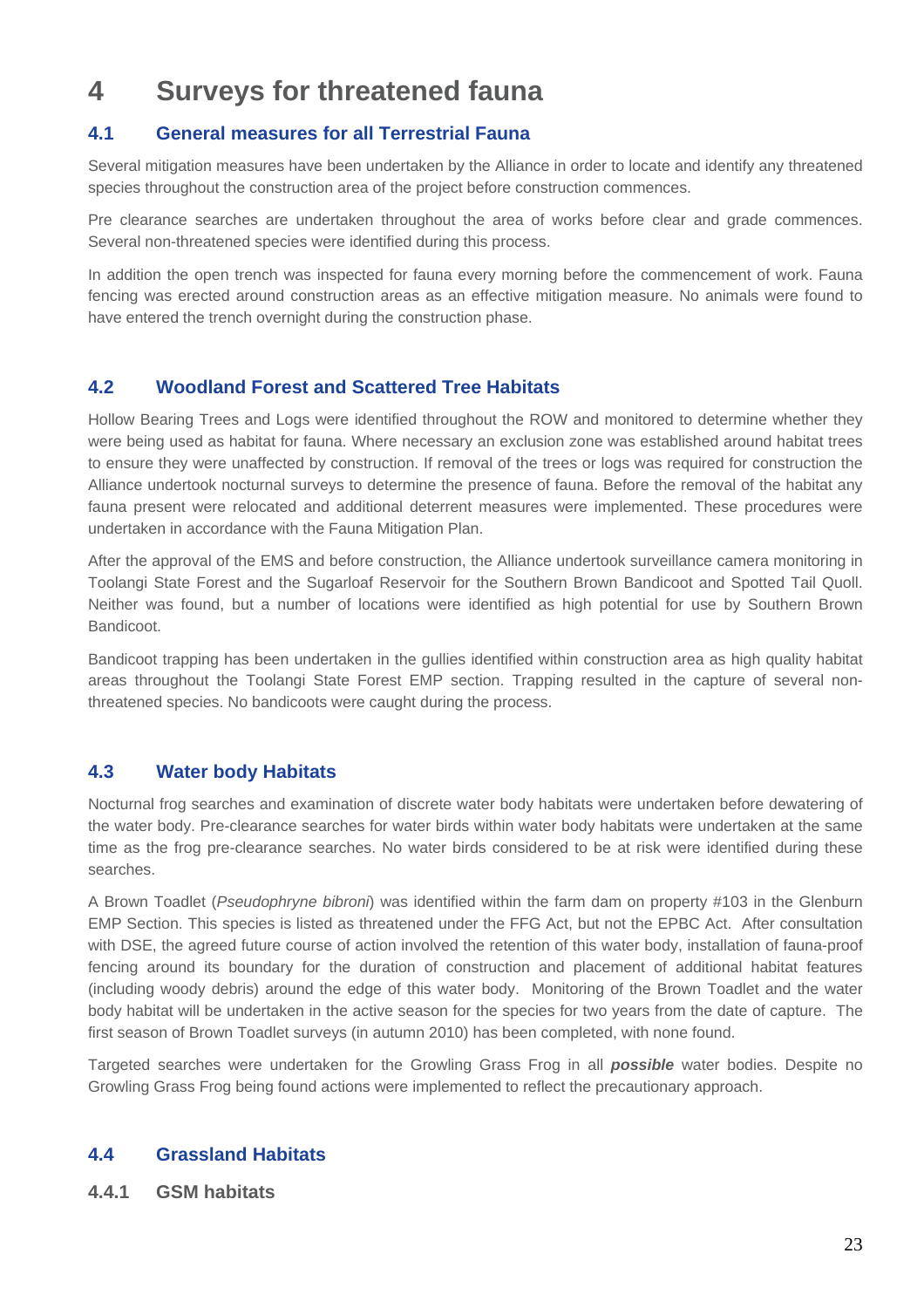The results of GSM monitoring were taken in the 2008/2009 flight season, and summarised in the 2009 annual report to DEWHA.

The Alliance undertook targeted GSM surveys in habitats that had been identified as *possible* GSM grassland habitat. These surveys confirmed the presence of the GSM across most of the Sheoak property and in several properties within the Yea to Devlins Bridge EMP Section. GSM were also found at the Ewing Creek crossing (part of the Waterways Category B EMP), and also along Carey's Rd, which was within part of a Traffic Management Zone for the Killingworth EMP section.

Detail is provided within the Sheoak FMP and Appendix D of the Yea to Devlin Bridge FMP as well as the GSM overarching document.

#### **4.4.2 Striped Legless Lizard Habitats**

Striped Legless Lizard surveys were undertaken prior to DEWHA approval, and DEWHA has been previously provided with this data as part of the Project Impact Assessment.

Pre-clearance searches were undertaken immediately prior to commencement of construction in accordance with the Mitigation Plan for the species, with differing measures for *known, possible* and *unlikely* SLL grassland habitat. Captured SLL were held at the Melbourne Zoo, ready for release at the appropriate time of the year after the end of construction.

Properties where five or more lizards have been captured or released will be monitored for two years after the completion of construction. Monitoring for SLL will also occur broadly across the Sheoak property for two years. For further detail on monitoring of SLL refer to section 5.2 of this report.

A total of 67 Striped Legless Lizards were located as part of the pre clearance searches and works in the construction areas. The location of their capture has been listed below in Table 5.

Of the 67 lizards located:

- 35 released during active season September/October 2009;
- 2 were released at time of capture (one found amongst asbestos and one at the Sheoak Property);
- 8 were locations of only the tail tip of the SLL;
- 17 dead at time of capture;
- 5 died at Melbourne Zoo.

#### **Table 5: Property number and number of SLL located**

| <b>EMP SECTION</b>     | <b>PROPERTY NUMBER</b> | <b>SLL POPULATION</b> |
|------------------------|------------------------|-----------------------|
| Yea to Devlin's Bridge | 336                    | 2                     |
| Yea to Devlin's Bridge | 327                    | 15                    |
| Yea to Devlin's Bridge | 328                    | 29                    |
| <b>Sheoak Property</b> | 326                    | 6                     |
| Yea to Devlin's Bridge | 28                     | $\overline{7}$        |
| Yea to Devlin's Bridge | 26                     | 1                     |
| Yea to Devlin's Bridge | 22                     | $\overline{2}$        |
| Killingworth           | 302.1                  | $\overline{4}$        |
| Killingworth           | 301                    | 1                     |
| <b>Total</b>           |                        | 67                    |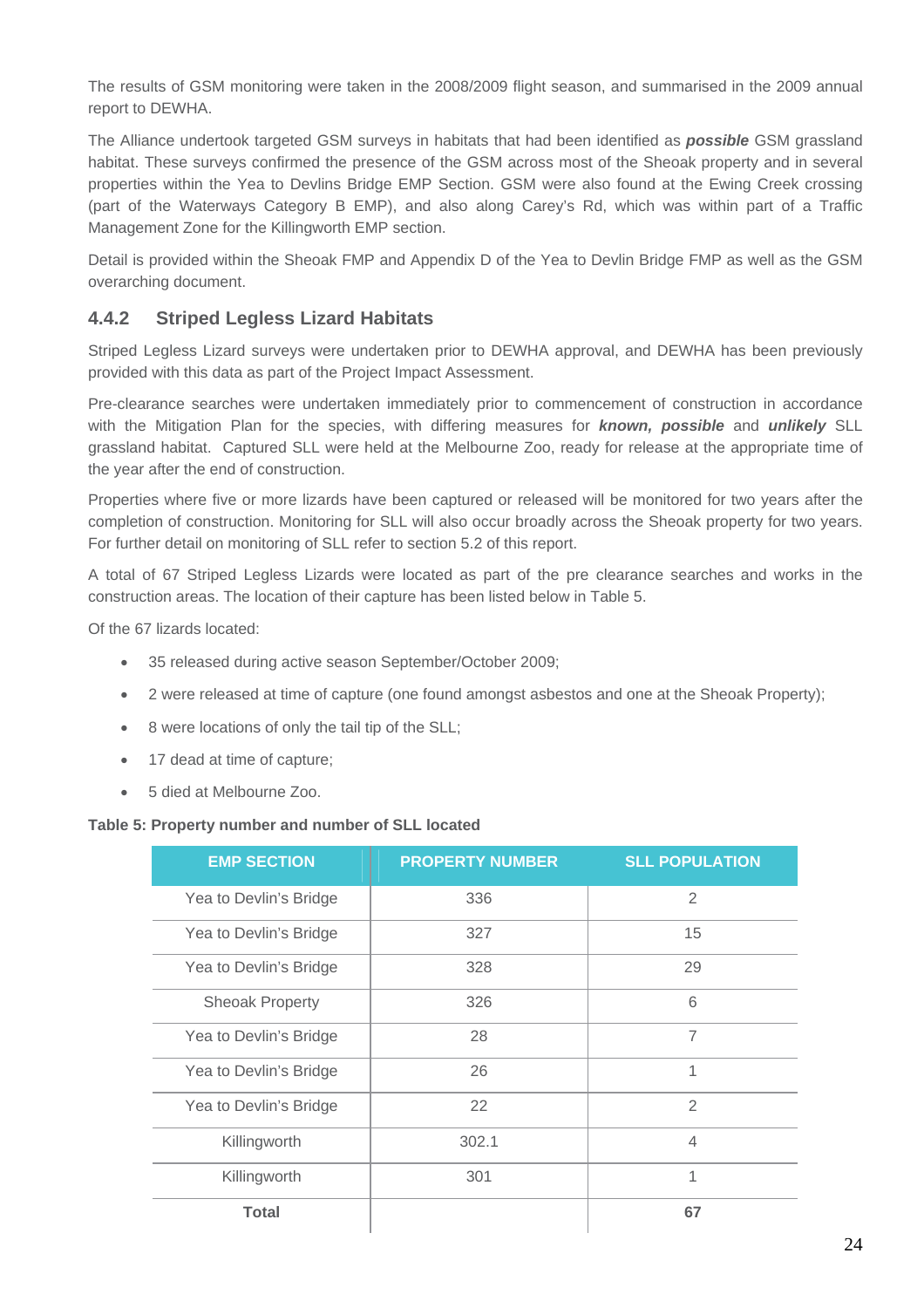A map showing the location of captured SLL has been included as Appendix C.

### **4.5 Aquatic Surveys**

A total of 82 fish were collected as part of construction surveys throughout 2009/10, belonging to 10 species. Two-spined blackfish (*Gadopsis bispinosus*) was the most abundant native species sampled within Yea River. Brown Trout was the most abundant exotic species sampled within the Yea River and Carp were the most abundant exotic species recorded in the Goulburn River.

A single Macquarie Perch was recorded at a site downstream of Devlins Bridge in November 2009. The FFG and EPBC listed Barred Galaxias has been recorded in a number of the tributaries of the Yea River which are situated in the Kinglake National Park, but have not been recorded in any of the waterways crossed by the Project.

In excess of 100 Murray Spiny Crayfish (listed as threatened under FFG Act 1988) have been located in the Yea River and during 2009/2010 aquatic surveys and a single 1kg specimen was caught at the Yea Wetlands. The 2010/11 surveys will be completed in December 2011.

### **5 Management of EPBC Listed Species**

The only three EPBC listed species to have been confirmed within the construction area of the final alignment of the Project are GSM, SLL and Matted Flax-Lily.

#### **5.1 Golden Sun Moth**

The following monitoring was undertaken for GSM adults and pupa cases during the first post-construction flight season:

- Monitoring of GSM and the recovery of GSM habitat values as part of Habitat Slab Replacement Experiment;
- Monitoring of GSM and the recovery of GSM habitat values as part of Grassland Reinstatement Experiment;
- Monitoring GSM adults and pupal cases in all other **known** GSM grassland habitats intercepted by the Construction Area; and
- Monitoring GSM adults and pupal cases across the broader Sheoak Property.

The proposed monitoring program and methods for the project were developed as a stand-alone document prior to the commencement of the 2009/10 flight season and were generally consistent with the recently released national guidelines for the minimum acceptable standards for persons or organisations undertaking GSM surveys (DEWHA, 2009).

The Habitat Slab Replacement results to date have been variable, with some plots not having any observable pupa cases or adults, and other plots having an average over all visits of over 250 adults.

Surveys of the Grassland Habitat Restoration Project recorded only eight adult GSM at any of the 50 plots during four visits. In contrast, fifty-four GSM were recorded from the ten 'undisturbed control' plots across the four visits.

GSM adult surveys were conducted within the ROW and adjacent property/road reserve during November/December 2009. A total of 272 adult moths (Table 11) were observed during this period. Almost ten times as many GSM individuals were recorded in the adjacent areas (247) compared to the ROW survey areas (25).

A total number of 1879 adult GSMs were observed across the broader Sheoak property (i.e. not including the ROW) during November/December of 2009.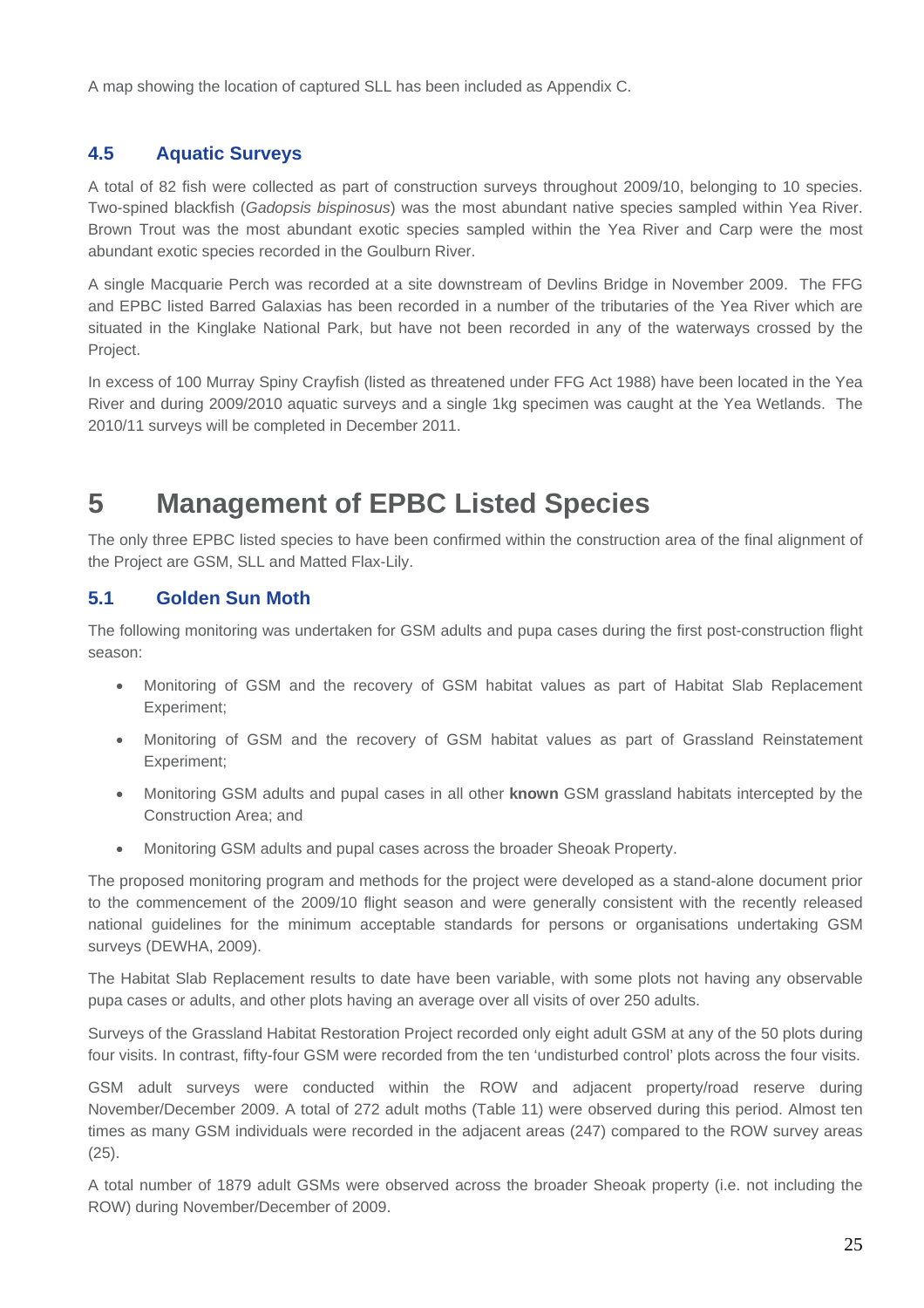Further details and results of GSM monitoring are included in the reports "Post Construction Golden Sun Moth Monitoring Results 2009 – 2010 Flight Season" and "Golden Sun Moth (*Synemon plana*) Larval and Pupal case identification" which are attached as Appendices B and C. In addition, maps of GSM monitoring surveys are included in the report in Appendix B.

#### **5.2 Striped Legless Lizard**

As part of the approvals process for the Sugarloaf Pipeline Project, the Alliance committed to conducting monitoring for SLL during the post-construction phase for a period of two years at the following locations:

- Broadly across the Sheoak property;
- At locations where 5 or more lizards were detected during the course of the project.

A draft monitoring plan was developed by the Alliance. Following further consultation, discussion and revisions, the document was endorsed by DSE.

#### **Monitoring at Sheoak**

In late 2009 and early 2010, nine sets of lizards monitoring grids were established broadly across the Sheoak property. Each grid consisted of 50 wooden shelters placed in 5 rows of 10 shelters, with each shelter placed 5 metres from the next nearest shelter. Each shelter comprises a block of wood that is about 30 cm long, 20 cm wide and 7.5-10 cm thick. An additional 2cm x 2cm strip of wood is also placed along one edge of the shelter to raise it from the ground slightly.

These shelters have been checked on three occasions.

- The shelters were all checked by ecologists in May 2010. No SLL were detected, although one sloughed skin in a poor condition (comprising a probable SLL) was detected. Underneath some shelters, a common frog species (*Limnodynastes tasmaniensis*) was detected;
- The shelters were all checked by ecologists in mid-October 2010. No SLL or other vertebrate fauna species were detected underneath the shelters;
- The shelters were all checked by ecologists in mid-November 2010. No SLL were detected underneath the shelters. Two small skinks were seen basking on top of two shelters but disappeared into nearby grasslands upon approach by the ecologists.
- Further checks of these shelters occurring broadly across the Sheoak property are to occur in December 2010, and on four occasions through 2011 (May-June, October, November, December). A full report will be prepared at the conclusion of the two years monitoring.

#### **Monitoring at other properties**

In late 2009 and early 2010, lizard monitoring grids were established within (and immediately adjacent to) the reinstated construction area at seven locations where five or more lizards had been detected during the course of the project. This included one grid on properties 302.1, 26/28 and 326, and two grids on each of 327 and 328. As per the Sheoak property, each grid comprises 50 evenly spaced wooden shelters. For the first three properties listed above, half of the shelters were placed in land that had been directly affected by construction, and the remainder were placed in the same property but within immediately adjacent areas that were not directly affected by the construction process. For the latter two properties, half of the shelters were placed in the land directly affected by construction, and the other half were placed in the immediately adjacent roadside reserve alongside the Melba Highway.

These shelters have been checked on three occasions. In summary:

- Small numbers of a common frog species (*L. tasmaniensis*) were detected under shelters in both the former construction area and adjacent undisturbed areas during the May 2010 check of the shelters;
- Small numbers of skinks (mostly Garden Skinks *Lampropholis guichenoti*) were detected underneath numerous shelters across most properties during the October 2010 check of the shelters, and at property 26/28 during the November 2010 check of the shelters;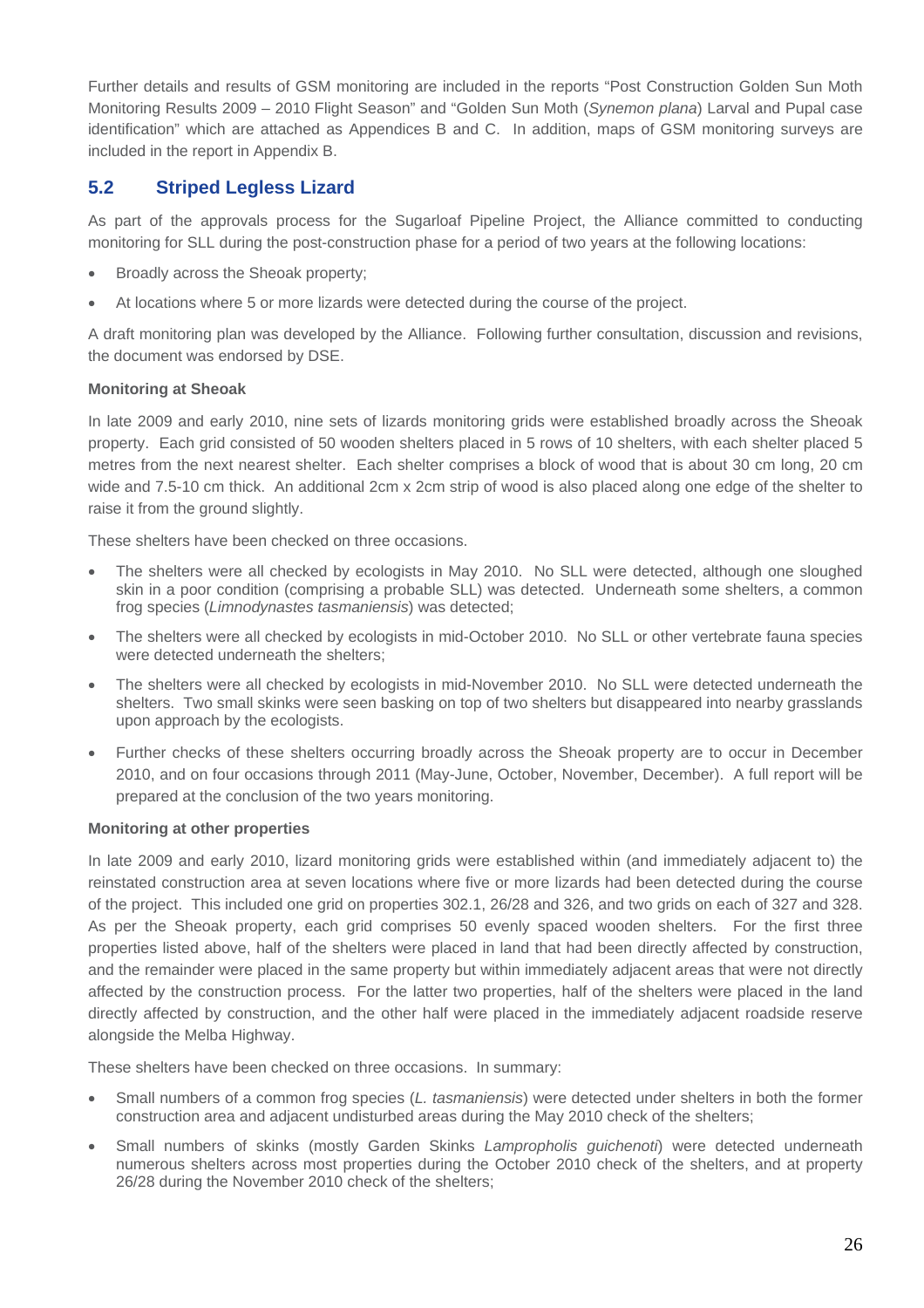• No other vertebrate fauna were detected during the October 2010 and November 2010 check of the shelters, although snakes were observed in close proximity on two occasions.

In addition:

- Following heavy rainfall and flooding through late winter and early spring, 14 of the shelters at property 26/28 were found to have washed away prior to the October 2010 checks. Another 10 shelters were found but had been washed out of position. Following the November 2010 checks of the remaining shelters at this location, all of the shelters were moved nearby to slightly higher ground, and new shelters were installed to replace those that had been lost;
- In September 2010, there was an unanticipated need to undertake emergency resowing of bare land where reinstatement had not been successful (on a very small scale). This included some areas on property 328, which were in close proximity to some of the shelters. An ecologist checked these shelters prior to the commencement of resowing. No SLL or other fauna were detected in the shelters occurring adjacent to the resowing, but one SLL was detected underneath a shelter in the adjacent roadside area. Appropriate details were documented for the lizard (while on site), and it was then released;
- Slashing of grasses along roadsides has resulted in the loss of ten shelters at 302.1 and 1-2 shelters elsewhere. New shelters have been placed in nearby locations less likely to be damaged by future roadside slashing.

Further checks of all of these shelters occurring in locations where five or more SLL were detected during the course of the project are to occur in December 2010, and on four occasions through 2011 (May-June, October, November, December). A full report will be prepared at the conclusion of the two years monitoring.

In early 2010, reinstatement personnel from the Alliance noted that there was a need for re-sowing of grass species in many areas along the pipeline alignment where vegetation had failed to re-establish. Following discussions between Alliance ecologists and DSE, it was recognised that there were risks to SLL from this reinstatement process (which was proposed to involve both loosening of the soil crust and using micro-ploughs to release grass seeds into the bare areas). Following further consultation between the Alliance and DSE, a procedure was prepared by the Alliance to the satisfaction of DSE, which involved the modification to the proposed techniques and also on-site observation of the process by Alliance ecologists in areas of known and possible SLL habitat. This process occurred during April and May 2010 over a number of days, and the agreed techniques were implemented. No Striped Legless Lizards or other vertebrate fauna were detected during this process.

#### **5.3 Matted Flax-lily**

Matted Flax-lily has been recorded in at least 18 different sites/properties within the survey corridors, with a total of at least 41 discrete patches. The distribution of this species is strongly linked with road reserves and public land within the broader Yarra Glen area, with two outlying occurrences near Yea.

The construction ROW has impacted the following areas supporting Matted Flax-lily:

- Maroondah Aqueduct (4 patches between Steels Creek Road and Gulf Road);
- Gulf Road (3 patches in road reserve);
	- o 1 patch immediately adjacent to Maroondah Aqueduct access track entrance point;
	- o 1 patch on northern side of road reserve, immediately east of a row of exotic trees;
	- o 1 patch on steep northern roadside embankment, east of aqueduct and west of Melba Highway;
- Glenview Road (1 patch on west side of road reserve, north of Yarraview Road);

In addition the following patch has been impacted though it was not within the ROW and is included in this document:

Melba Highway (1 patch on west side of road reserve, south of Hunts Lane).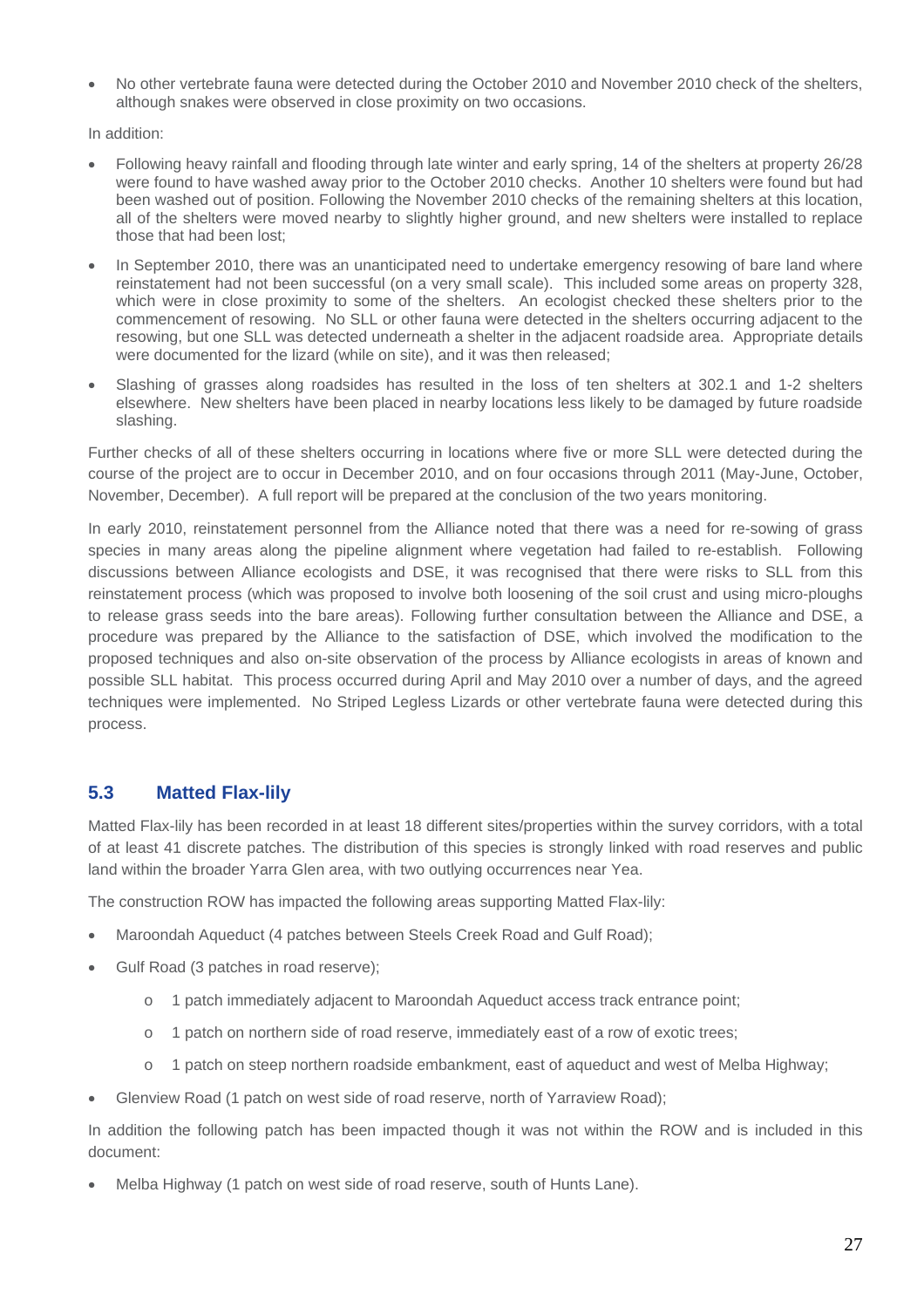Impact sites were surveyed in February 2009 with detailed results provided in the Matted Flax-Lily translocation agreement. Maps showing the location of MFL patches throughout the project have been included as Appendix D.

#### **Translocation of Impacted Matted Flax-lily Patches**

Impacted patches of Matted Flax-lily were removed in April 2009 under the supervision of an expert in the biology of Matted Flax-lily, Mr Geoff Carr. Mr Carr was recommended by DSE for his knowledge of the biology of Matted Flax-lily.

The removed Matted Flax-lily was transported to the Buxton Zoo Nursery which specialises in the growth of indigenous species. The plants were individually labelled, potted and grown on. They were transplanted into the receptor site in autumn 2010.

The receptor site for the MFL is located within the Maroondah Aqueduct close to the positions of Patches 1 to 4 (discussed above). The site covers an area of 120 x 3 m, and is situated along the southern boundary fence line of the aqueduct, between the Sugarloaf Pipeline access track and the fence line. The site was fully cleared during pipeline construction but was reinstated with stored topsoil, and then replanted with a locally indigenous species mix. This section of the aqueduct is known to support MFL as shown by the persistence of the species in this area prior to the construction of the Sugarloaf Pipeline.

A Matted Flax-lily Translocation Commitment has been developed by the Alliance in consultation with DEWHA, DSE and Melbourne Water and has been endorsed. This Commitment is a detailed discussion of the translocation requirements and ongoing management actions to help facilitate the ongoing survival of this species over a five year period at the receptor site.

#### **Melba Hwy Patch (Patch 8)**

Patch 8 is located within a patch of remnant vegetation on the west side of the Melba Highway.

A portion of this patch was removed without authorisation in March 2009 and was identified in the 2008/2009 Annual report to DEWHA. In agreement with DSE and DEWHA the plants collected without authorisation were returned to their patch. The patch is considered likely to persist at the current location, based on monitoring to July 2009 and advice from MFL Specialist Geoff Carr. This patch will continue to be monitored as part of the endorsed monitoring program.

#### **Monitoring**

Monitoring of the translocated Matted Flax-lily has commenced. The monitoring report "Matted Flax-lily (*Dianella amoena*) Translocation: Monitoring Autumn/Winter 2010" is attached in Appendix G.

### **6 Conclusion**

The Sugarloaf Pipeline Alliance and Melbourne Water have implemented actions and adhered to the conditions placed on the Project by the Federal Minister for the Environment, Heritage and the Arts, with the exception of two breaches of condition 11(b).

The pipeline begun operating on 5 February 2010, and as expected during the first 12 months of operating any large new infrastructure, comprehensive testing and trouble-shooting was undertaken. As a result, flow through the pipeline was shutdown automatically in response to mechanical and electrical faults, and on 1 May this resulted in a decrease in the daily pumping rate of more than 200ML. The mechanical failure which led to this breach has now been rectified. The second breach occurred when Melbourne Water ceased pumping on 8 September to help balance water harvesting rates across it's system. Again, this resulted in a decrease in the daily pumping rate of more than 200ML. Procedures have now been put in place to ensure that the 'ramp-down' occurs if the pipeline is shut-down during normal operation in the future.

Three EPBC Listed species have been located in the construction ROW: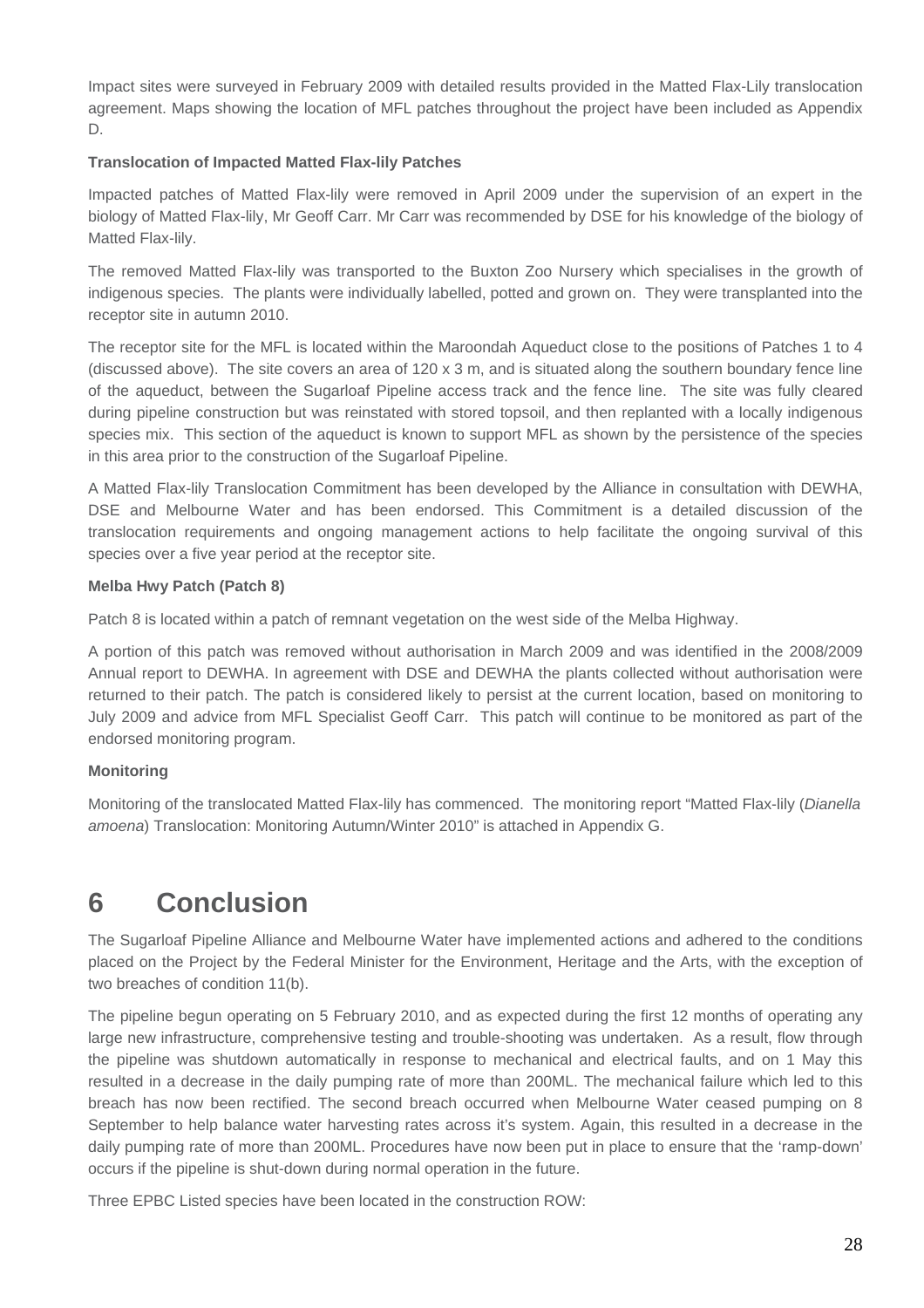- Striped Legless Lizard
- Golden Sun Moth
- Matted Flax-lily

The management of the above species and all other EPBC listed species has been in accordance with the Environmental Management Strategy which has been endorsed by State and Federal Government, except in unexpected situations where adaptive management has been necessary and subsequently approved before implementation.

A large population of SLL was detected, and appropriate measures have been implemented throughout the project. 35 SLL captured on the ROW were released at the appropriate time upon the completion of construction. No SLL have been observed in the monitoring grids to date. Monitoring is to continue to two-years postconstruction.

Large populations of GSM have also been detected. Monitoring to date has provided variable results for the different Habitat Replacement Experiment Slab plots, but generally shows evidence of more GSM in these plots then in the Grassland Restoration Project plots. Monitoring of GSM is to continue for two years following construction, and for five years at the Sheoak Property.

Impacted patches of Matted Flax-Lily were removed from areas around Yarra Glen and were translocated to the agreed receptor site in autumn 2010. Monitoring and management measures have been undertaken during 2010.

A number of the EPBC Approval conditions apply primarily to the construction phase of the project. Future Annual reports will focus on monitoring and management of SLL, GSM and Matted Flax-Lily; as well as compliance with the limitations of pipeline operational volumes set out in condition 11.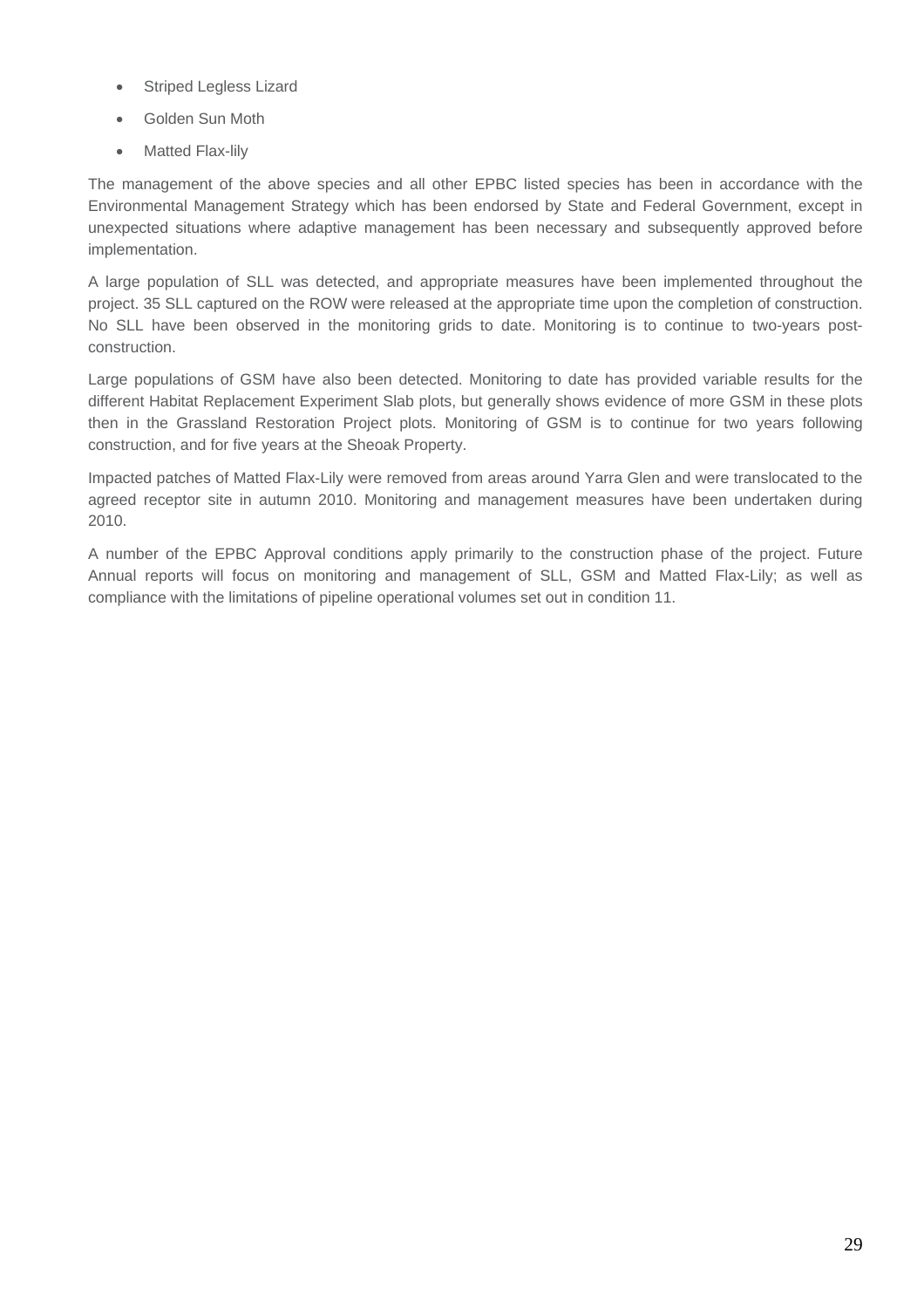## APPENDICES

## APPENDIX A: NONCOMPLIANCE REPORTS RELATING TO EPBC APPROVAL CONDITIONS\*

| <b>EMP</b><br><b>SECTION</b> | <b>Date</b><br><b>Raised</b> | <b>ALLIANCE NONCOMPLIANCE REPORT</b>                                                                                                                                                                                                                                                                                                                                                                                                                                                                       | <b>ALLIANCE RESPONSE</b>                                                                                                                                                                                                                                                                                                             |
|------------------------------|------------------------------|------------------------------------------------------------------------------------------------------------------------------------------------------------------------------------------------------------------------------------------------------------------------------------------------------------------------------------------------------------------------------------------------------------------------------------------------------------------------------------------------------------|--------------------------------------------------------------------------------------------------------------------------------------------------------------------------------------------------------------------------------------------------------------------------------------------------------------------------------------|
| Killingworth                 | 12/10/2009                   | Works to clean out a waterway between Waterway Crossings 123 and 110 (WX123 &<br>WX110) to prevent upstream flooding of the ROW and the adjacent property were conducted<br>outside of the ROW on property 666. No permit for working in waterways was obtained from<br>GBCMA, and failure to communicate the required works to the Environment Team resulted in<br>no pre-clearance surveys being conducted. Consequently spoil may have been placed on<br>possible Striped Legless lizard (SSL) habitat. | Inspections were carried out and confirmed that there was no<br>impact on Striped Legless Lizard habitat. GBCMA were<br>advised, and following an inspection of the works requested a<br>small amount of rock to be placed at intervals along the<br>drainage line, which was carried out.                                           |
| Sheoak<br><b>HLPS</b>        | 17/08/2009                   | Property 326 was incorrectly omitted from a list of GSM/SLL properties which was produced<br>independently of the WAPs, and distributed to Supervisors and Superintendants.<br>Consequently a disc plough was used within approximately 100m of known SLL habitat in<br>contravention of the SLL Management Procedure (SPA-PPR-GL-ENV-0021) which states that<br>disc ploughs are not permitted in these areas due to the unacceptable risk of injury or<br>mortality to striped legless lizards.          | SEOs and a Wildlife Specialist searched the area for Striped<br>Legless Lizards after the activity occurred. No lizards were<br>found.<br>A Toolbox Meeting was held with all Supervisors to go through<br>the requirement to review WAPs prior to entry to site, and the<br>list was updated to ensure all properties were covered. |
| Sheoak<br><b>HLPS</b>        | 17/08/2009                   | Property 326 was incorrectly omitted from a list of GSM/SLL properties which was produced<br>independently of the WAPs, and distributed to Supervisors and Superintendants.<br>Consequently Gypsum was applied to approx 100m of Property 326. This property is known<br>GSM habitat, therefore gypsum use requires approval from DSE.                                                                                                                                                                     | Approval for use of gypsum on SLL and GSM properties was<br>given by DSE on the 20.08.09.<br>A Toolbox Meeting was held with all Supervisors to go through<br>the requirement to review WAPs prior to entry to site.                                                                                                                 |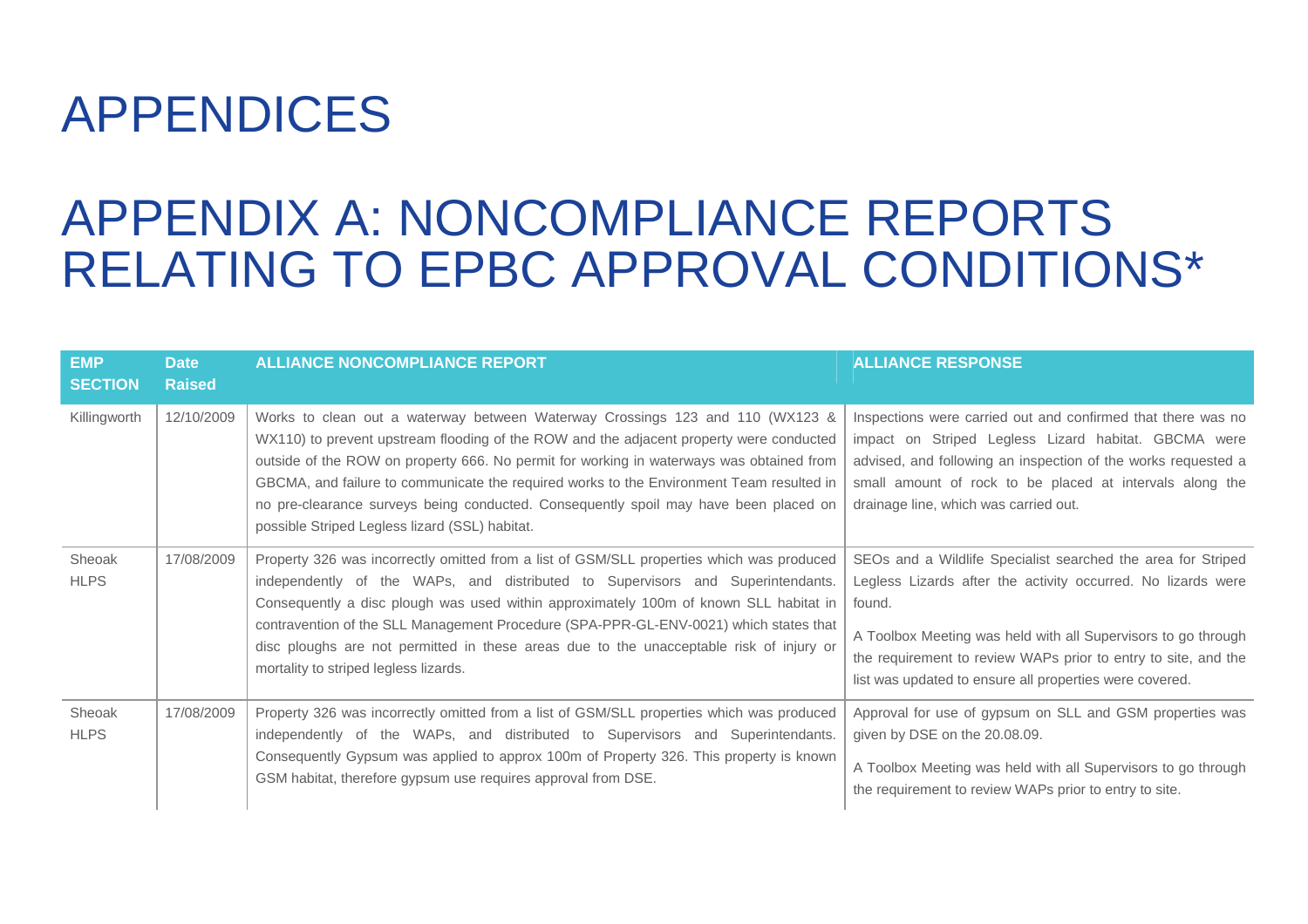| <b>EMP</b><br><b>SECTION</b> | <b>Date</b><br><b>Raised</b> | <b>ALLIANCE NONCOMPLIANCE REPORT</b>                                                                                                                                                                                                                                                                                                                                                                                            | <b>ALLIANCE RESPONSE</b>                                                                                                                                                                                                                                                            |
|------------------------------|------------------------------|---------------------------------------------------------------------------------------------------------------------------------------------------------------------------------------------------------------------------------------------------------------------------------------------------------------------------------------------------------------------------------------------------------------------------------|-------------------------------------------------------------------------------------------------------------------------------------------------------------------------------------------------------------------------------------------------------------------------------------|
| Sheoak<br><b>HLPS</b>        | 23/09/2009                   | The agricultural contractor re-seeded part of property 326 when it was supposed to be left to<br>regenerate naturally. Re-seeding was carried out in accordance with agreed method for<br>Golden Sun Moth habitat. However, there was a mis-understanding that this property was to<br>be treated differently to all other GSM properties, as property 326 is also SLL habitat and was<br>to form part of a habitat experiment. | Another suitable area was found on the Sheoak property for<br>the tussock experiment to be undertaken.<br>GSM and SLL specialists and the construction reinstatement<br>team were required to meet before any future agricultural<br>reinstatement works on GSM and SLL properties. |
| Yarra Glen                   | 15/09/2009                   | A concrete truck was washed out on the roadside, not in accordance with the procedure.<br>Washout water intruded into a threatened flora (Eucalyptus fulgens) "No Go Zone".                                                                                                                                                                                                                                                     | The concrete waste was cleaned up under the guidance of an<br>SEO, particularly in the vicinity of the "No Go Zone". All<br>personnel were reminded of the requirements for proper<br>treatment of concrete wastes. The threatened flora was not<br>impacted.                       |

\* Non-compliances with Condition 11(b) are not included in the table above but are detailed in Section 3.2.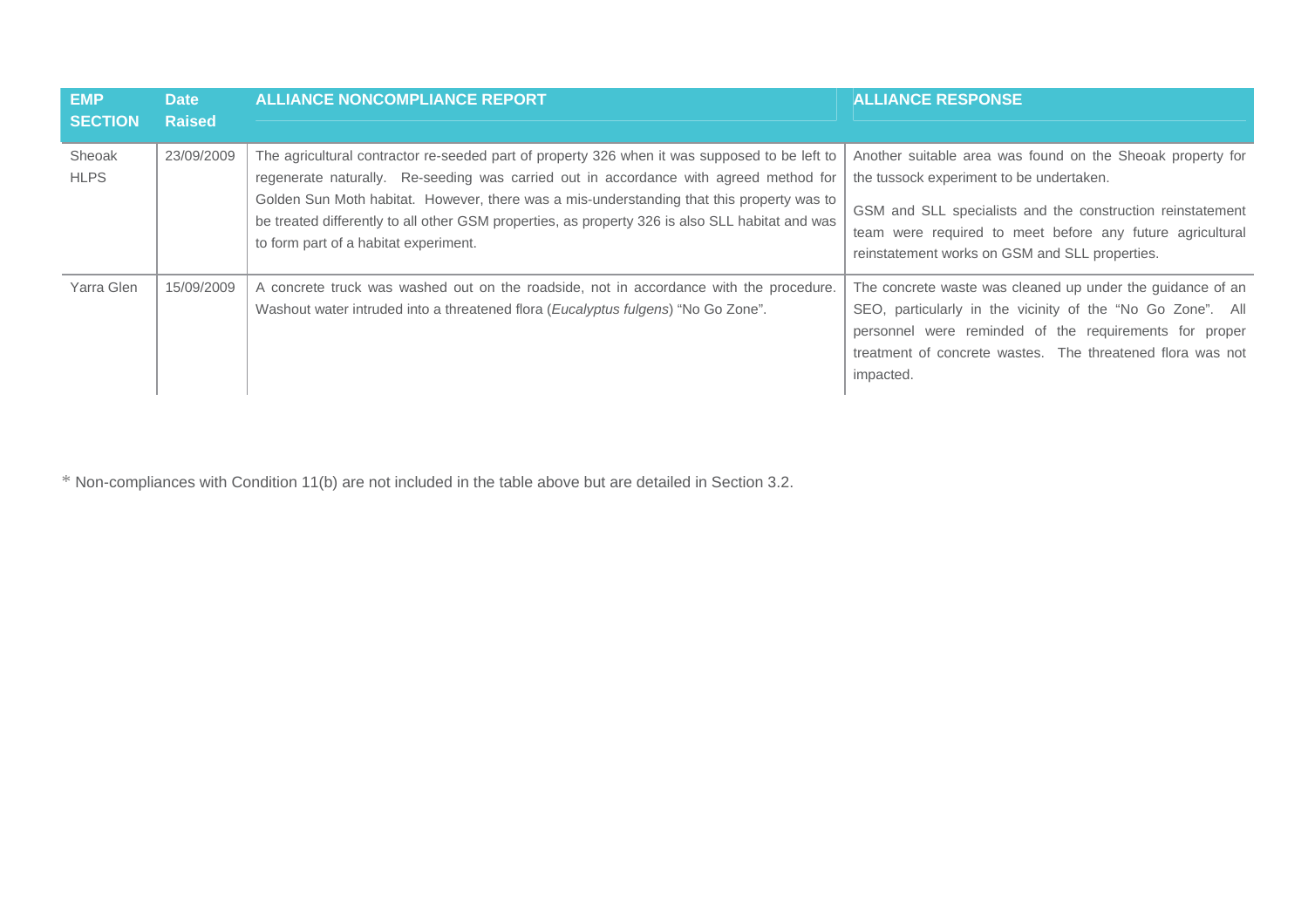APPENDIX B: (ATTACHED) POST CONSTRUCTION GOLDEN SUN MOTH MONITORING RESULTS 2009 – 2010 FLIGHT SEASON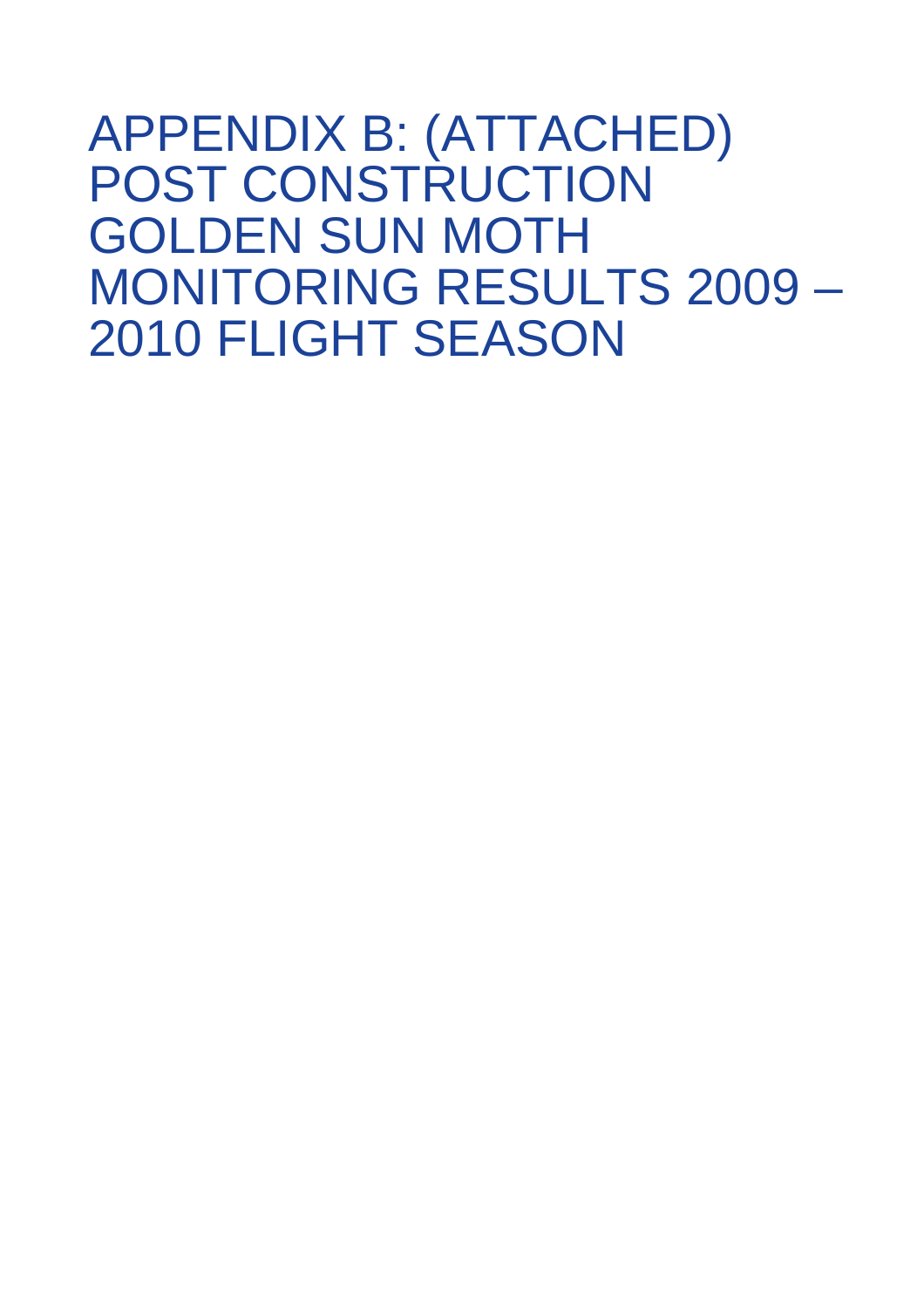## APPENDIX C: MAPS OF SLL CAPTURE LOCATIONS

- 
- 
- 
- -
- 
- -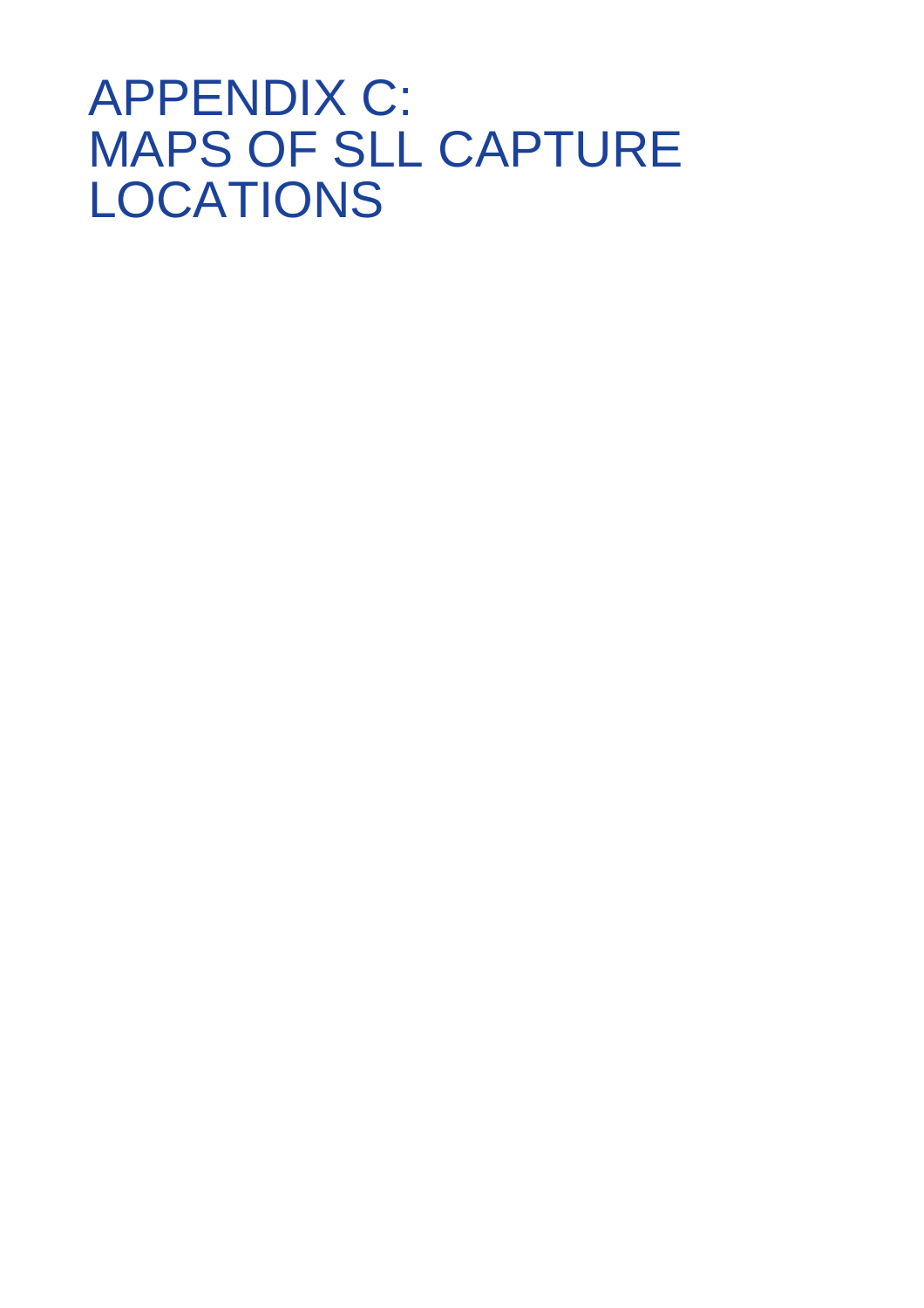## APPENDIX D: MAPS OF MFL LOCATIONS

- 
- 
- 
- 
- -
	-
-